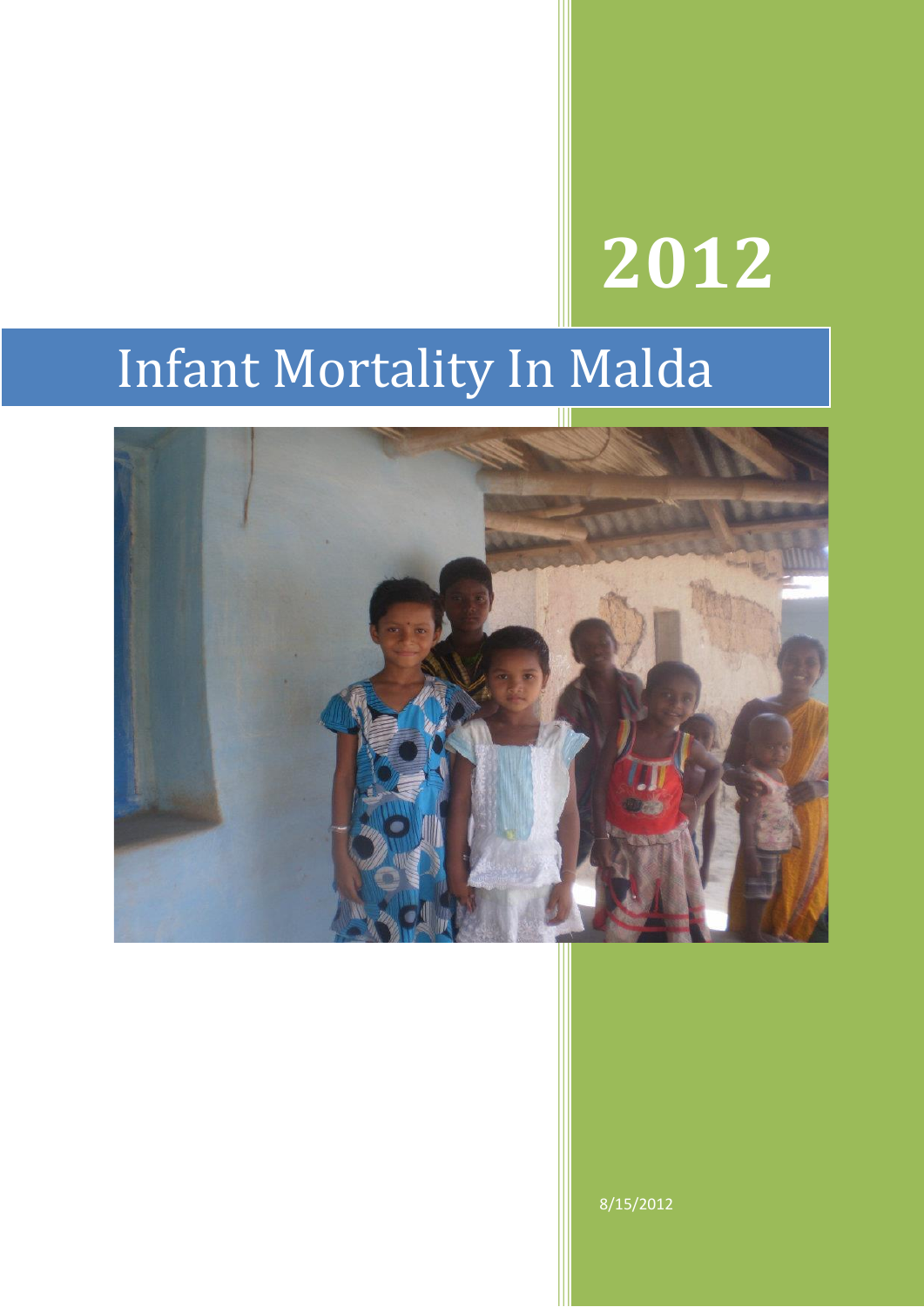# **Contents**

| MOTHER'S EDUCATION AS AN DETERMINING FACTOR OF INFANT MORTALITY 37 |  |
|--------------------------------------------------------------------|--|
|                                                                    |  |
|                                                                    |  |
|                                                                    |  |
|                                                                    |  |
|                                                                    |  |
|                                                                    |  |
|                                                                    |  |
|                                                                    |  |
|                                                                    |  |
|                                                                    |  |
|                                                                    |  |
|                                                                    |  |
|                                                                    |  |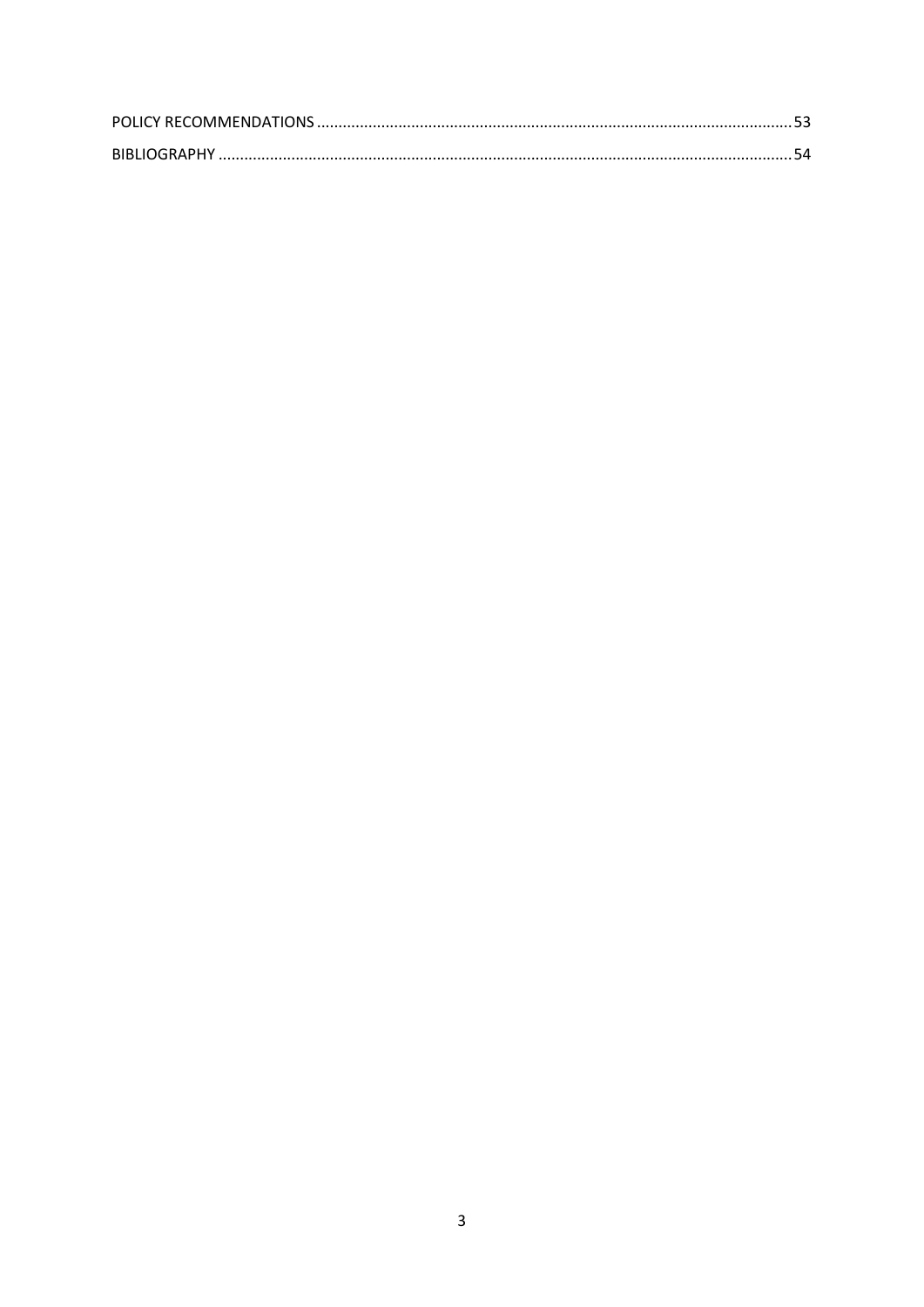# <span id="page-3-0"></span>**Preface**

This is an interdisciplinary group work for Krishna Raj Summer Travel Fellowship by six Masters students from three different courses of Delhi School of Economics – Ankita Sinha and Karmini Sharma from Economics, Debasree Banerjee, Moumita Biswas and Rishika Mukhopadhyay from Geography and Prama Mukhopadhyay from Sociology.

 Based on our research objective we have selected the District of Malda in the state of West Bengal as our study area. Apart from the conventional causes behind infant mortality being prevalent, Malda was found to be an exceptional case where infant death of 20-25 has been reported in a single hospital on a particular day due to some non conventional causes. We tried to find out the causes behind infant mortality rate in the districts of Malda. We selected three blocks of the district where the rate of infant mortality was reported to be high. The study has been made interdisciplinary by interconnecting three different courses, Economics, Geography and Sociology.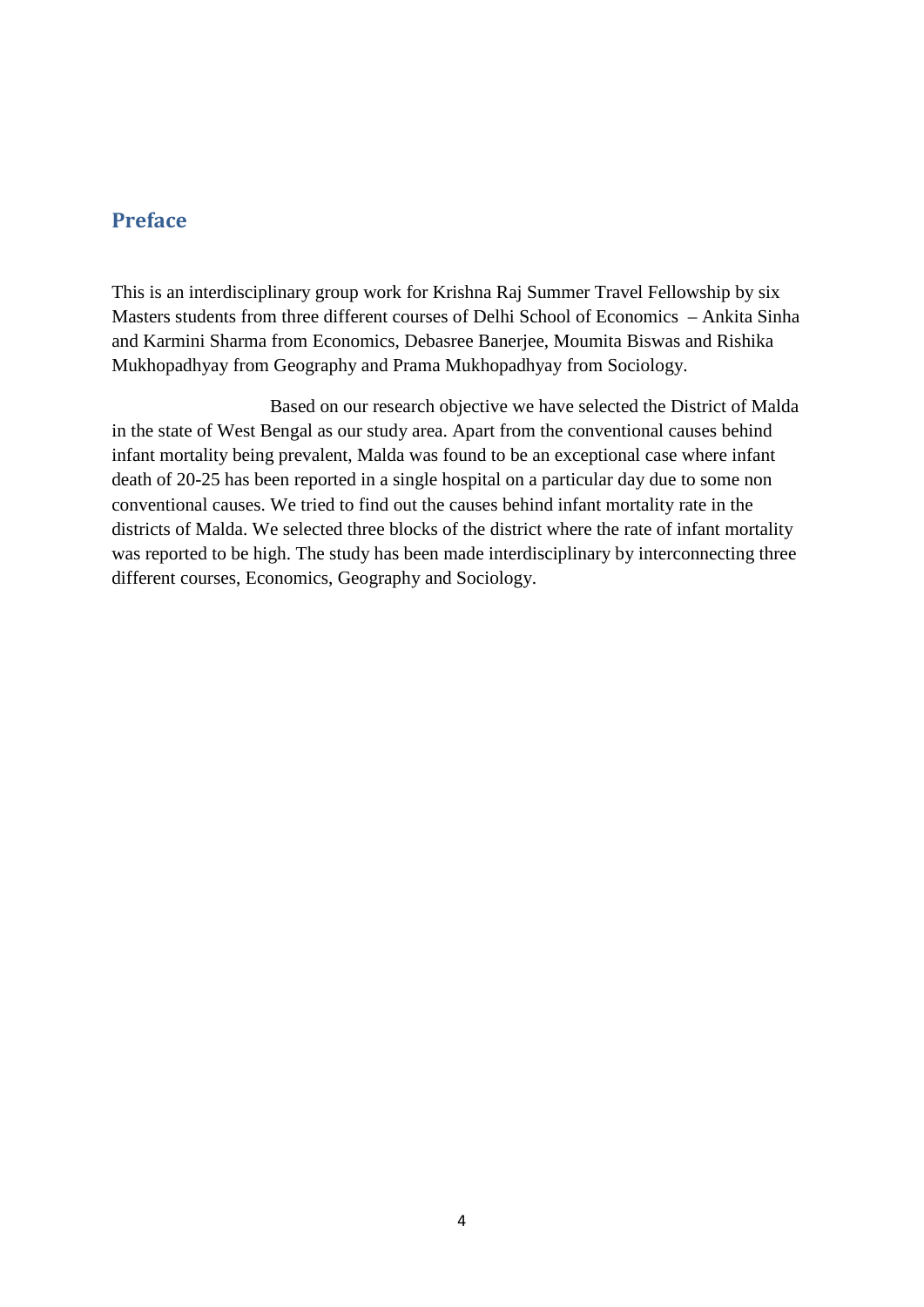# <span id="page-4-0"></span>**Acknowledgement**

This is an interdisciplinary group work for Krishna Raj Summer Travel Fellowship by six Masters students from three different courses of Delhi School of Economics – Ankita Sinha and Karmini Sharma from Economics, Debasree Banerjee, Moumita Biswas and Rishika Mukhopadhyay from Geography and Prama Mukhopadhyay from Sociology.

We have done the research work under the supervision of J.V Meenakshi, of the Department of Economics and Aparajita De, Assistant Professor of the Department of Geography, Delhi school of Economics. The work would have been impossible without the guidance and supervision of two of the finest teachers of Delhi School of Economics. It should be mentioned that we are extremely grateful to Delhi School of Economics because we came to know about this fellowship from the respective departments of economics, Geography and Sociology. First of all we would like to pay our gratitude towards the two professors, who have taught us how to do research work and have guided us throughout our work. Secondly, we would like to thank Journalist, Soumya Dey Sarkar, who helped us immensely giving us primary information about our study area. Thirdly, we are thankful to the Block Development Officers of three blocks of Malda, Azmal hussain, Abhijit Bhattachaya and Suman Biswas who recommended us to the primary health centres, which helped us to get a clear picture of infant mortality in some of the blocks of Malda. Fourthly, a sincere thanks goes to all the Government officials of Malda who cooperated and helped us in our work. Last but not the least a special thanks goes to our family and friends who have greatly supported and encouraged us while doing this research work.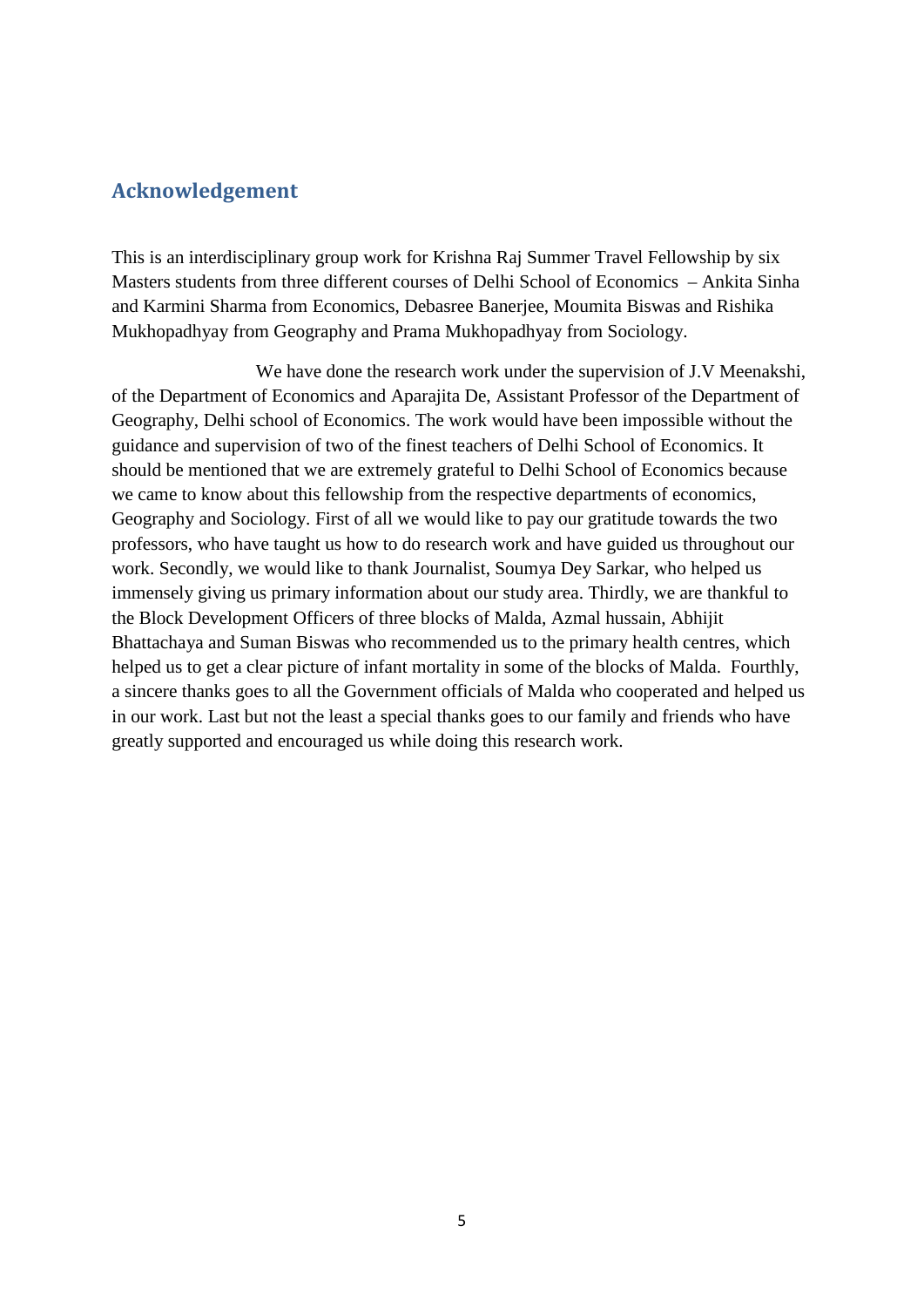#### <span id="page-5-0"></span>**Abstract**

India is not only characterized by variations across states but also by large variations in demographic features in states and across districts. There have been quite a few previous studies which have looked into the causes of infant mortality but most of them have exclusively confined themselves to reasons such as mother's education, child's sex , urbanization level and birth order. Such studies however do not take into consideration other exogenous factors and policy interventions which might play a very important role in explaining infant mortality. For example the source of drinking water or sanitation facilities available in a particular area may not affect infant mortality on an "average" but it will definitely affect infant mortality among infants with highest risk of mortality.

A study done by the World Bank (2004) analysed the National Family Health survey (NFHS) data and found that infant deaths in India are most predominant in relatively small number of districts and villages. During the period 1994 – 99, 20% of the villages and 22.5% of the districts accounted for half the infant deaths in the country. Since the surveys were only conducted in a fraction of the villages with a small sample size such results could only be a rough indication of the actual condition at the district level. Thus it seems worthwhile to study a particular district in details and examine the factors pertaining specifically to that district.

This paper seeks to examine the shortcomings in the existing literature. The objective of this paper is to identify the factors affecting infant mortality in a particular district (Malda) and to undertake a thorough study on the unique and specific as well as the general factors which might be causing infant deaths in the district. This paper aims to give a deeper insight into the causes of infant mortality in Malda and how the situation in a particular district may be similar different from the current situation in the country as a whole.

The unit of analysis is the district level for two basic reasons : firstly there have not been too many studies on infant mortality at the district level, most of the studies have been undertaken at the state level. Moreover studying a particular district gives a better overview of the condition and helps in better understanding of the variation in the covariates. The study will be unique because it is the first paper to be written on the specific causes of infant mortality pertaining to Malda. The analysis would use simple econometric techniques and other qualitative methods to analyse whether infant mortality in Malda is caused only due to economic factors or do social factors also play an important role in explaining the phenomenon.

#### <span id="page-5-1"></span>**INTRODUCTION**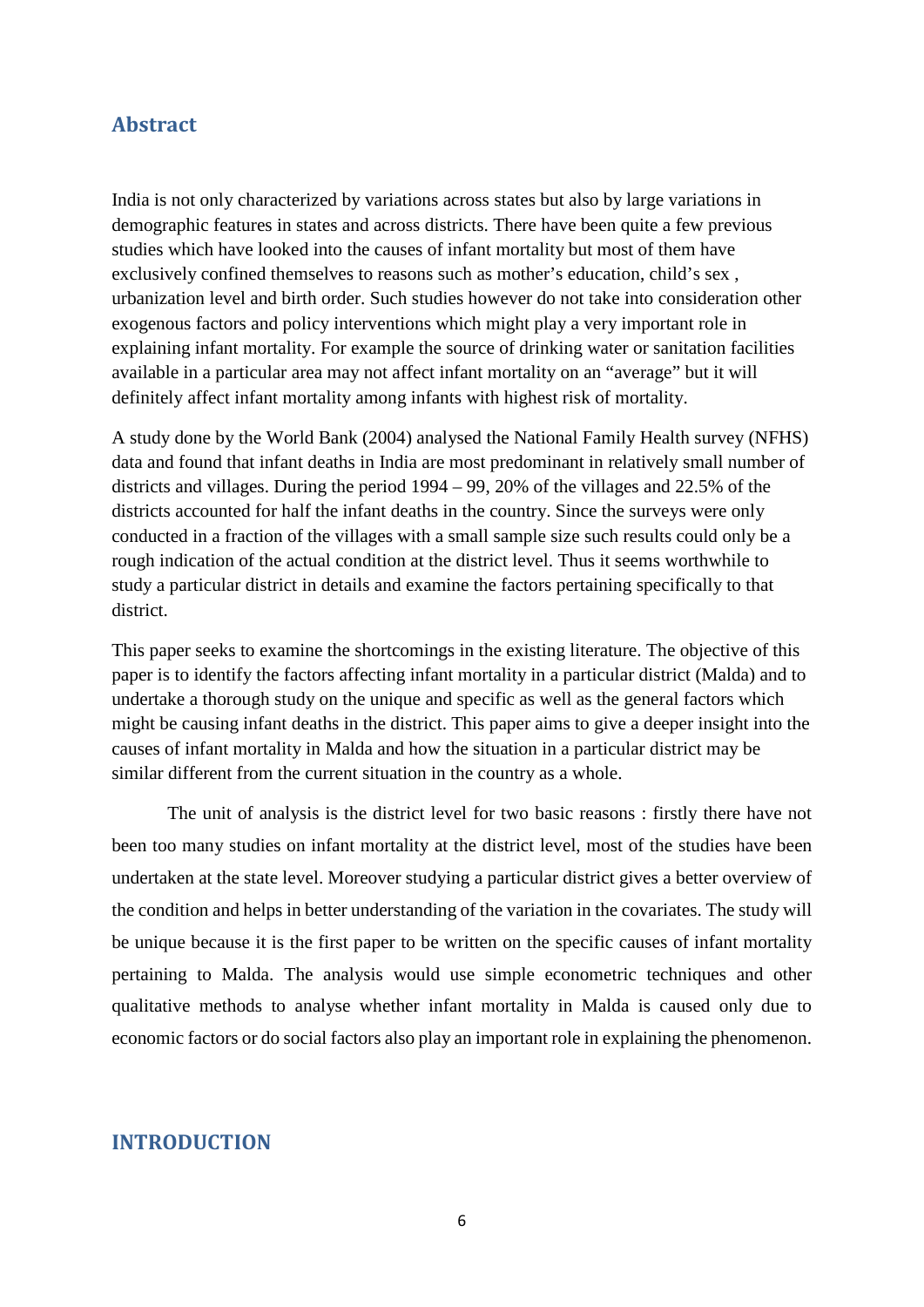#### <span id="page-6-0"></span>**INTRODUCING OUR RESEARCH PROBLEM**

In the year 1998, about 2.5 million under-5-year-old children died in India, recording the highest total in any one single country in the history of children mortality rate of the world. Besides being the second most populous nation of the world, India today has also earned the ill fame of contributing to one-fifth of the total under-five deaths worldwide. Despite significant progress in infant and child mortality indicators in India in the last two decades, the under-five mortality rates continue to be alarmingly high even today as the brunt of high child deaths is borne mostly by the marginalized and socially disadvantaged section of the population.

As far as West Bengal is concerned, the state had consistently lower IMR than the national average. This was first borne out by the SRS estimates of IMR for the years 1982- 1999 and has been further proved by the latest statistical data released by the census Commissioner from the Sample Registration System last year. (IMR of WestBengal-33, as compared to the national average of 50)

In spite of such an impressive success story of the state at large, reports of innumerable number of infant deaths occurring at various districts of West Bengal, especially Malda and Murshidabad, started flooding the national dailies from early days of November, last year. Most of the infants dying in these districts were either suffering from bronchopneumonia or were extensively under weight. As we started investigating government records, we were struck by the data provided by NFSH 3, which clearly highlighted a marked intra state IMR variation amongst the various districts of WB. For instance, it was found that Medinipore has the record of the most encouraging decline in under five mortality rate (35%) as compared to the state average of 33%, while the same for Malda and Murshidabad has been 18.5% and 22.3% respectively.

This preliminary exploration made us realize the emerging need to conduct a socioeconomic and demographic study to understand the real cause behind these sudden outbursts in the media regarding an increased IMR in the Malda district of West Bengal which could either be due to certain socio economic factors or due to the lack of certain institutional infrastructural facilities or because of a combination of both.

Accordingly, we, a 6 member group, from the departments of geography, economics and sociology of Delhi School of Economics; decided to embark upon a field study, in the blocks of English Bazaar, Gazole and Kaliachak-III,of Malda district, which we had initially

7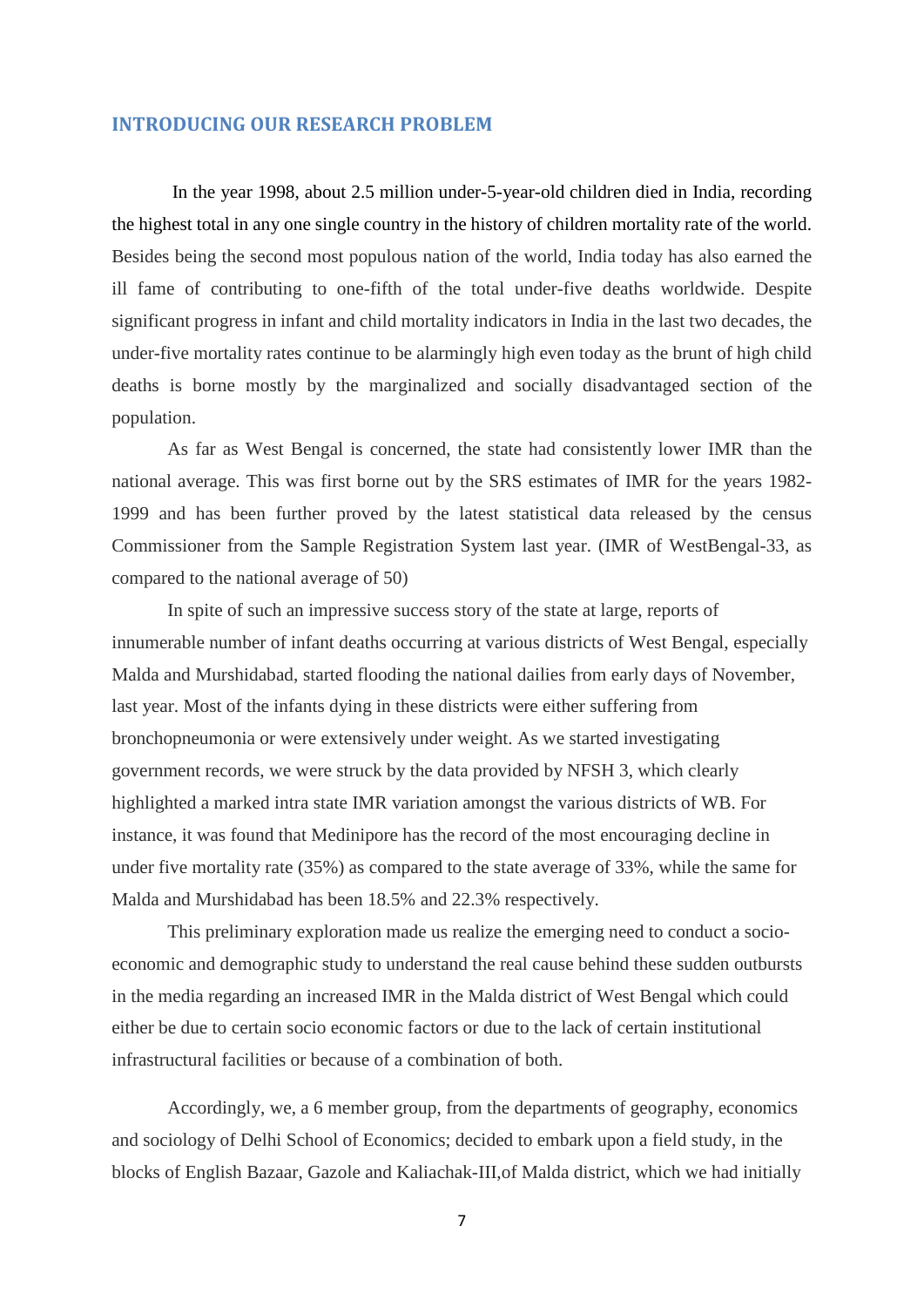gathered to be the three most affected blocks from our preliminary investigations. Our primary research question being; exploring the specific and unique factors, pertaining to malda which will give us a broader insight into the reasons behind the sudden increase in infant mortality in the district.

It however soon became clear, that English bazaar being the district head quarter, is not really one of the most affected blocks in Malda, even though a large number of infants have reportedly died there, owing to the positioning of the district hospital and medical college, there. Subsequently, under the assistance and guidance of a local journalist, we zeroed in on Habibpur as our third block for the survey.

.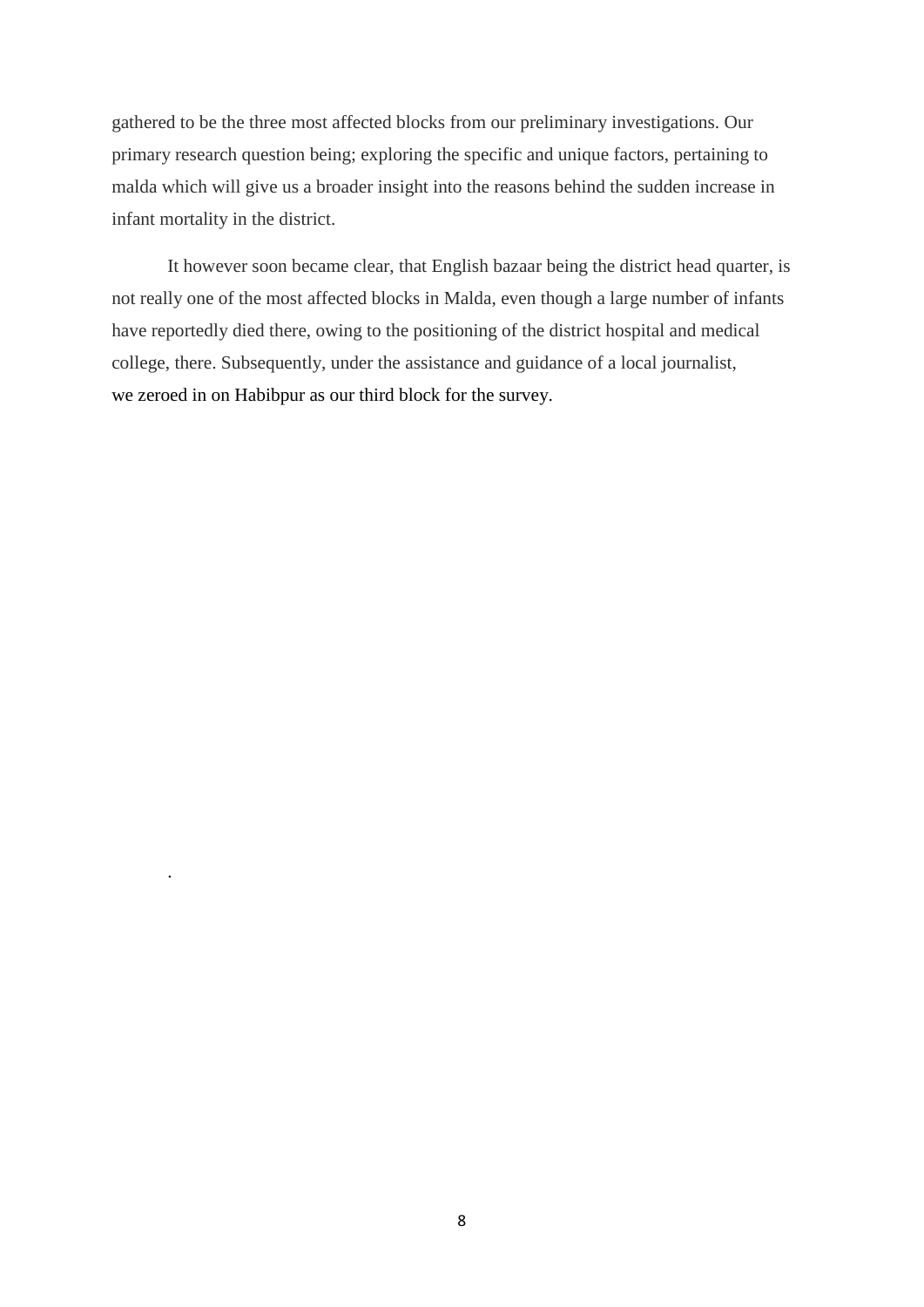<span id="page-8-0"></span>**INTRODUCING OUR SITE OF RESEARCH: MALDA DISTRICT OF West Bengal**



The district of Malda( lat range24°40'20" N to 25°32'08" N, and the [longitude](http://en.wikipedia.org/wiki/Longitude) range is 87°45'50" E to 88°28'10" E.) , often known as the gate way of North Bengal, is washed by the waves of the river Ganges, Mahananda,Fulahar and Kalindri. A witness to the rise and fall of several dynasties right from the Pre- Gour era, the twin cities of Gaur and Pandua, situated within the borders of the district, were the capital of Bengal in ancient and mediaeval ages. Covering an area of about 3733 sq km the district has Murshidabad district to its south, North Dinajpur in its north, the international borders of Bangladesh to its east and the Santhal Parganas of Jharkhand and Purnea of Bihar in its west.

The district has been identified as one of the most under developed ones in the state, with a very low per capita income, low yield per unit area, poor industrialization, shortage of capital and entrepreneurship. The district has no known mineral resources and agriculture remains the main stay. The main agricultural products are [paddy,](http://www.avoo.com/wiki/Paddy) [wheat,](http://www.avoo.com/wiki/Wheat) [jute](http://www.avoo.com/wiki/Jute) and rabi-crops.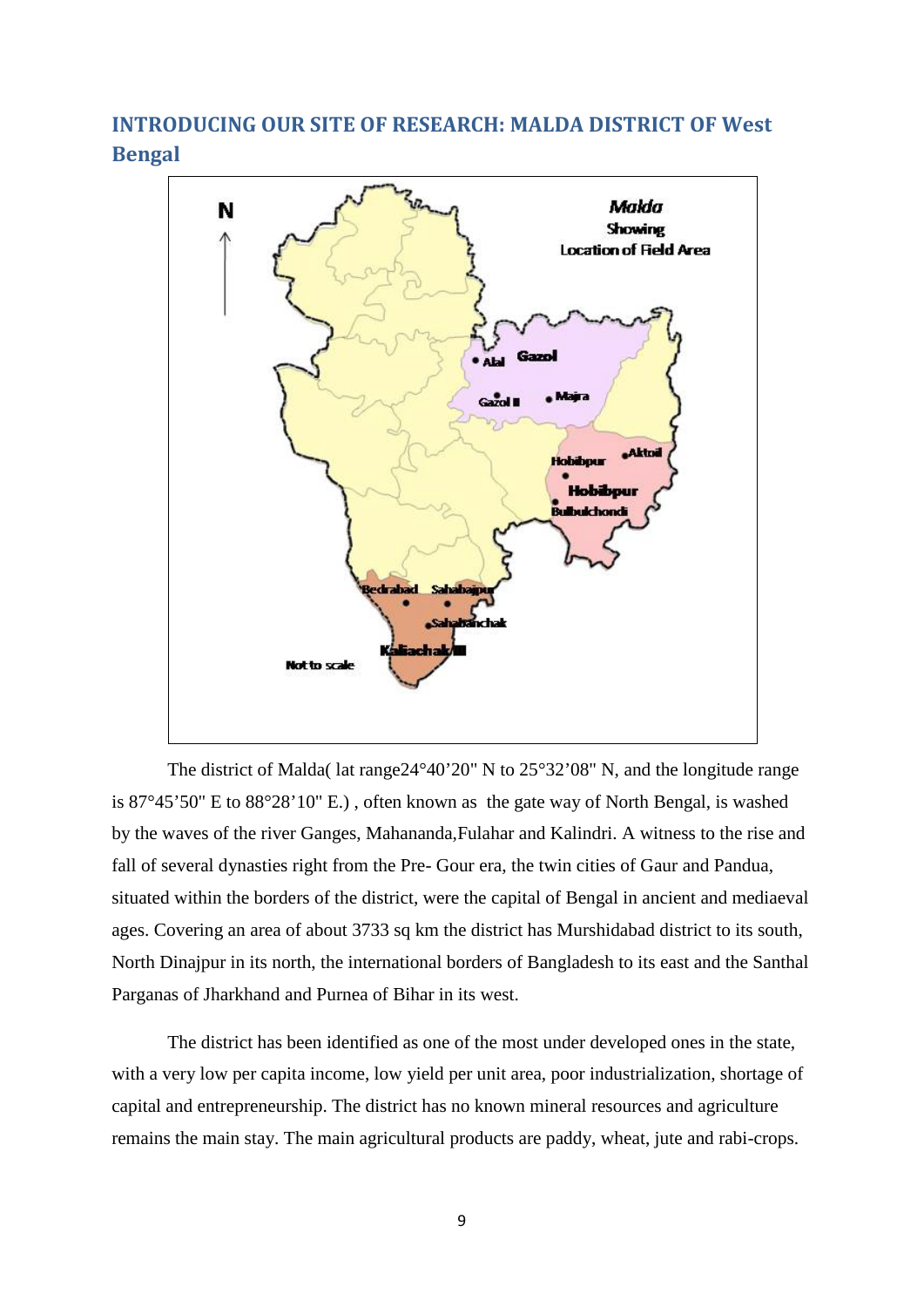Malda occupies an important place in the map of the State for the production of rawsilk yarn. The annual estimated production of raw-silk yarn in this district is about 85% of the total output of the State which, if taken in terms of money amounts to approximately rupees 4 [cores](http://www.avoo.com/wiki/Crore) (40,000,000 rupees). Production of [mango](http://www.avoo.com/wiki/Mango) is another important aspect of Malda's economy. About 45,000 acres (180 km²) of land are covered by mango orchards which, in normal years, bear fruit to the extent of 3, 60,000 tonnes the value of which in money terms comes to about Rs. 5.5 cores (55,000,000 rupees). (All estimates of year 2000).

The district has 15 blocks ,most of which are an abode to a large number of religious minority( in comparison to 25 % Muslim population Of WB, Kaliachak-III, a block which we have studied, has a Muslim population of about 50%( as quoted by the Block Developmental Officer)), and Adivasi population( in comparison to the state average of 5.5%, Gazole, the second of the three blocks, upon which we had based our study, records a ST population of about 19.70%)

Another very important feature, that describes the land and its condition, is its ill fame of recording the highest number of child marriages in the state of West Bengal. We had presumed that this might have an effect, in the age of the mother at the time of conceiving, and could thus have an unpleasant effect on the district's infant mortality portfolio. Unfortunately, our presumption was proved to be quite accurate as we met numerous mothers of deceased infants, aged between 14- 16!

Malda also ranks amongst the six most arsenic affected districts of West Bengal, and we had presumed that this might have some sort of a negative impact on the district's health profile and result in an increased infant mortality.

Last but not the least, like all rural areas, people of Malda too, face the problem of accessibility of institutional health facilities, due to the availability of a very low number of Public health Centres and Sub health Centres in most of the blocks of the district, other than the dismal picture presented by the number of medical officials and staffs available in these medical clinics and the bed per person ratio.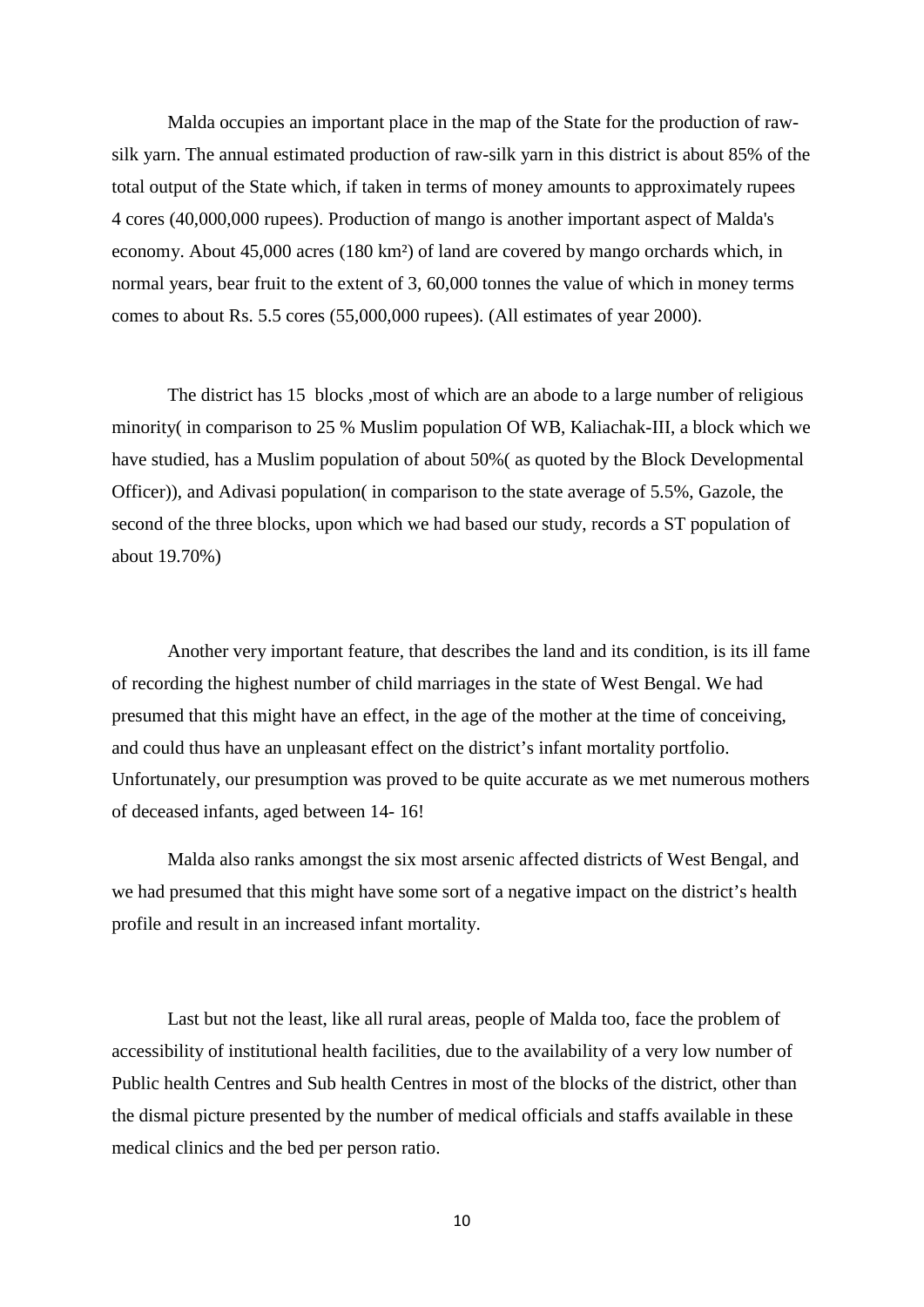#### <span id="page-10-0"></span>**REVIEW OF LITERATURE**

Studies on Infant Mortality rate is not new nor counted in numbers. Yet, it was indeed difficult to find researched documents on the recent crib deaths occurring in Malda, as we had to depend enormously on newspaper reports. What we however did manage to find out is an extensive study carried out by several researchers of Princeton University on Health and Health care in West Bengal. This research intended to "explore the determinants of mortality and morbidity in West Bengal" highlights various health and health care data from the state and identifies potential area for improvement. This report, as most of the others on this topic, uses two key existing, broad based surveys - the India Human Development Survey (IHDS) and the National Family Health Survey (NFHS) for its secondary sourced data and manages to summarise the picture of West Bengal with reference to its health status, very efficiently. Besides, the article written by M. Claeson about REDUCING CHILD MORTALITY IN INDIA IN THE NEW MILLENIUM (published in 2007 edition of the WHO bulletin), Shruti kapoor's study on Infant Mortality rates in India: District level variation and correalation and the report by Arvind Pandey, Minja Kim Choe,Norman Y. Luther, Damodar Sahu,and Jagdish Chand, on behalf of International Institute for Population Sciences, Mumbai helped us in shaping our ideas and designing our project.

#### <span id="page-10-1"></span>**CHILD MORTALITY PICTURE OF West Bengal**

.

As has already been mentioned in the introduction, Data cited from NFSH-III show that infant mortality rates in West Bengal are lower than those for the rest of the India.**()**. They are however still quite high in comparison to other first world countries of the world. Overall, the infant mortality rate in West Bengal, at 46 per thousand births, is lower than the rate estimated for the rest of India from this sample. Urban areas in West Bengal suffer lower rates of infant mortality (estimated at 39 per thousand births) than either urban or rural areas in the rest of India. Rural areas in West Bengal face infant mortality rates of 48 deaths per thousand births.

From 1992 to 2005, infant mortality rates decreased across India and within West Bengal. Marked improvement can be seen in urban areas of West Bengal, where infant mortality dropped from 58 deaths per thousand births in 1992 to 39 deaths per thousand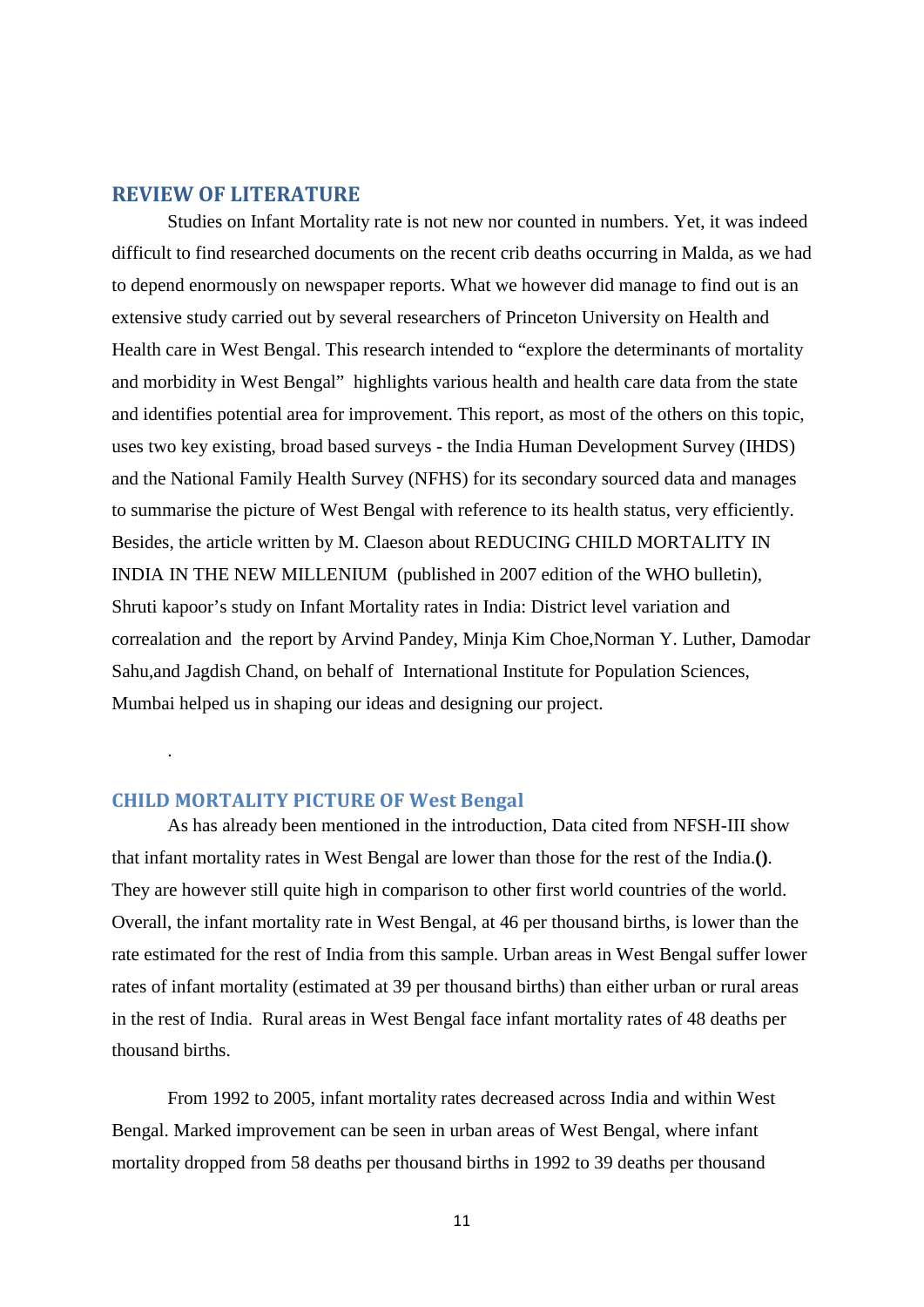births in 2005 – a decrease of 33 percent. Over the same period, urban areas in the rest of India saw only a 20 percent decrease. West Bengal's rural areas also improved, with infant deaths dropping from64 to 48 per thousand births, a 25 percent reduction, which exactly matched the rate decrease in rural areas in the rest of India.

Despite these improvements, West Bengal's IMR still remains higher than 16 other states of the nation, including Kerala, Himachal Pradesh, Karnataka, and Punjab.

#### <span id="page-11-0"></span>**CHILD NUTRITION MEASUREMENTS**

Two measures of childhood development are commonly used to capture long- and short term malnutrition. Wasting is a marker of current food shortages or illness. Stunting is an indicator of long-term deprivation or past acute illness that has retarded a child's physical development. Rates of stunting and wasting are exceptionally high in India as compared to other countries and West Bengal's children experience a similar rate of stunting, compared to children in the rest of India, but the urban-rural split is worse here. The overall rates in West Bengal (38 percent) and India (37 percent) mask significant differences between rural and urban population. Rural children in both India and West Bengal are more likely to be wasted than children in urban areas. In West Bengal, nearly 42 percent of rural children aged five and under are stunted, as compared to 24 percent of urban children. The comparable numbers for the rest of India are 39 percent and 30 percent as reported by the NFSH-III.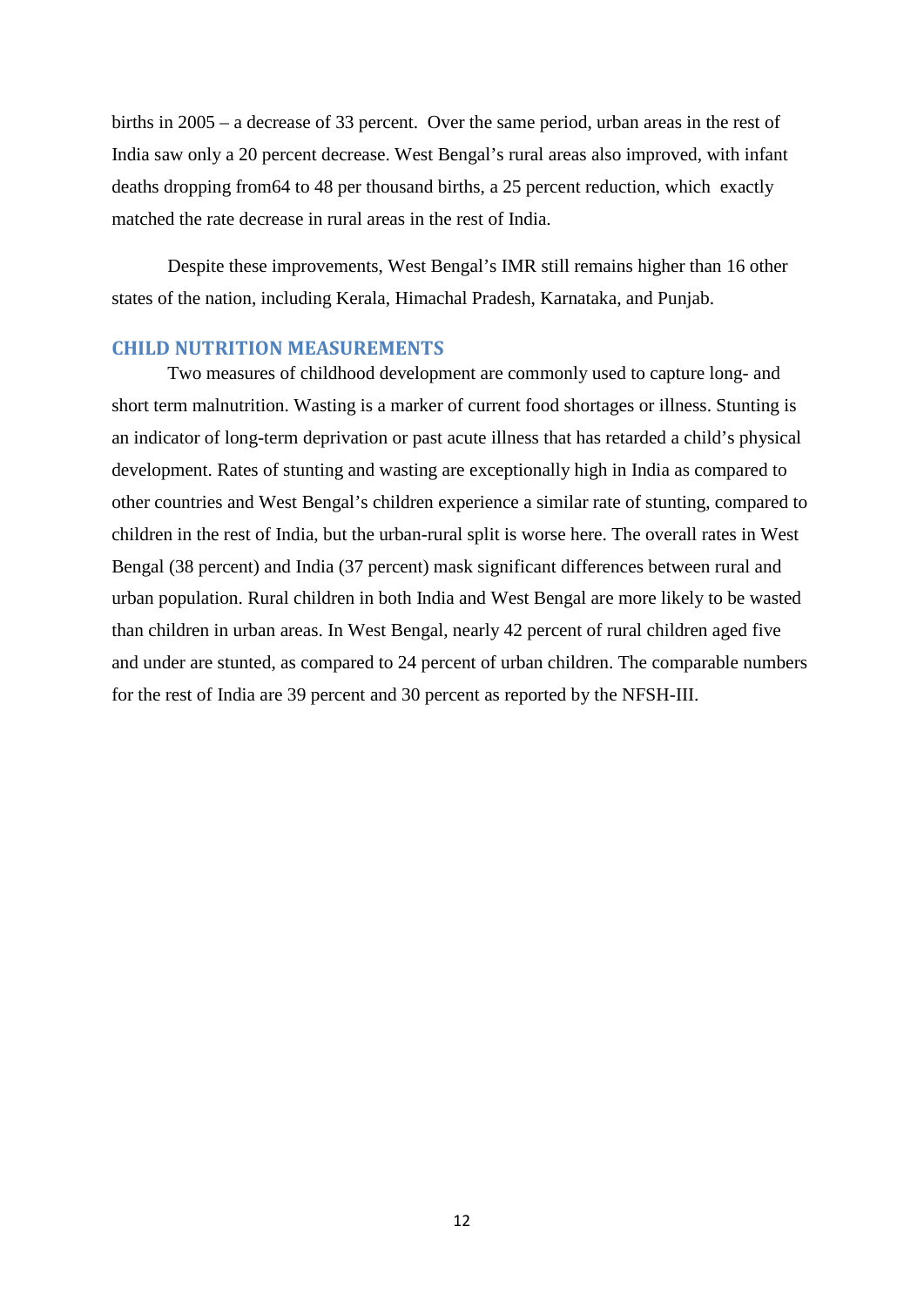#### <span id="page-12-0"></span>**DETERMINANTS OF INFANT MORTALITY**

As most study cited on this issue suggests, understanding the determinants of infant mortality is a very important way to improve the IMR of any given place. This however often results into a confusion regarding what should be considered as the "typical determinants of infant mortality in India".

From our literature review, however, we managed to come up with few determinants, which are most likely to be considered as the most fundamental ones by most theoreticians and experts on this issue. These are:

#### **The economic condition of the family the child is born into**:

Research has shown a strong link between income and health: the poor tend to be sicker due to worse living conditions, poorer nutrition, and less access to medical care.

# **The family's accessibility to the institutional health infrastructure and government health facilities:**

An attended birth in India has 21 percent lower odds of ending in an infant death than does an unattended delivery in otherwise similar circumstances. (data recorded from 'Improving Health and Health Care in West Bengal' 2011-2012)

#### **The age of the mother at the time of conceiving:**

Infants born to younger mothers in India face greater mortality risk. Each additional year of mother's age at first birth is associated with a 13.6 percent decrease in the infant's odds of dying before his first birthday. (data recorded from 'Improving Health and Health Care in West Bengal' 2011-2012)

#### **The mother's health and hygienic condition:**

Pregnant women, conscious about her health and hygiene is more likely to give birth to a healthy child, in comparison to her unconscious counterparts.

#### **Breast feeding of the child:**

Breastfeeding an infant for at least six months has a large and significant negative impact on the odds of death for infants. In West Bengal, the impact was particularly strong: an infant who was breastfed for at least six months faced 93 percent lower odds of dying during infancy.( data recorded from 'Improving Health and Health Care in West Bengal' 2011-2012)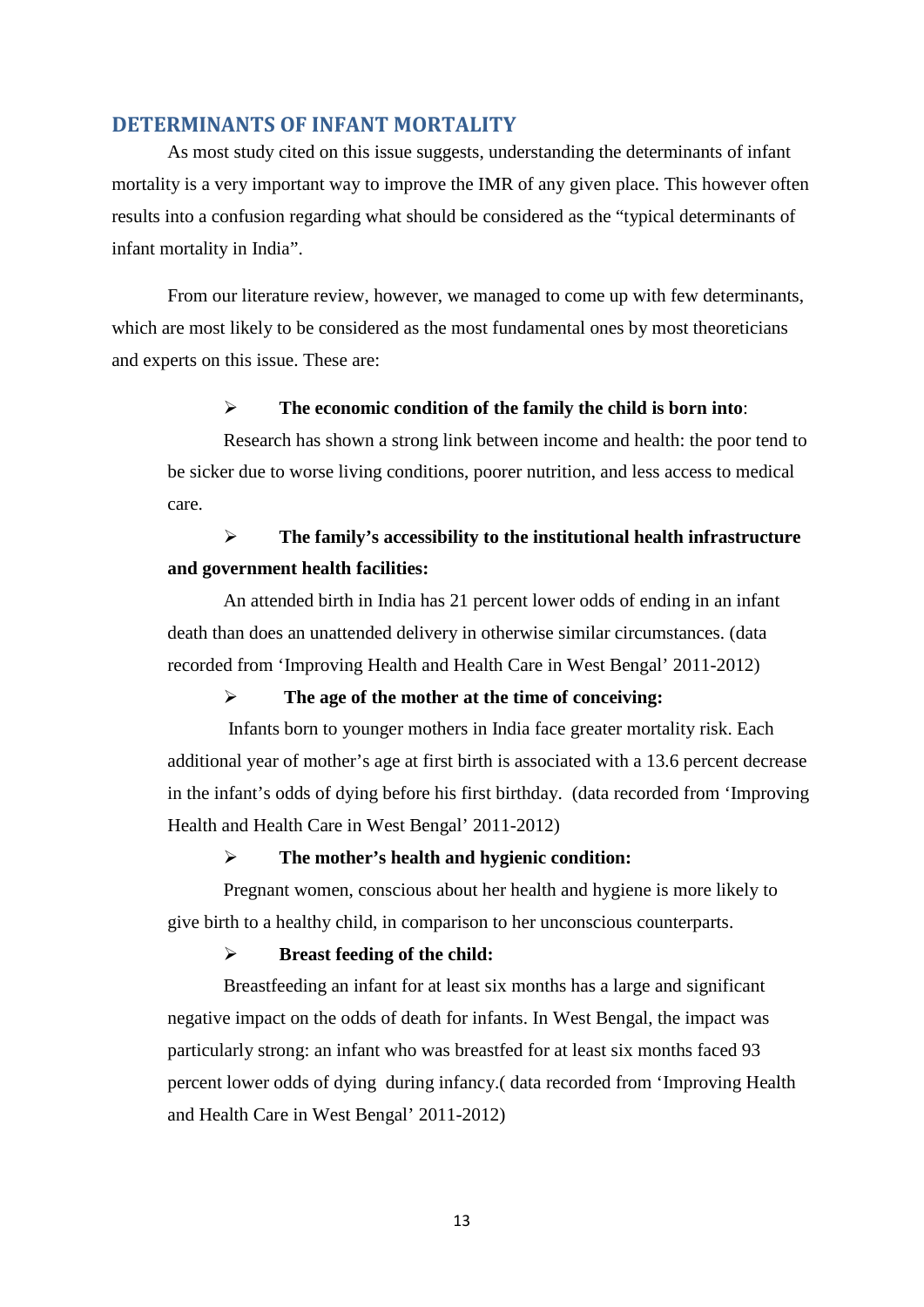Nevertheless, we added a few more to our list, specific to the condition of malda, after going through NCPCR's report on COMPLAINTS OF NEO-NATAL DEATHS IN MALDA MEDICAL COLLEGE AND HOSPITAL, DEPRIVATIONS OF CHILD RIGHTS ON ACCOUNT OF GANGETIC CHARS. These being,

 The relation that might exist between **religion and infant mortality in the district.**

 The relation that might exist between the **various kinds of social customs and practices that are known to be prevalent in a rural, agrarian set up** like Malda, with that of its rate of infant mortality.

 The relation that might exist between the numbers of **child marriages taking place in the district** ( one of the highest in the state) with that of its infant mortality portfolio.

Our intention thus, was to use these specific factors, other than the more conventional ones (as highlighted earlier in the proposal), to understand and explain the sudden increase in infant mortality in Malda district of West Bengal.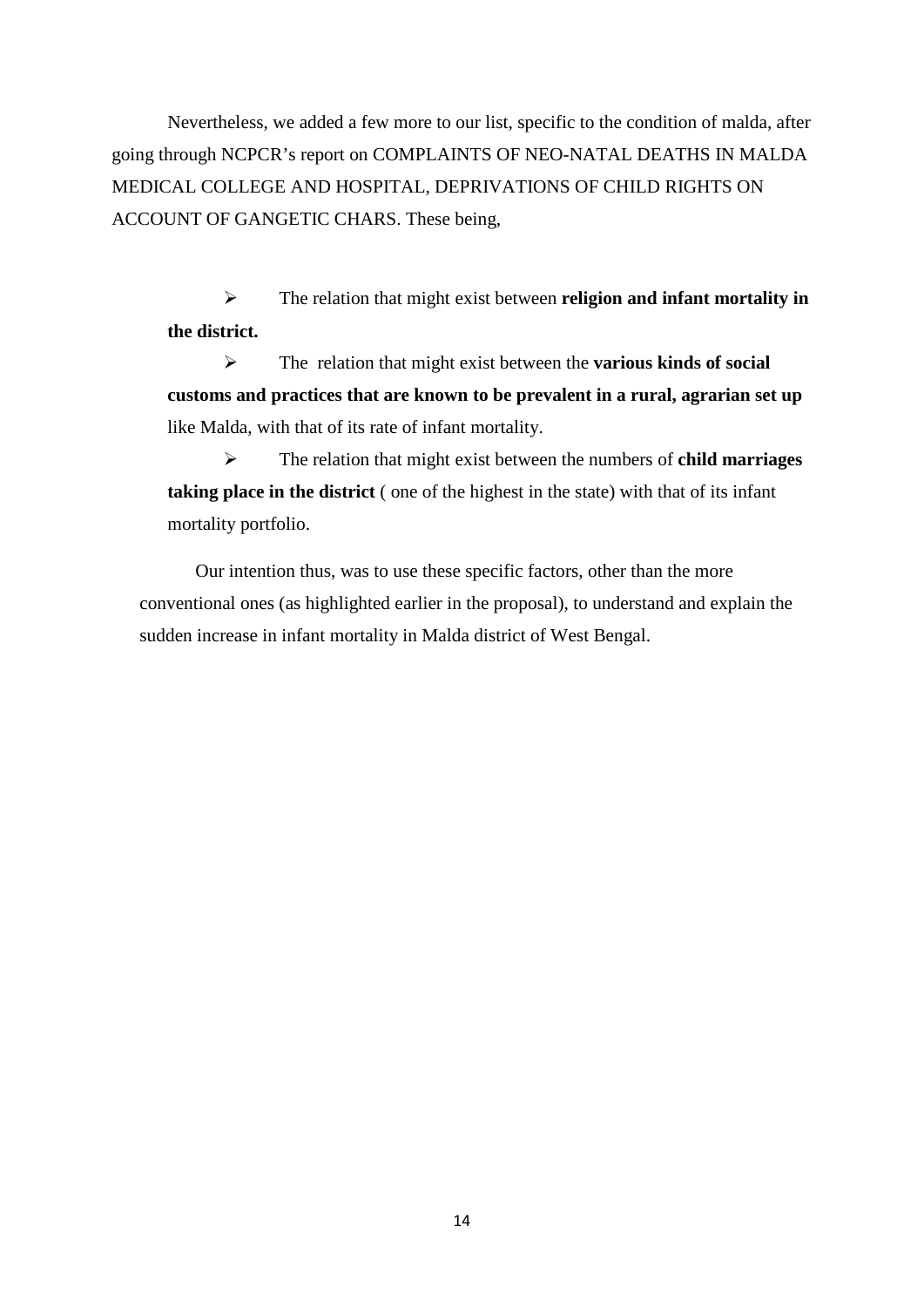# <span id="page-14-0"></span>**RESEARCH QUESTION**

We hence formulated our research question thus:

Exploring the specific and unique factors, pertaining to malda which will give us a broader insight into the reasons behind the sudden increase in infant mortality in the district.

# <span id="page-14-1"></span>**RESEARCH OBJECTIVE**

Based on previous studies conducted, on this issue, we have identified few factors which are generally used to explain the reasons behind infant mortality. These are:

- Female literacy.
- Female labour force participation.
- Level of poverty.
- Birth order.
- Mother's nutritional status and the age at the time of conceiving.
- Access to governmental facilities.

However, since Malda seems to be an exceptional case, where around 20-25 children have been reported to die in a single hospital on a particular day, we presume that there might be certain unique factors, specific to the district which would be able to help us understand the sudden increase in infant mortality there. These factors, which we have been able to pin point are:

• **The presence of high number of religious minority in the district**. (In comparison to 25% of Muslim population in West Bengal, Kaliachak-III, has a Muslim population of about 49%.)

• **The presence of high number of Scheduled Tribe population**, which is far above from the state average of 5.5%. (Gazole, the second of the three blocks, upon which we would like to base our study, records a ST population of about 19.70%)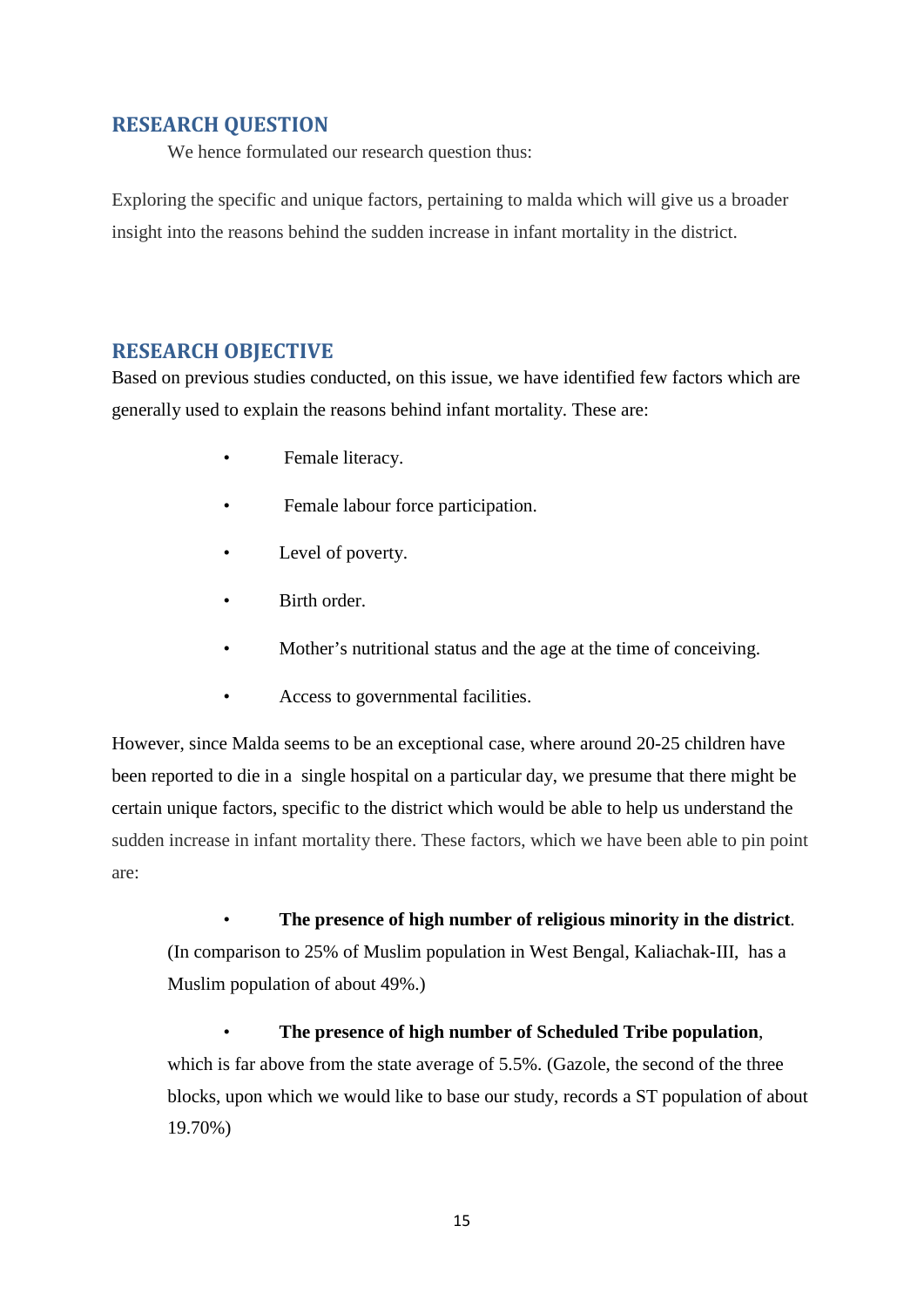• The various kinds of **social customs and practices** that are known to be prevalent in a rural, agrarian set up like Malda, which might have an adverse effect on the health conditions of mothers and children in the district.

• The ill fame, that **Malda has gained, for recording the highest number of child marriages in the state of West Bengal**. We presumed that this might have an effect, in the age of the mother at the time of conceiving, and could thus have an unpleasant effect on the district's infant mortality portfolio.

• **The problem of accessibility to the institutional infrastructural facilities** which the people of Malda face, due to the availability of a very low number of Public Health Centres and Sub Health Centres in the various blocks of the district, other than the dismal picture presented by the number of medical officials and staffs available in these medical clinics and the bed per person ratio.

Thus, we would like to use these specific factors, other than the more conventional ones (as highlighted earlier in the proposal), to understand and explain the sudden increase in infant mortality in Malda district of West Bengal. This would hence be our research objective.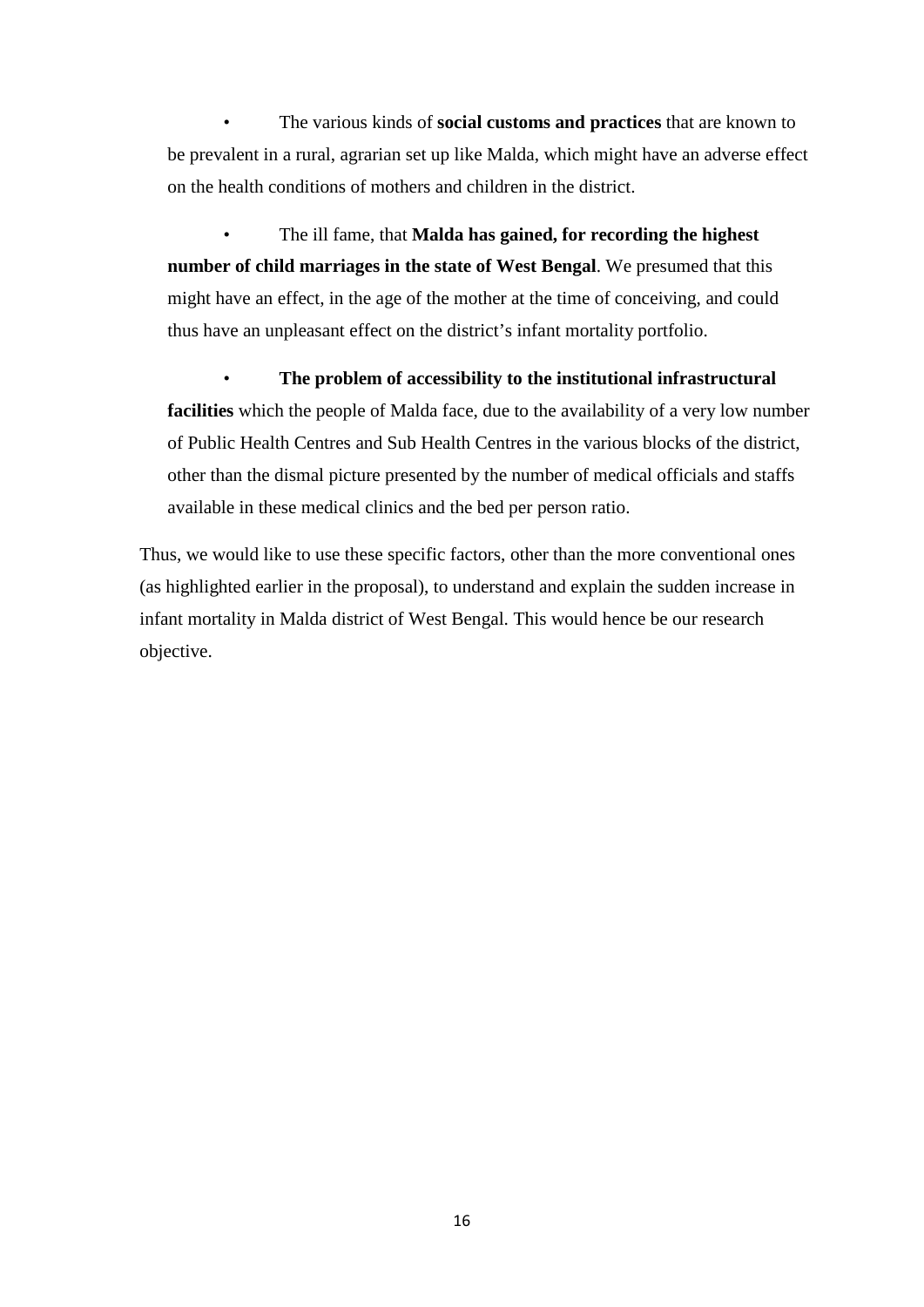#### <span id="page-16-0"></span>**METHODOLOGY**

Since ours is an **interdisciplinary group**, we tried, in this project, to merge qualitative methods with quantitative ones. We started our field work, trying to collect data from each of the three blocks, selected, namely Gajole, Kalichak-III and Habibpur. Being a group of absolute novices, we did not know initially how to proceed. It was at this point when Mr. Soumyo Dey Sarkar, a journalist of a local news paper came to our help. He introduced us to the BDOs of the respective blocks, who in turn made us acquainted with the BMOH (Block medical officer Health) of each of the blocks.

The BMOHs, posted in each of the block's Primary health centre, were very helpful and assisted us in understanding the basic structure of rural health set up.

Each block has a BPHC- Block primary health centre under which functions the Primary Health Centres and Sub Centres. These health centres however work in parallel with the ASHA workers (associated with the Janani Suraksha Yojana) and the Anganwadi workers (associated with the Integrated Child Development Scheme) trying to act as an interface between the community and public health system. It was from the PHNDs (Public Health Nursing Director) of these BPHCs, that we received detailed data about the gram panchayats most affected in the respective blocks. The data, which they had collected through the 'outreach programmes' conducted by the sub centres, also had the respective names of the villages tabulated, along with the names of the mother's whose child had died. This made our work, much easier as we could now start on with our survey without any further delay.

From the data available to us, we soon selected the three most affected GPs from each of the three blocks and from them villages most affected (1 to 3, as the case may be).

Thus, we came up with our sample:

#### BLOCK: GAJOLE

- GP: GAJOLE-2; ............................VILLAGES: Malancha, Matoil
- GP: Alal..........................................VILLAGES: Kadamtuli, Muriakundu
- G.P:Majra.......................................VILLAGE: Salbona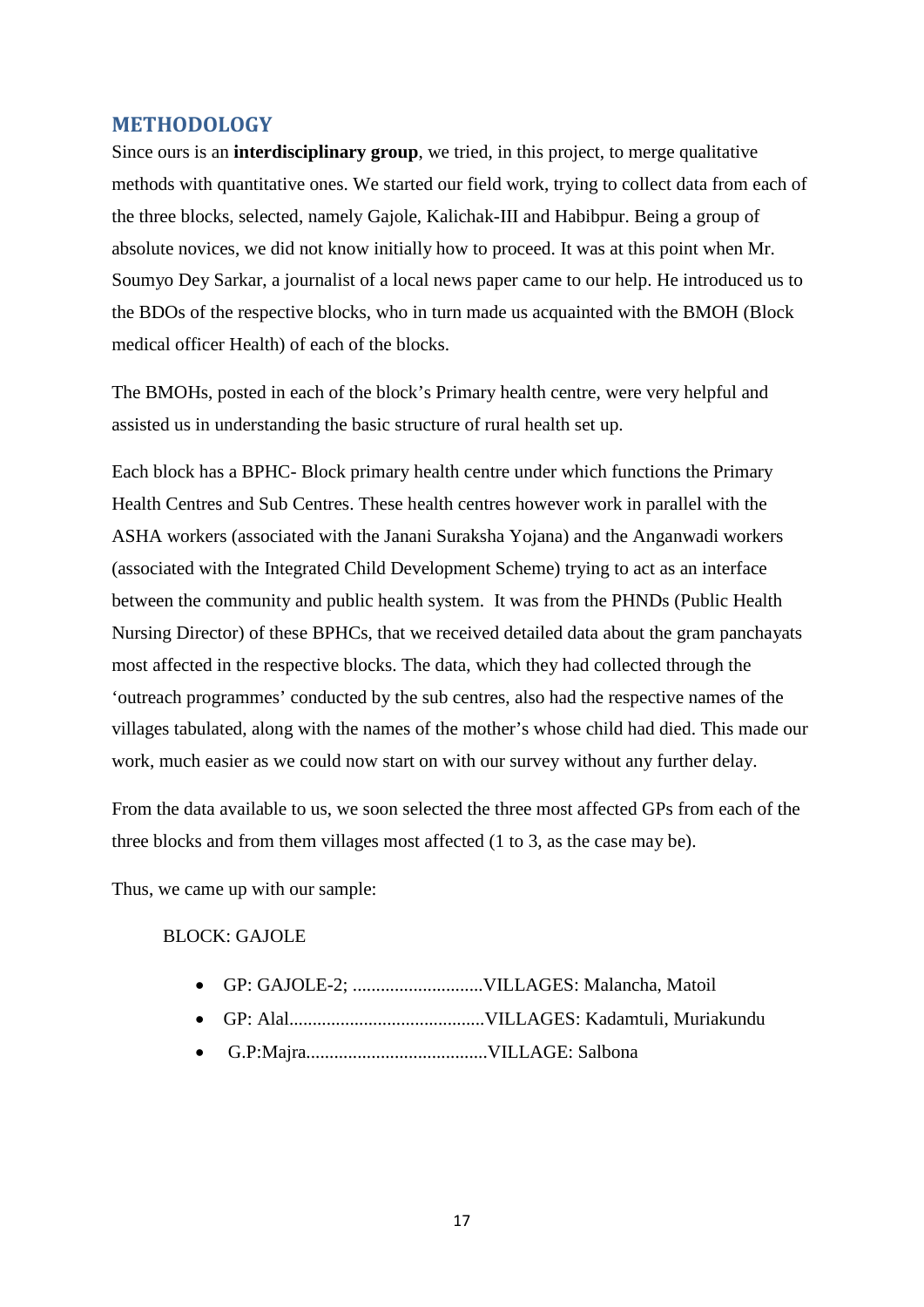#### BLOCK: KALIACHAK-III

- G.P: SAHABAJPUR...............VILLAGES: Gopalgaunje, Nominpara
- G.P: SAHABANCHAK...........VILLAGES: Gopalpur, Sahajpalli
- G.P: BEDRABAAD................VILLAGES: Bhadutola, Dariapur, Baishnabgar

#### BLOCK: HABIBPUR

- G.P: HABIBPUR............. VILLAGES: Nityanandapur, Haldarpara
- G.P: AKHTOIL................VILLAGES: Perapur, Horinkhol, Rajarampur
- G.P: BULBULCHANDI....VILLAGES: Anandanagar, Kendua

It was thus not very difficult for us to locate the affected families in these villages, after which, we took a random sample and selected the un-affected families, from the same neighbourhood, where there has not been any case of child death in the last five years and does have a child below the age of 5 years in the household. Each of us, tried interviewing around 5-6 unaffected families in each village and many of us exceeded the number.

This is how we managed in fulfilling our endeavour of selecting a sample of 196 families, including 28 affected ones; who were then interviewed on the basis of semi structured questionnaires. The data thus generated was tabulated in a score table, for each household (where a score of 1 and 0 will be allotted to the specific indicators) and the't'-test was then used for testing the differences in means of these two distributions (households with infant deaths and households without infant deaths). Based on this test, we finally came to a position, where we could either reject, or not reject the null hypothesis of similar means at any level of significance.

On the other hand, we had parallel conducted detailed interviews in an ethnographic style, with the help of semi structured interview schedule with as many affected families as possible,(case studies of a few given along with this report) along with people representing the health care system (including the members of ICDS and ASHA- Accredited social health activist) .

This was how we tried merging quantitative research methodology with a qualitative one, and in the process tried our best to come up with a research work which might be of atleast some importance in finding out the real reasons behind the reported increase in the rate of infant mortality in the Malda district of WB.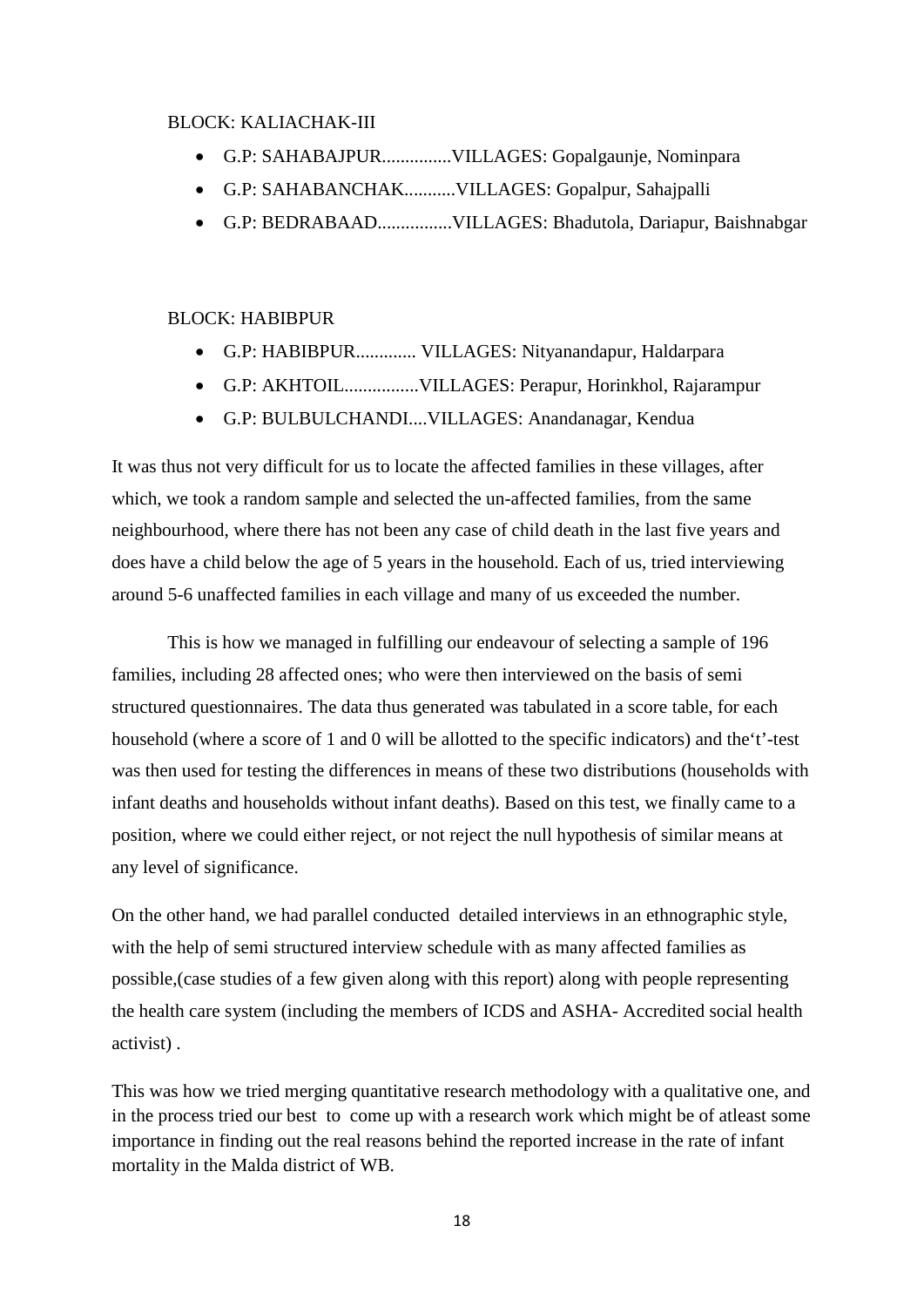# <span id="page-18-0"></span>**SOCIO-ECONOMIC FACTORS AFFECTING INFANT MORTALITY**

# <span id="page-18-1"></span>**Analysis and Hypothesis**

A lot of previous empirical studies have been conducted on the causes of infant mortality in India as well as all over the world. In case of Malda the key determinants of infant mortality have been income, religion, caste, mother's age at the time of marriage, accessibility to government health facilities, mother's education level, infrastructural facilities and others. Besides other environmental factors like electricity, access to safe drinking water, sanitation facilities, cooking fuels seem to be playing a very important role in understanding infant deaths in the district. A recent World bank study on the role of public policy and service delivery to help India achieve its Millenium Development goals have found a strong association between i infant mortality and government health accessibility facilities and infrastructural facilities. Even in the case of Malda these factors do play a very crucial role.

The following table gives the descriptive statistics of the variables for the affected and unaffected households in the three chosen blocks based on the results of the field survey.

|                 |                | <b>AFFECTED</b> |                |                | <b>UNAFFECTED</b> |                |
|-----------------|----------------|-----------------|----------------|----------------|-------------------|----------------|
|                 | <b>HOBIB</b>   | <b>GAZO</b>     | <b>KALIAC</b>  | <b>HOBIBP</b>  | <b>GAZ</b>        | <b>KALIAC</b>  |
|                 | <b>PUR</b>     | LE              | <b>HAK</b>     | <b>UR</b>      | <b>OL</b>         | <b>HAK</b>     |
| <b>RELIGION</b> |                |                 |                |                |                   |                |
| <b>HINDU</b>    | 9              | $\overline{4}$  | 6              | 57             | 25                | 29             |
| <b>MUSLIM</b>   | $\overline{0}$ | 3               | $\overline{4}$ | $\overline{0}$ | 21                | 28             |
| <b>OTHERS</b>   | $\mathbf{1}$   | $\overline{1}$  | $\overline{0}$ | 8              | $\overline{0}$    | $\overline{0}$ |
|                 |                |                 |                |                |                   |                |
| <b>CASTE</b>    |                |                 |                |                |                   |                |
| <b>GENERAL</b>  | $\overline{2}$ | $\overline{4}$  | $\overline{2}$ | 3              | $\overline{0}$    | 6              |
| <b>SC</b>       | 3              | 3               | $\overline{4}$ | $\overline{4}$ | $\overline{3}$    | 8              |
| <b>ST</b>       | 5              | $\theta$        | $\overline{0}$ | 51             | 10                | $\overline{4}$ |
| <b>OTHERS</b>   | $\overline{0}$ | $\mathbf{1}$    | $\overline{4}$ | $\overline{7}$ | 39                | 39             |
|                 |                |                 |                |                |                   |                |

**Table 1: Overall description of the sample according to variables**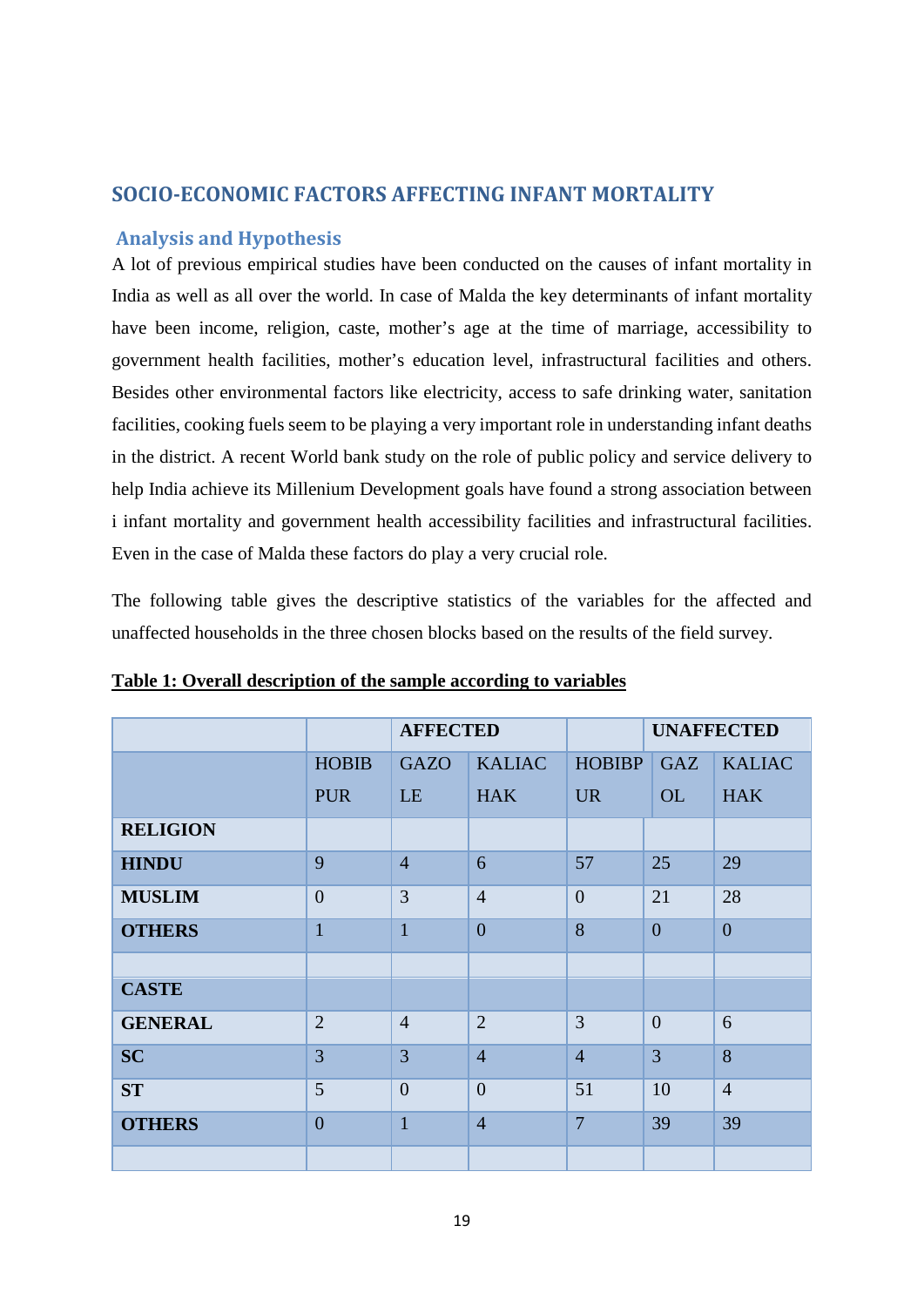| <b>EDUCATION</b>                       |                |                |                |                |                |                |
|----------------------------------------|----------------|----------------|----------------|----------------|----------------|----------------|
| <b>PRIMARY</b>                         | $\overline{2}$ | 6              | $\overline{0}$ | 29             | 21             | 19             |
| <b>SECONDARY</b>                       | $\overline{2}$ | $\overline{1}$ | 5              | $\overline{5}$ | 14             | 19             |
| <b>HIGHER</b>                          | $\overline{0}$ | $\overline{0}$ | $\overline{0}$ | $\mathbf{1}$   | $\overline{2}$ | $\overline{2}$ |
| <b>SECONDARY</b>                       |                |                |                |                |                |                |
| <b>GRADUATE</b>                        | $\overline{0}$ | $\overline{0}$ | $\mathbf{1}$   | $\overline{0}$ | $\overline{0}$ | $\overline{2}$ |
| <b>ILLITERATE</b>                      | 6              | $\mathbf{1}$   | 3              | 31             | 9              | $\overline{0}$ |
| <b>OTHERS</b>                          | $\overline{0}$ | $\overline{0}$ | $\mathbf{1}$   | $\overline{0}$ | 90             | 15             |
|                                        |                |                |                |                |                |                |
| <b>MOTHERS</b>                         |                |                |                |                |                |                |
| <b>OCCUPATION</b>                      |                |                |                |                |                |                |
| <b>AGRICULTURE</b>                     | $\overline{3}$ | 6              | $\overline{0}$ | 27             | 8              | $\overline{0}$ |
| <b>SERVICE</b>                         | $\overline{0}$ | $\overline{0}$ | $\overline{0}$ | $\overline{3}$ | $\mathbf{1}$   | $\overline{0}$ |
| <b>BUSINESS</b>                        | $\overline{0}$ | $\overline{0}$ | $\mathbf{1}$   | $\overline{2}$ | $\overline{0}$ | $\overline{0}$ |
| <b>BEEDI MAKING</b>                    | $\overline{0}$ | $\overline{0}$ | $\overline{7}$ | $\overline{5}$ | $\overline{3}$ | 36             |
| <b>HOUSEWIFE</b>                       | $\overline{7}$ | $\overline{2}$ | $\overline{2}$ | 28             | 34             | 21             |
| <b>OTHERS</b>                          | $\overline{0}$ | $\overline{0}$ | $\overline{0}$ | $\overline{0}$ | $\overline{0}$ | $\overline{0}$ |
|                                        |                |                |                |                |                |                |
| <b>MEAN INCOME</b>                     | 2290           | 2212.5         | 3550           | 3774.6         | 4565.2         | 5491.2280      |
|                                        |                |                |                | 154            | 17             | $\overline{7}$ |
|                                        |                |                |                |                |                |                |
| <b>MEAN</b><br><b>AGE</b><br><b>OF</b> | 15.5           | 15.875         | 17             | 16.969         | 16.152         | 16.754386      |
| <b>MARRIAGE</b>                        |                |                |                | 231            | 17             |                |
|                                        |                |                |                |                |                |                |

For the analysis purposes we use the method of difference of means in order to determine the results. We divide the sample into two parts – affected and unaffected households. Affected households are defined as those households where infant death has taken place in the last five years, whereas unaffected households are those where no infant death has taken place in the last five years. We calculate the mean income of affected as well as unaffected households and then carry out a t- test for the difference in mean incomes. We take into consideration that our null hypothesis is that the mean income of unaffected households is equal to that of affected households. The results we obtained from the t-test are given as below: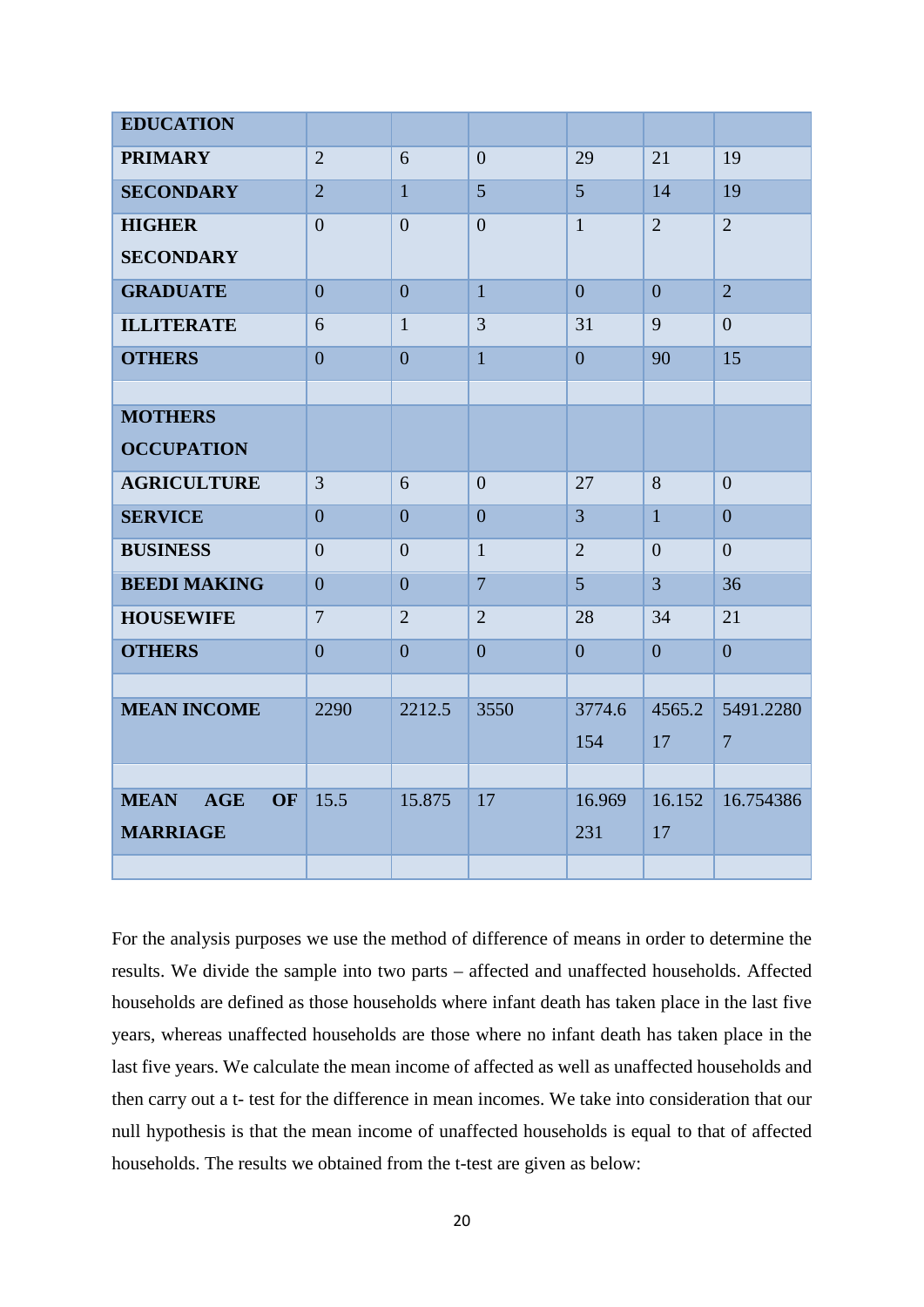|                                     | Affected       | Unaffected  |
|-------------------------------------|----------------|-------------|
| Mean                                | 2717.857143    | 4573.511905 |
| Variance                            | 2297076.72     | 9486554.659 |
| <b>Observations</b>                 | 28             | 168         |
| <b>Hypothesized Mean Difference</b> | $\overline{0}$ |             |
| Df                                  | 71             |             |
| t Stat                              | -4.986121095   |             |
| $P(T \le t)$ one-tail               | 2.10141E-06    |             |
| t Critical one-tail                 | $-1.645$       |             |
| t Critical two-tail                 | 1.993943341    |             |

#### **Table 2 : t-test for difference in mean income for the entire sample**

Thus from the above table it is clear that  $t_{calculated} > t_{critical}$  and as such we reject the null hypothesis(at 5 %) and obtain the result that there is significant difference in between the incomes of the affected and unaffected households.

One tail test helped to conclude at 5% level of significance that the mean income for affected households was less than that of the unaffected households .Thus we may conclude that income may be a significant factor in explaining infant mortality. We cannot certainly say that income is a significant factor since we have not controlled for the other variables which might influence the result obtained.

Now to dwell deeper into the relationship between income and infant mortality we divide the population based on various attributes and then test for the equality of the mean incomes. We first do the analysis based on religion. We split the sample into three parts namely- Hindu, muslim and others and then carry out the  $t - \text{test}$  for the difference in mean incomes for all three groups separately. By doing this we may get an improved notion as to which religious group might be in particular causing the significant difference in means. The results for the ttest obtained in this case can be summarized using the following tables: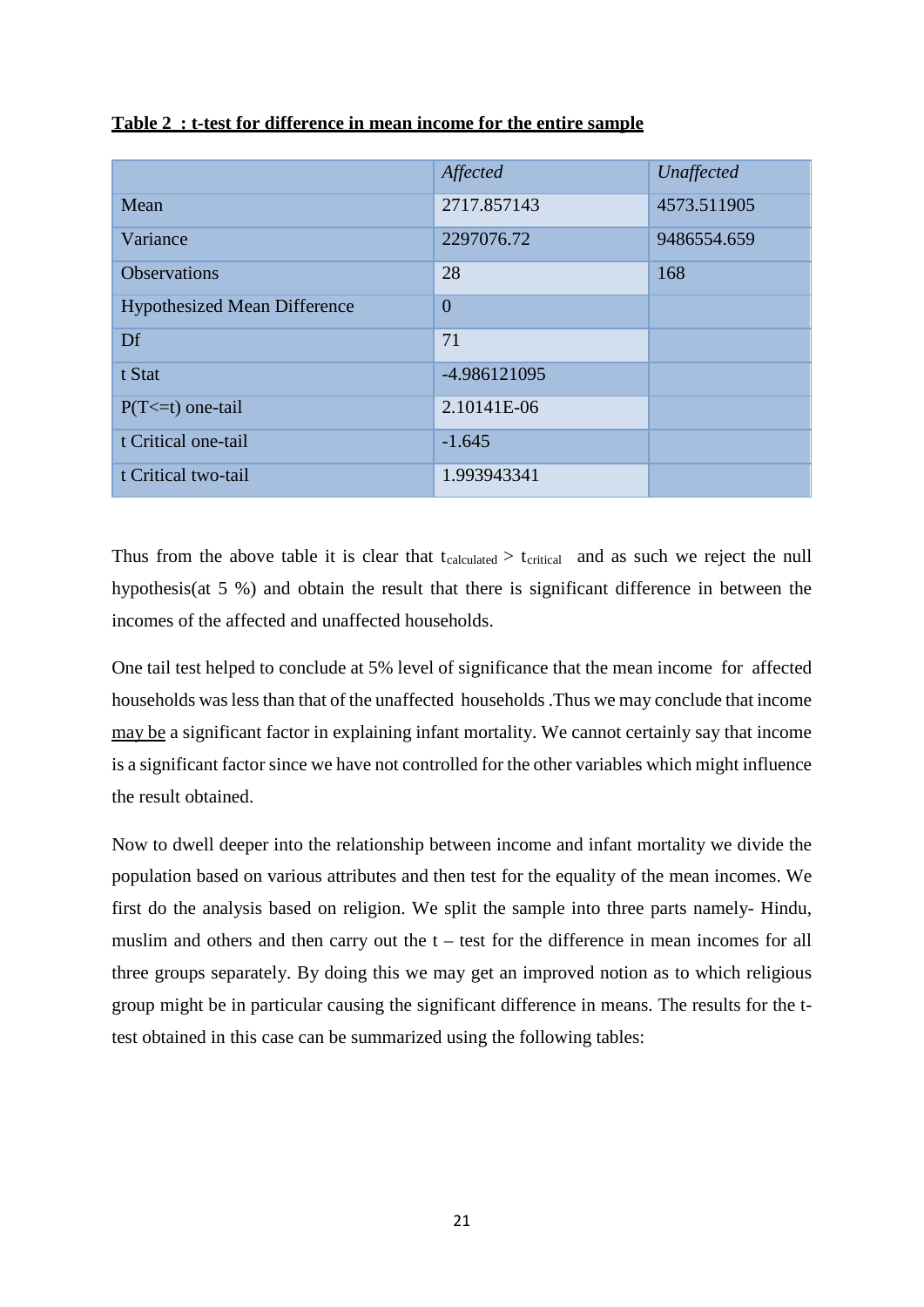|                                     | <b>Affected</b> | unaffected  |
|-------------------------------------|-----------------|-------------|
|                                     |                 |             |
| <b>Mean</b>                         | 2784.210526     | 4348.198198 |
| <b>Variance</b>                     | 3034736.842     | 7183314.906 |
| <b>Observations</b>                 | 19              | 111         |
| <b>Hypothesized Mean Difference</b> | $\overline{0}$  |             |
| Df                                  | 35              |             |
| t Stat                              | -3.301304433    |             |
| t Critical one-tail                 | $-1.645$        |             |
| $P(T \le t)$ two-tail               | 0.00222192      |             |
| t Critical two-tail                 | 2.030107915     |             |

#### **Table 3: t-test for the difference in mean income for Hindu households**

#### **Table 4: t-test for difference in mean income for Muslim households**

|                                     | <b>Affected</b> | unaffected  |
|-------------------------------------|-----------------|-------------|
| <b>Mean</b>                         | 2314.285714     | 5316.326531 |
| <b>Variance</b>                     | 741428.5714     | 14267644.56 |
| <b>Observations</b>                 | $\overline{7}$  | 49          |
| <b>Hypothesized Mean Difference</b> | $\overline{0}$  |             |
| Df                                  | 43              |             |
| t Stat                              | -4.763975287    |             |
| t Critical one-tail                 | $-1.681070704$  |             |
| $P(T=1)$ two-tail                   | 2.18427E-05     |             |
| t Critical two-tail                 | 2.016692173     |             |

Now in the case for both Hindu and Muslim households we get the result that tcalculated> tcritical. Thus in both the cases we reject the null hypothesis of equality of means(at 5%) and as such we can conclude as previously stated that income may be an important factor in explaining infant deaths not only in the sample as a whole but also in subsamples characterized according to religion.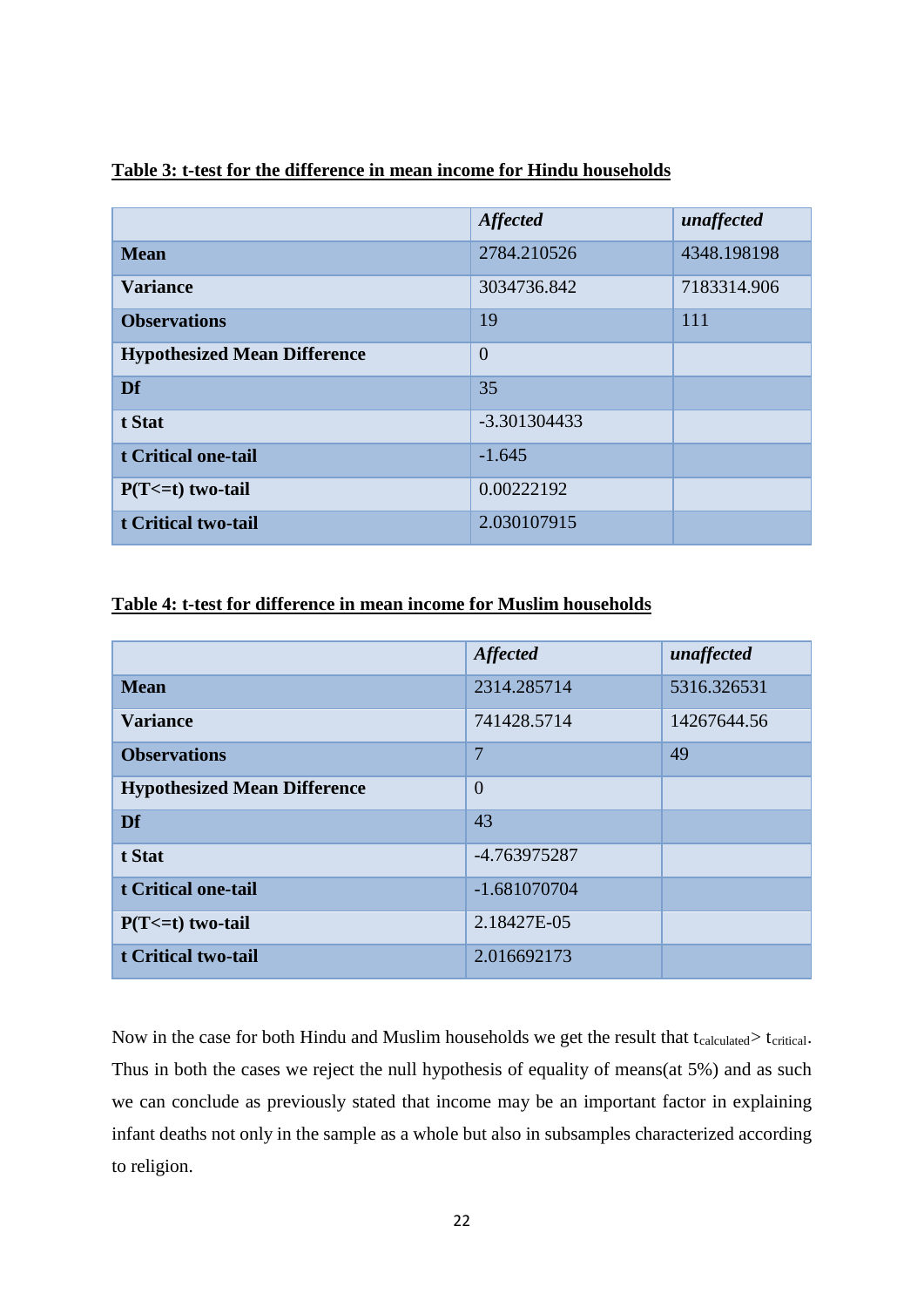Again one tail tests helped us in affirming that mean income of affected households is statistically lower than that of unaffected households at 5% level of significance.

| <b>Hypothesized Mean</b><br><b>Difference</b> | 0           |  |
|-----------------------------------------------|-------------|--|
| df                                            | 15          |  |
| t Stat                                        | 1.689076374 |  |
| t Critical one-tail                           | $-1.729$    |  |
| $P(T \le t)$ two-tail                         | 0.1118774   |  |
| t Critical two-tail                           | 2.131449536 |  |

**Table 5: t-test for difference in mean income for SC households**

Thus income is significantly different between affected and unaffected households belonging to scheduled caste category. However the one tail test does not lead to the rejection of the null hypothesis that the mean income of unaffected is less than the mean income of affected households.

|                          | <b>Unaffected</b> | <b>Affected</b> |
|--------------------------|-------------------|-----------------|
| <b>Mean</b>              | 3759.230769       | 2062.5          |
| <b>Variance</b>          | 5081944.712       | 1031250         |
| <b>Observations</b>      | 65                | 8               |
| <b>Hypothesized Mean</b> | $\Omega$          |                 |
| <b>Difference</b>        |                   |                 |
| df                       | 17                |                 |
| t Stat                   | 3.728493206       |                 |
| t Critical one-tail      | $-1.6$            |                 |
| $P(T \le t)$ two-tail    | 0.001671173       |                 |
| t Critical two-tail      | 2.109815559       |                 |

**Table 6: t- test for difference in mean income for ST households**

In this case also the null hypothesis is rejected for the one tail and two tail cases. Thus mean income of affected households is statistically lower than that of unaffected households at the 5% level of significance.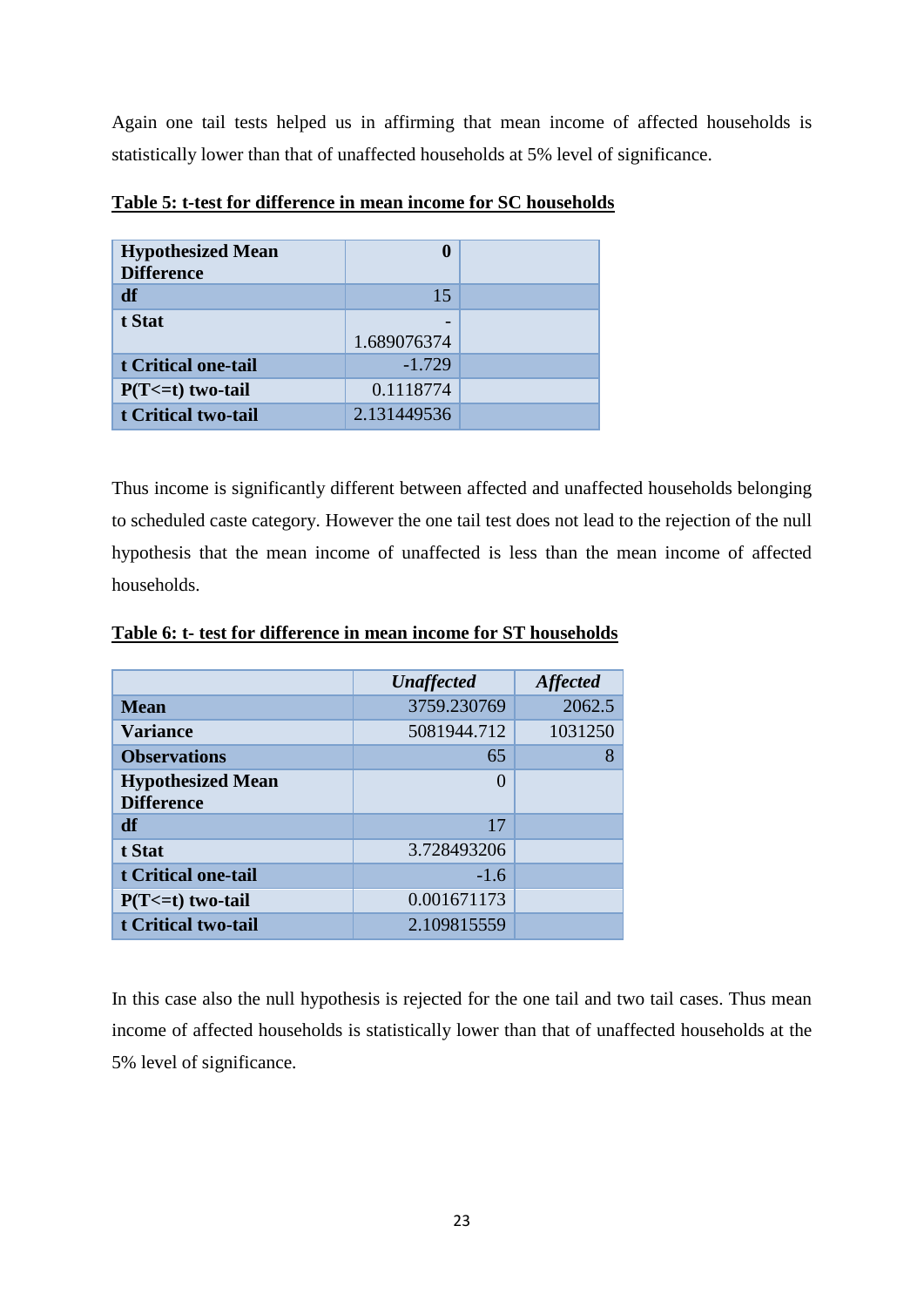#### **Table 7: t-test for the difference in means for general households**

|                                               | affected     | unaffected  |
|-----------------------------------------------|--------------|-------------|
| <b>Mean</b>                                   | 3800         | 6111.111111 |
| <b>Variance</b>                               | 6200000      | 8611111.111 |
| <b>Observations</b>                           |              | g           |
| <b>Hypothesized Mean</b><br><b>Difference</b> | $\left($     |             |
|                                               |              |             |
| Df                                            | 10           |             |
| t Stat                                        | -1.559288737 |             |
| $P(T \le t)$ two-tail                         | 0.149987586  |             |
| t Critical two-tail                           | 2.228138842  |             |

The similar kind of results holds in this case also.

The reason that income turns out to be such an important factor is that households with less income are less informed about health care issues. They have less resources and access to medical facilities and thus are not able to take proper care of their children and thus low income households have higher infant deaths on an average. Malda is one of the poorest districts of West Bengal and as such the low income of this region may be having a noteworthy effect on the increased prevalence of infant deaths in the district.

Moving on with the analysis another factor which seemed to have been playing a very important role is the age of marriage of the mother. Malda records the highest number of child marriages in West Bengal. The relationship between mother's age at birth and childhood mortality rates of the youngest mother's experienced the highest mortality risks). For biological reason of mother's health; it is observed that there is high risk of IMR in the case where the mother conceives at a very young age. The mother in most cases is undernourished and physically she is not prepared to give birth to a new life at a very young age and thus it increases the risk of infant death. Moreover getting married at an early age may lead to less educational opportunities which in turn lead to poor awareness among young mothers. Thus the social custom of child marriage seems to be a very important factor in explaining infant deaths. In the graph given below we have shown the number of child marriages in affected and unaffected households.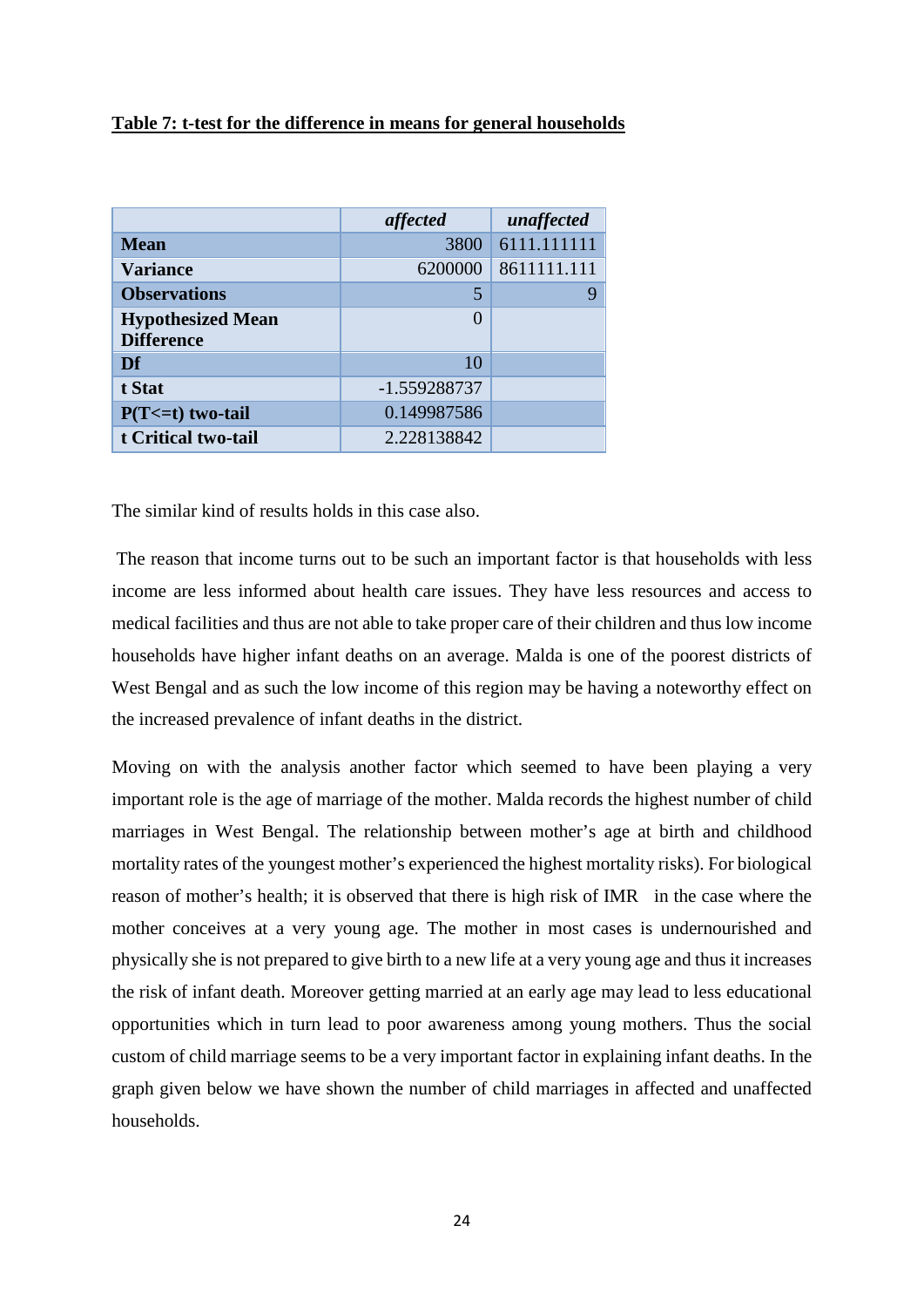## **Child marriage with infant mortality**



Now we can statistically test our results using the t-test for the equality of means as we had previously described. Our null hypothesis in this case would be that the mean age of marriage in affected households is equal to the mean age of marriage in the unaffected households. The results obtained are tabulated as follows:

|  |  |  | Table 8: t-test for difference in mean age of marriage for the entire sample |  |  |
|--|--|--|------------------------------------------------------------------------------|--|--|
|  |  |  |                                                                              |  |  |

|                                     | affected       | <b>Unaffected</b> |
|-------------------------------------|----------------|-------------------|
| <b>Mean</b>                         | 16.03571429    | 16.67261905       |
| <b>Variance</b>                     | 7.739417989    | 8.221521243       |
| <b>Observations</b>                 | 28             | 168               |
| <b>Hypothesized Mean Difference</b> | $\overline{0}$ |                   |
| Df                                  | 37             |                   |
| t Stat                              | $-1.116611645$ |                   |
| $P(T \le t)$ one-tail               | 0.135679707    |                   |
| t Critical one-tail                 | 1.687093597    |                   |
| $P(T \le t)$ two-tail               | 0.271359414    |                   |
| t Critical two-tail                 | 2.026192447    |                   |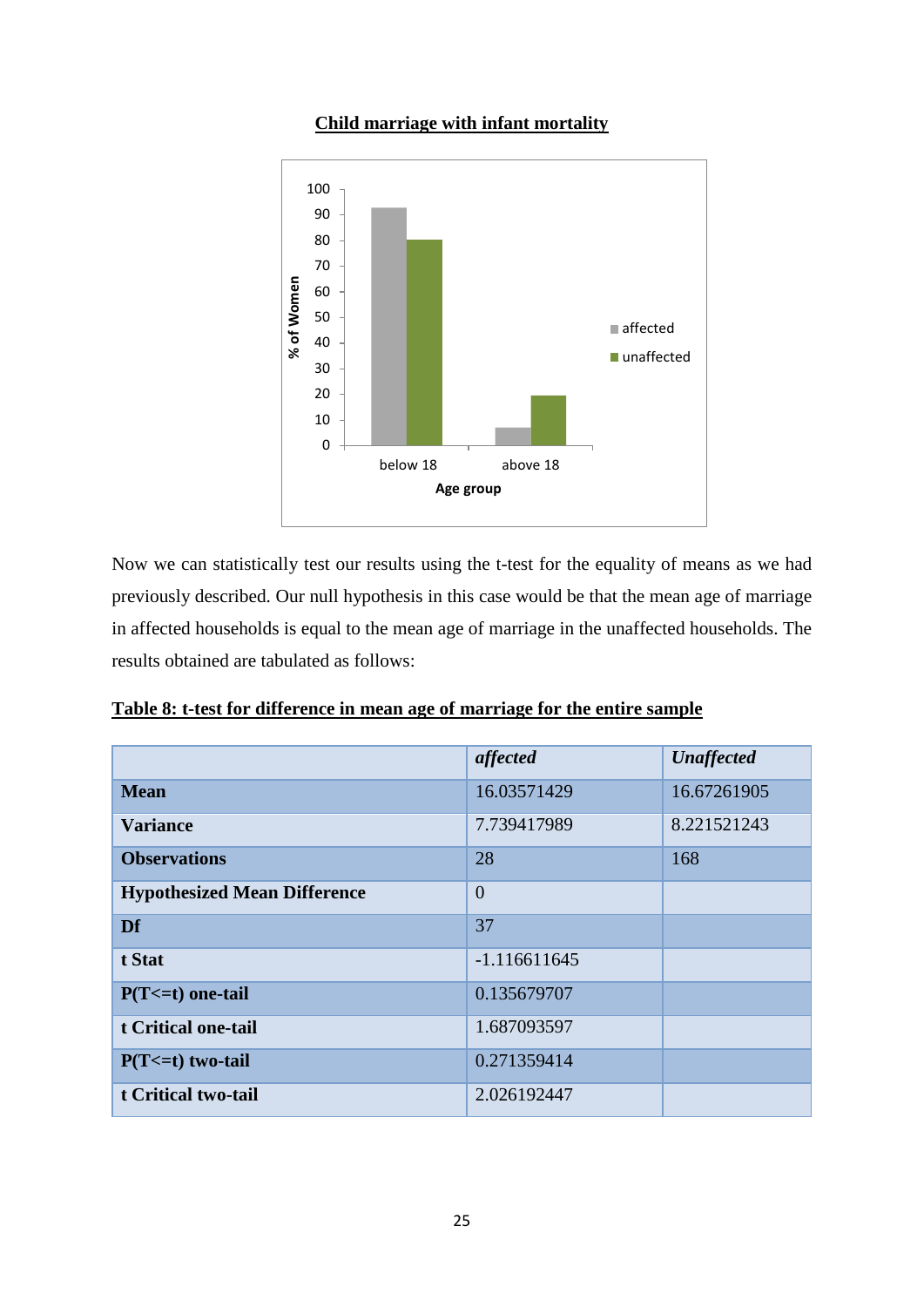Here we observe that  $t_{calculated} < t_{critical}$  (taking absolute values) and thus there is no evidence to reject the null hypothesis hence mean age of marriage for affected households is equal to the mean age of marriage in the unaffected households, and as such we may conclude that age at the time of marriage may not statistically be an important factor in explaining infant mortality. To further analyse the situation we conducted the t-test for hindu and Muslim households separately as well as for the various castes. The results we obtained can be summarized as follows:

|                                     | affected       | <b>Unaffected</b> |
|-------------------------------------|----------------|-------------------|
| <b>Mean</b>                         | 15.73684211    | 17.00900901       |
| <b>Variance</b>                     | 9.98245614     | 7.2999181         |
| <b>Observations</b>                 | 19             | 111               |
| <b>Hypothesized Mean Difference</b> | $\overline{0}$ |                   |
| Df                                  | 23             |                   |
| t Stat                              | $-1.654598046$ |                   |
| $P(T \le t)$ one-tail               | 0.055795103    |                   |
| t Critical one-tail                 | 1.713871517    |                   |
| $P(T \le t)$ two-tail               | 0.111590206    |                   |
| t Critical two-tail                 | 2.068657599    |                   |

#### **Table 9: t-test for difference in mean age of marriage for hindu households**

#### **Table 10: t-test for difference in mean age of marriage for ST households**

|                                     | affected       | <b>Unaffected</b> |
|-------------------------------------|----------------|-------------------|
| <b>Mean</b>                         | 16.25          | 17.10769231       |
| <b>Variance</b>                     | 2.785714286    | 11.62884615       |
| <b>Observations</b>                 | 8              | 65                |
| <b>Hypothesized Mean Difference</b> | $\overline{0}$ |                   |
| Df                                  | 16             |                   |
| t Stat                              | $-1.181345491$ |                   |
| $P(T \le t)$ one-tail               | 0.127363915    |                   |
| t Critical one-tail                 | 1.745883669    |                   |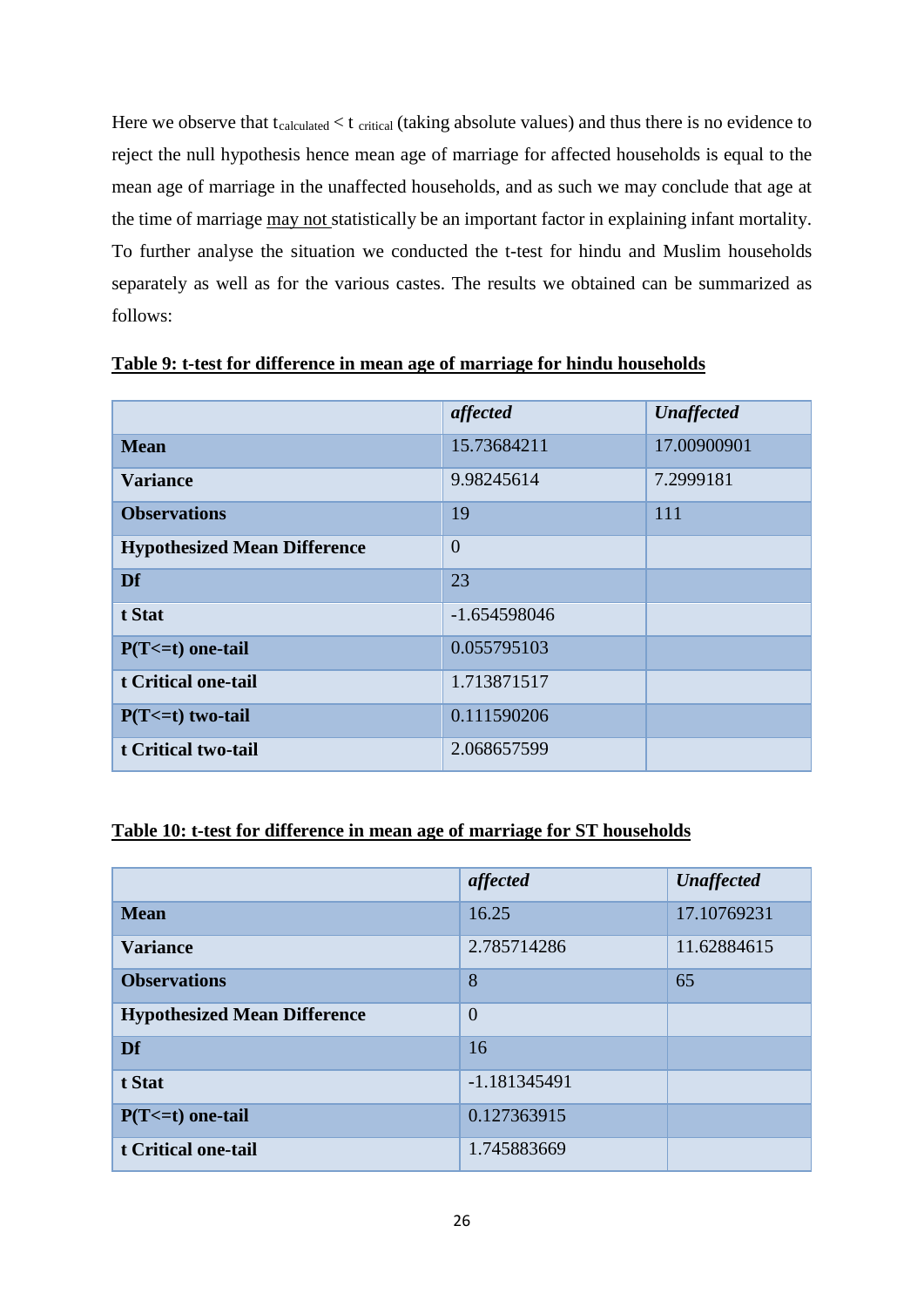| $P(T \le t)$ two-tail | 0.254727831 |  |
|-----------------------|-------------|--|
| t Critical two-tail   | 2.119905285 |  |

|                                     | <b>Affected</b> | <b>Unaffected</b> |
|-------------------------------------|-----------------|-------------------|
| <b>Mean</b>                         | 14.75           | 16.26666667       |
| <b>Variance</b>                     | 9.071428571     | 4.352380952       |
| <b>Observations</b>                 | 8               | 15                |
| <b>Hypothesized Mean Difference</b> | $\overline{0}$  |                   |
| Df                                  | 11              |                   |
| t Stat                              | -1.270930596    |                   |
| $P(T \le t)$ one-tail               | 0.114986341     |                   |
| t Critical one-tail                 | 1.795884814     |                   |
| $P(T \le t)$ two-tail               | 0.229972682     |                   |
| t Critical two-tail                 | 2.200985159     |                   |

**Table 11: t- test for difference in mean age of marriage for SC households**

These results are not in accordance to our initial expectations. Theoretically mean age of marriage should be lower in affected households but here the data does not suggest so. One reason maybe that in rural areas there are quite a few other factors which might affect infant mortality which are not captured in our analysis. A lot of unexplained or omitted factors may be a reason for the equality of mean age of marriage in this case.

Here we do the analysis separately for schedule tribe and schedule caste households because it is worth investigating whether the caste system has a particularly strong association with the age of marriage. Scheduled castes and scheduled tribes are Indian population groupings that are explicitly recognized by the constitution of India as being previously "depressed". While SC, ST households are relatively poor in most states this poverty and lack of resources available to them may be a reason for higher infant mortality in this case; but this is just one side of the coin. Previous studies conducted by Basu(1990) , Miller(1981) have shown that SC,ST households have a higher value for women and this might cause lower infant deaths among SC/ST. But in our case the difference in mean age of marriage is insignificant in all the above classifications.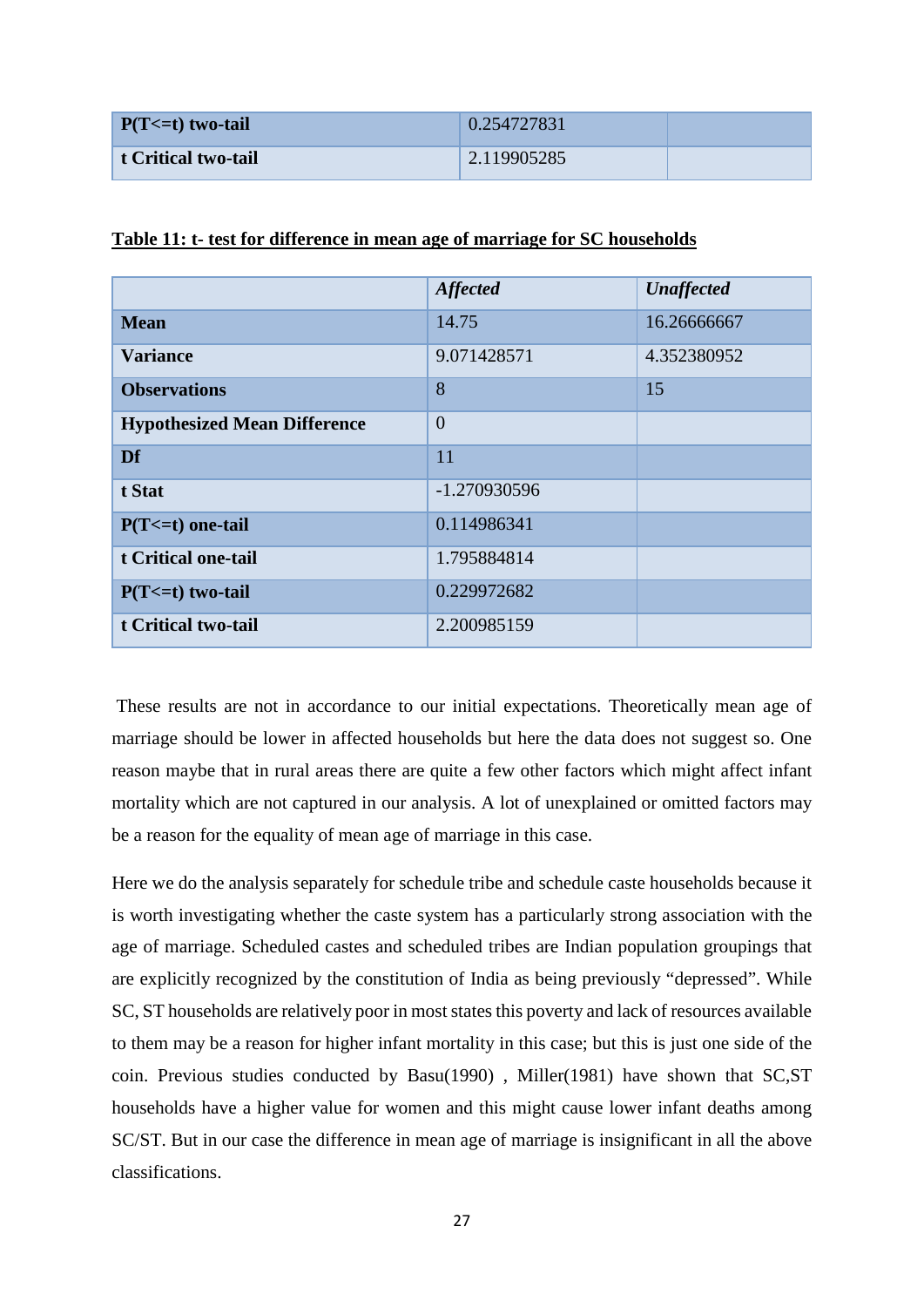F tests were used to test whether the variance of the two populations ( differed in or not assuming the null for equality. The tests confirmed that the null could be rejected and hence all the tests have been the two population tests assuming different variances.

#### <span id="page-27-0"></span>**Using the government facility accessibility index**

The health facility questioned was primarily where the households had had the delivery for their babies .Many of these had delivery at home while others at the nearest hospitals. For most of them ICDS centres remained the nearest and most frequented government facility.

A list of six questions was asked from each household to form the government facility accessibility index which was asked primarily for the nearest hospitals and ICDS centres. The responses of each household was categorized into no problem, problem and big problem with scores of 0,1 and 2 respectively. The scores for each household were then added to get at the index score. The scores could range from a minimum of 0 to a maximum of 12.Scores from 0 to 3 were categorized as higher accessibility ,from 4 to 8 as medium accessibility and from 9 to 12 as very poor or low accessibility for the households.(Higher the score higher is the perception of difficulty. From our observations we could conclude that, the affected households perceived a much greater problem in distance to the nearest health facility while for unaffected households the biggest problem faced was with regards to reaching the facility but distance came in at a close second.

The key results are stated as follows

#### <span id="page-27-1"></span>**Affected and unaffected households with accessibility scores**

The index scores for affected and unaffected households was calculated and proportions calculated as in the table below to carry out the test of proportion thereafter.

| <b>Accessibility</b> | <b>Number</b><br><b>of</b> | <b>Corresponding</b> | <b>of</b><br><b>Number</b> | Corresponding |
|----------------------|----------------------------|----------------------|----------------------------|---------------|
|                      | <b>Affected</b>            | proportion           | unaffected                 | proportions   |
|                      | households                 |                      | households                 |               |
| <b>High</b>          | 11                         | 0.55                 | 131                        | 0.823         |
| <b>Medium</b>        | 7                          | 0.35                 | 46                         | 0.289         |
| Low/poor             | $\overline{2}$             | 0.10                 | $\overline{4}$             | 0.025         |
| total                | 20                         | 1.00                 | 159                        | 1.00          |

**Table 12: Table for calculating proportions**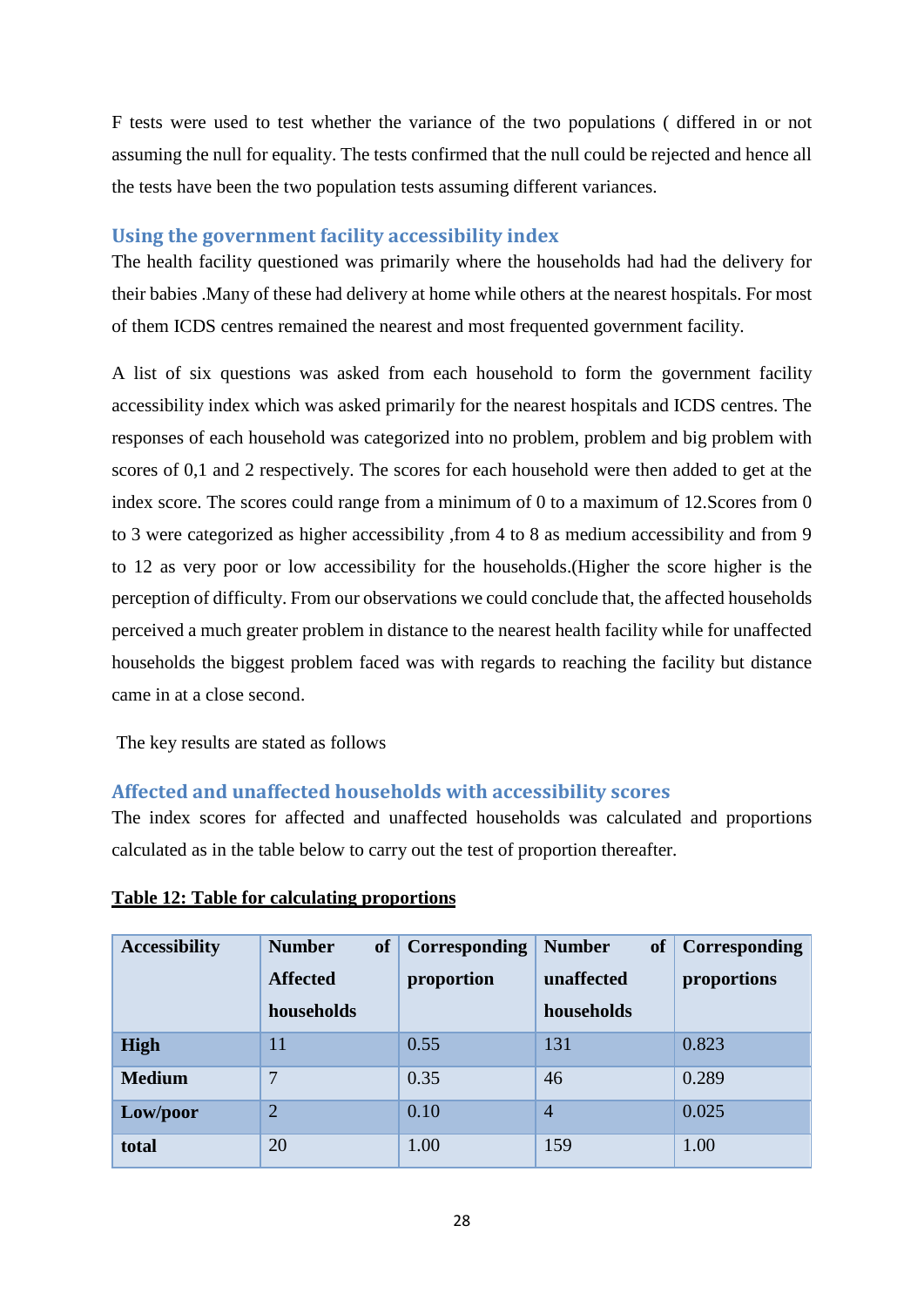Hypothesis testing using t-test for proportions was used to find out whether there was a difference in the proportion of affected and unaffected households in the three categories of index.

1) Null hypothesis assuming equality in the proportion of households within the affected households with high accessibility and the same proportion for the affected households was rejected at 5% ,10% and 15% level of significance .The one tailed test led to the non rejection of the null that the proportion for affected category with perception of high accessibility will be greater than that for unaffected households at 5,10,15% significance level.Apriori we would have assumed that there should have been a rejection of null,but the results are can be strongly influenced by our choice regarding what high accessibility really is.

2) The two tailed test of the same kind were done for proportions in medium accessibility .The results depicted that the equality of proportions could not be rejected at 5 or 10% level of significance. The results were the same for low accessibility as well.

#### **Muslim and non Muslim households with accessibility scores**

We divided the data into those Muslims and non Muslim households disregarding the fact whether it was affected or unaffected and the following data was observed

| <b>Accessibility</b> | <b>of</b><br><b>Number</b><br>households(Muslims) | <b>Proportion</b><br><b>of</b><br><b>Muslim</b><br>households | <b>Number</b><br><b>of</b><br>households(Non<br><b>Muslims</b> ) | <b>Proportion</b><br><b>of</b><br>non<br><b>Muslim</b><br>households |
|----------------------|---------------------------------------------------|---------------------------------------------------------------|------------------------------------------------------------------|----------------------------------------------------------------------|
| <b>High</b>          | 28                                                | 0.56                                                          | 107                                                              | 0.829                                                                |
| <b>Medium</b>        | 19                                                | 0.38                                                          | 35                                                               | 0.2713                                                               |
| Low                  | 3                                                 | 0.06                                                          | 3                                                                | 0.023                                                                |
| <b>Total</b>         | 50                                                | 1.00                                                          | 129                                                              | 1.00                                                                 |

| Table 13: calculation of proportion for muslim households |  |
|-----------------------------------------------------------|--|
|                                                           |  |

Hypothesis testing using z test for proportions was done

1) Testing for high accessibility, two tailed test for equality of proportions, depicted that the null assuming equality could be easily rejected at both 5% and 1% level of significance. One tail test with the null being that proportion of Muslim households with high accessibility would be greater than or equal to that for non Muslim households showed that the null could be easily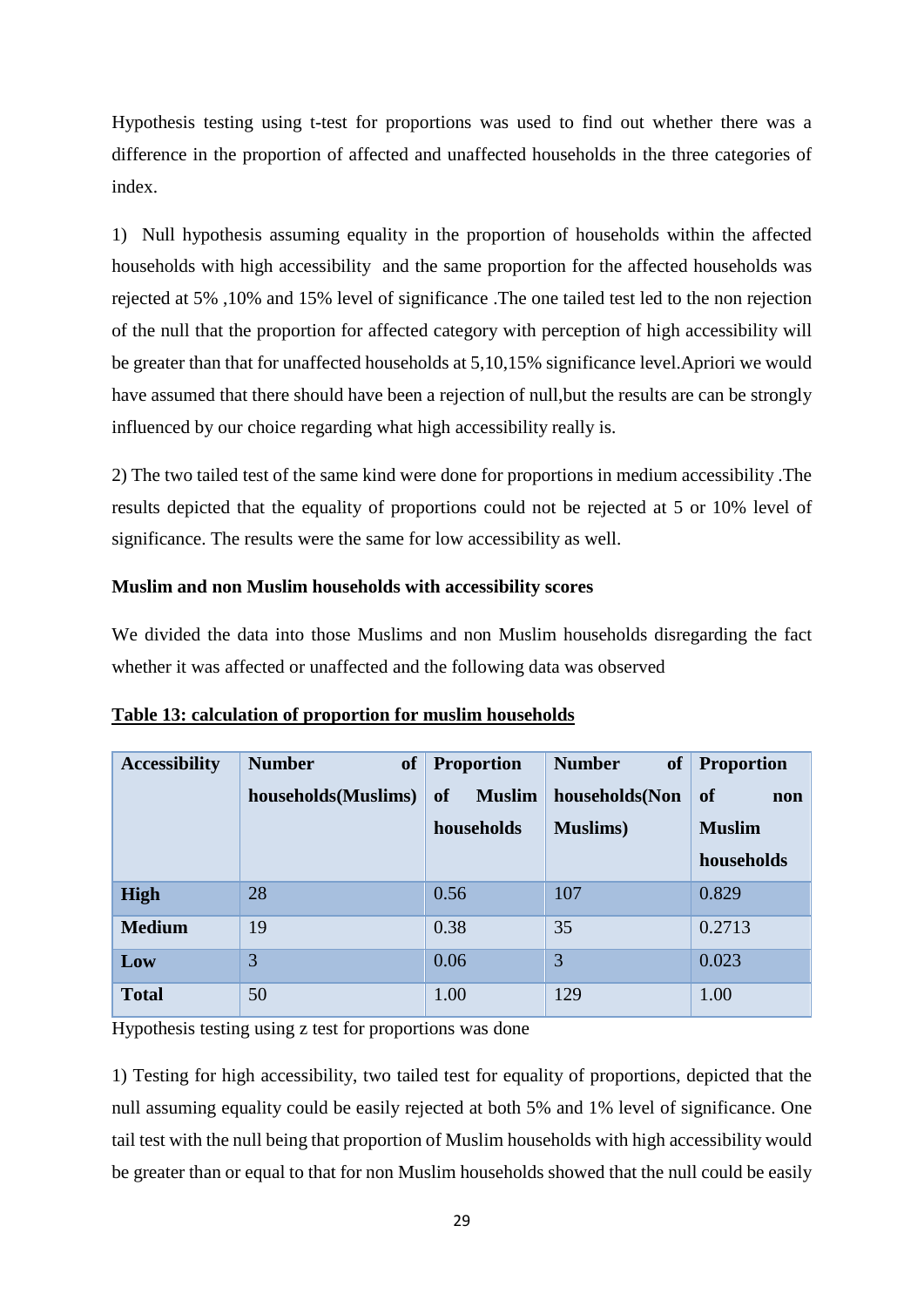rejected at both 1 and 5% level of significance. This is a significant result as a priori we had believed that high Muslim population could be one of the reasons for explaining high mortality in the district given the fact that Malda has a high Muslim population.

2) Two tailed l test as above albeit for medium accessibility led to non rejection of the null hypothesis of equality in proportions at 5 % level of significance.

3) Same results as above held for low accessibility as well.

To infer the reason for the result in 1 above, we looked at the index scores for Muslim households and found out that the lowest scores were given to the following questions:

| <b>Questions: count</b>                                                    | <b>Count of 0</b> | <b>Count of 1</b> | Count of 2     | <b>Total score</b> |
|----------------------------------------------------------------------------|-------------------|-------------------|----------------|--------------------|
| <b>Distance</b><br>the<br>to<br>health<br>nearest<br>facility /Hospital    | 26                | 13                | 11             | 35                 |
| <b>Reaching</b><br>the<br>facility                                         | 25                | 15                | 12             | 39                 |
| of <sub>1</sub><br><b>Availability</b><br>drugs, nurses and<br>vaccination | 33                | 9                 | $\overline{7}$ | 23                 |
| <b>Assistance during</b><br>pregnancy                                      | 28                | 12                | 3              | 18                 |
| <b>Waiting time to get</b><br>treated(Queuing)                             | 19                | 17                | $\overline{7}$ | 28                 |
| <b>Quality of service</b>                                                  | 18                | 15                | $\overline{4}$ | 23                 |

The highest scores being for question number 2 shows that the maximum problem was faced by majority in reaching the facility. This question has also one of the highest count for the response of big problem indicating that these households are for some reason finding it difficult to reach the nearest government health facility. Second highest score is also for question 1 being the distance to the facility. The other three questions however had much lower scores, indicating that once the people reach the facility they find the services satisfactory however the major problem they are facing is at the point of time when they have to reach the facility.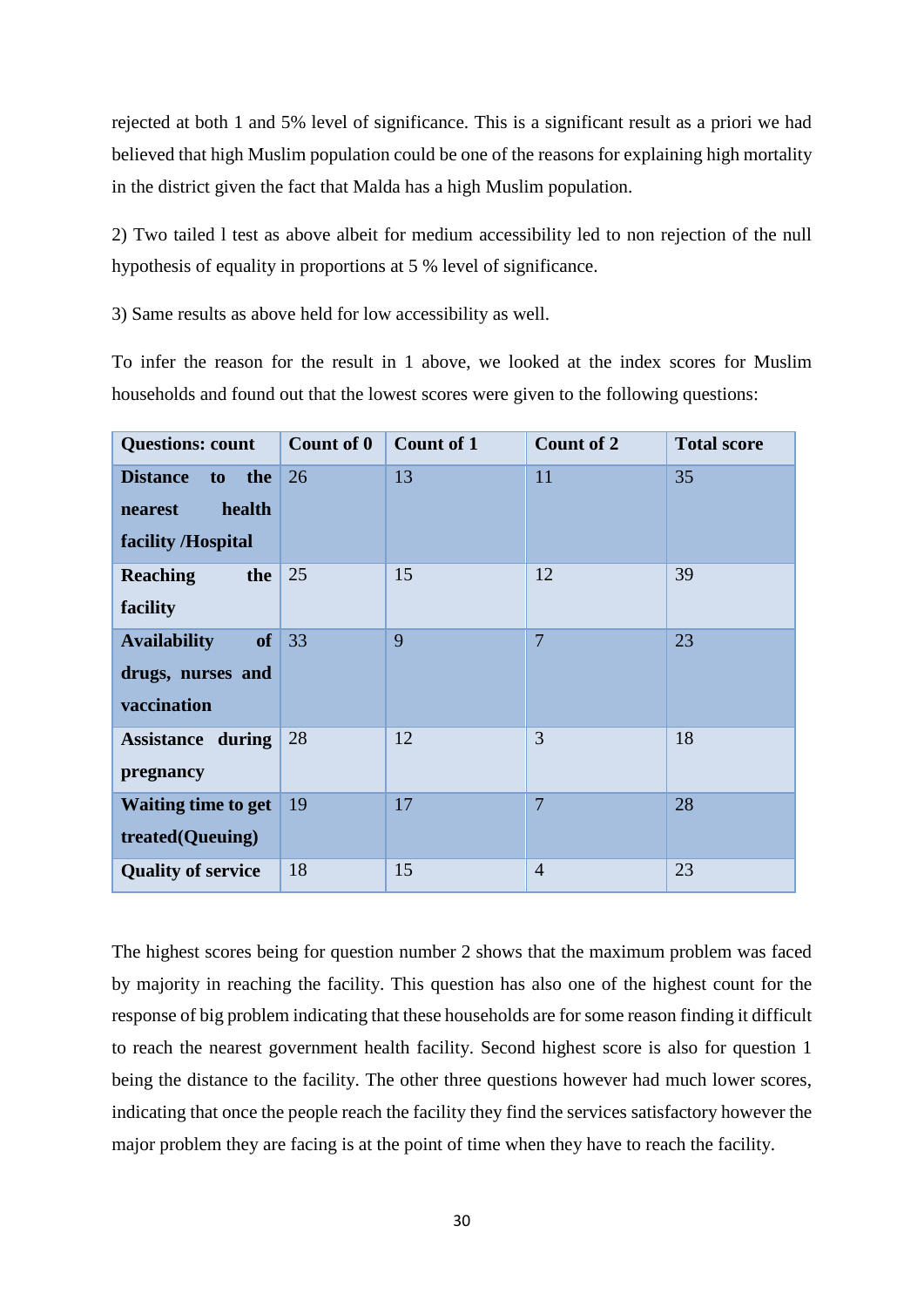Using the result in 1 above ,it can give us an indication of the fact that there could be underlying economic factors that les the Muslim households to believe or perceive that the accessibility to the nearest government or health facility for them was not high enough. However the mean income of Muslim households came out to be higher than that of the non Muslim household's .Testing for the significance of this difference,

#### <span id="page-30-0"></span>**Reservation and non reservation with accessibility scores**

Households belonging to the scheduled caste and scheduled tribes were included within the reserved category and the rest were a part of the non reserved category.75 households belonged to the latter and 103 to the former. Out of the 103, 75 households belonged to the ST category, which is nearly 73% of the entire number in this category. Key results are as stated follows:

| <b>Accessibility</b> | <b>of</b><br><b>Number</b> | <b>Proportion</b> | <b>Number</b><br><b>of</b> | <b>Proportion</b> |
|----------------------|----------------------------|-------------------|----------------------------|-------------------|
|                      | households(reserved)       | of reserved       | households(Non             | of<br>non         |
|                      |                            | households        | reserved)                  | reserved          |
|                      |                            |                   |                            | households        |
| <b>High</b>          | 73                         | 0.708             | 45                         | 0.6               |
| <b>Medium</b>        | 28                         | 0.2718            | 26                         | 0.3466            |
| Low                  | $\overline{2}$             | 0.019             | $\overline{4}$             | 0.053             |
| <b>Total</b>         | 103                        | 1.00              | 75                         | 1.00              |

#### **Table 14: Calculation of proportion for reserved households**

1) Two tail test for proportions in the two categories with high accessibility provided with the result that the proportions were significantly different from each other albeit at 15% level of significance. One tail test with the null being that proportion for reserved category is greater than that of the other could not be rejected at 5, 10 or 15% level of significance.

2) The two tailed test for low accessibility however depicted that the equality of proportions could not be rejected at 5, 10 or 15% level of significance.

The reason why we get the result as in 1 above could be because of the sample itself .However inspection of the raw sample data itself suggests that reserved category households have a greater proportion of households with a high accessibility than those in the other category.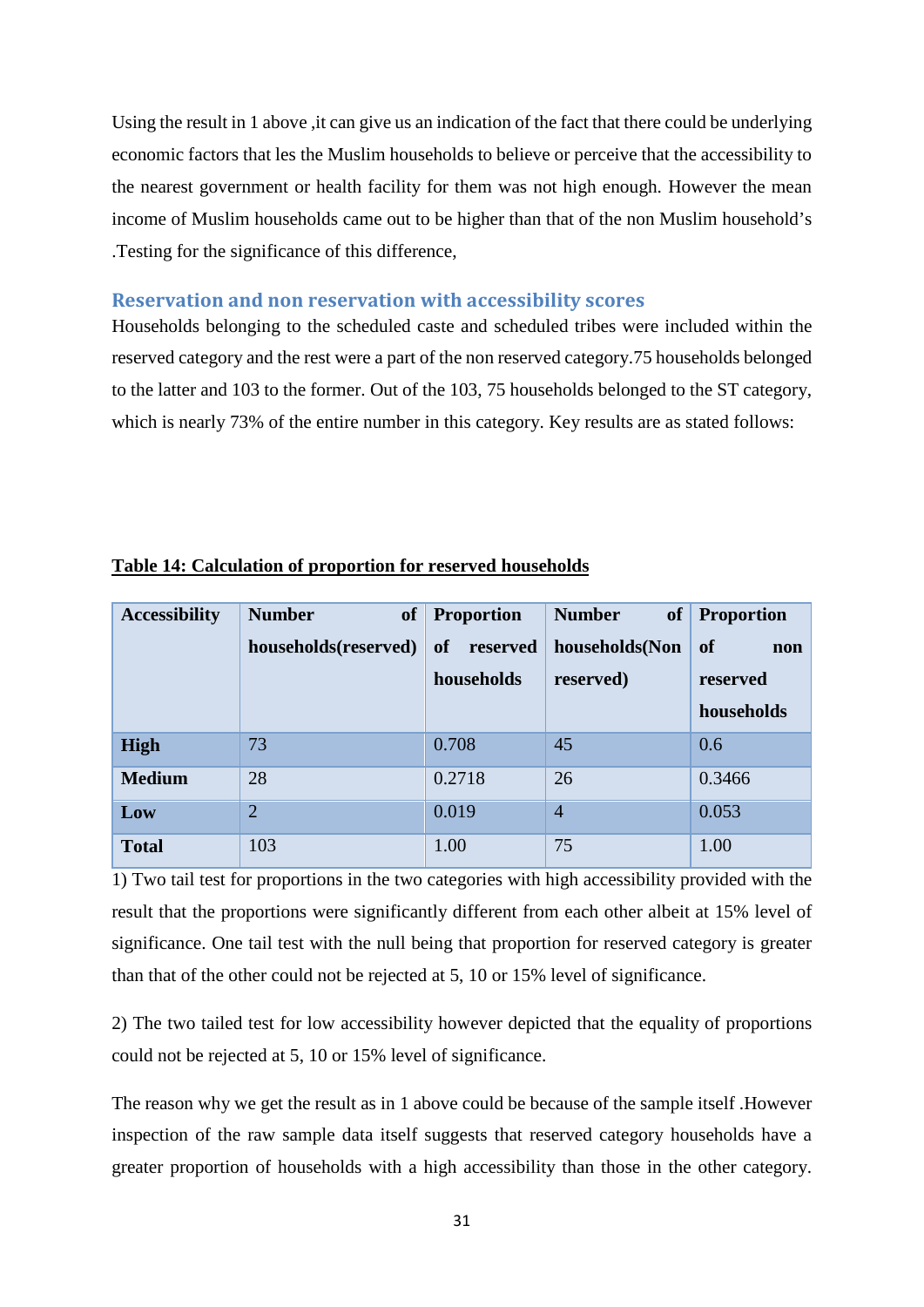During the field survey we experienced and concluded that the ST households had a higher level of awareness about the government facilities in general. Since above analysis has an inherent feature of perception by the households, it could be the case that this general awareness amongst ST's translated into the results in 1 above.

#### **Income with accessibility scores**

We also divided the households into low and high income by using the medium income which was 2000 rupees. Households earning above 2000 were taken as high income households and those below 2000 as low income households. The results obtained were as follows.

|  | <b>Table 15: Results of proportions</b> |
|--|-----------------------------------------|
|  |                                         |

| <b>Accessibility</b> | <b>Proportion of High income</b> | <b>Proportion of Low income</b> |
|----------------------|----------------------------------|---------------------------------|
|                      | households                       | households                      |
| <b>High</b>          | 0.707                            | 0.6125                          |
| <b>Medium</b>        | 0.272                            | 0.3375                          |
| Low                  | 0.002                            | 0.0500                          |

1)The two tailed tests for all the three categories(high medium and low) to test for the equality in proportions was not rejected at 5%,10 or 15% level of significance .Hence it was difficult to test whether income was affecting perception regarding accessibility or not.

#### **Test of proportions for mother's education among the affected and unaffected households**

| <b>Education</b>  | <b>Affected</b> | <b>Proportion</b> | <b>Unaffected</b> | <b>Proportion</b> |
|-------------------|-----------------|-------------------|-------------------|-------------------|
| <b>Illiterate</b> | 10              | 0.371             | 54                | 0.3214            |
| Literate          | 17              | 0.629             | 114               | 0.6786            |
| total             | 27              | 0.00              | 168               | 1.00              |

#### **Table 16: Results from the sample**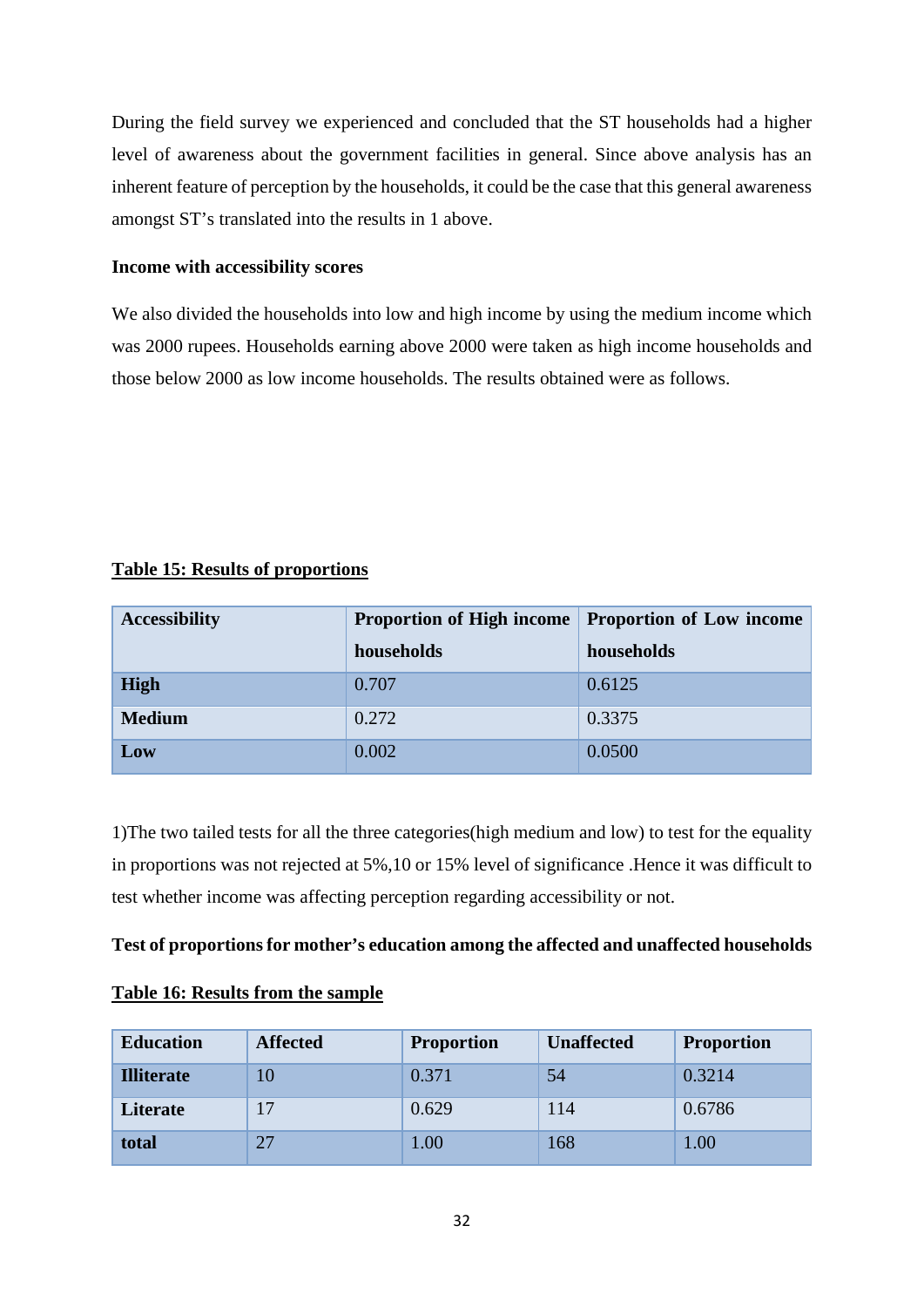Households where the mother's education was not known were excluded for the analysis above.

The two tailed test for equality in proportions was rejected at 1 and 5% level of significance. The one tailed test with the null being that the proportion of illiterate households would be greater for unaffected households would be greater than affected households was rejected at 5% level of significance. The p value associated with this was nearly 0% meaning that we can conclude that the proportion of affected households with illiterate mothers was statistically much greater than that for unaffected households. This was also a priori expected. Thus mother's education has an important bearing of infant mortality in Malda.



#### **Test of proportions for mother's occupation and infant mortality**

A description of the data so obtained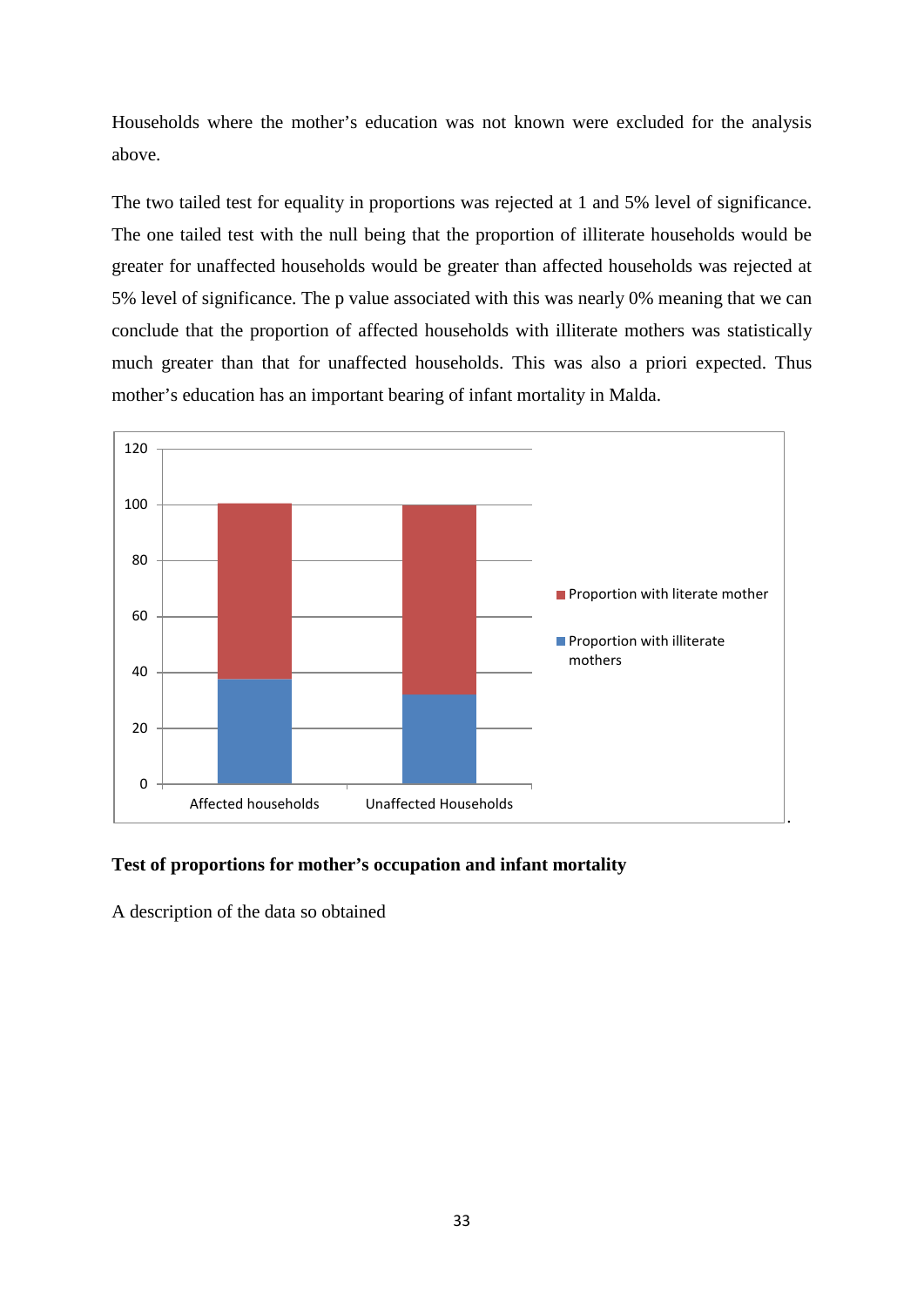

The data above depicts the occupation for the mother as at the time of the interview and not at the time when the birth of the child took place.

We divided the data into whether a motherwas housewife or not for affected and unaffected households using data above,which led to the following data

| Category          | <b>Proportion</b> with working <b>Proportion</b> | with<br>non     |
|-------------------|--------------------------------------------------|-----------------|
|                   | mothers                                          | working mothers |
| <b>Affected</b>   | 60.72%                                           | 39.28%          |
| <b>Unaffected</b> | 74.5%                                            | 25.5%           |

1) To test whether infant mortality was related to the fact that a mother was working or not using the test of proportions showed statistically insignificant results. Hence we could not reject that the null that the proportion of working mothers among affected households was equal to that in unaffected households at 5, 10 or 15% level of significance.

2) Since proportion of households for affected and unaffected with mothers in bidi making, agriculture labour, service, and business sector was more or less the same and involved a very few number of households of the total we decided to do the analysis for occupation of housewife and agriculture work on land category only. The two tailed tests for equality of proportions however led to non rejection of null at 5,10 or 15% level of significance.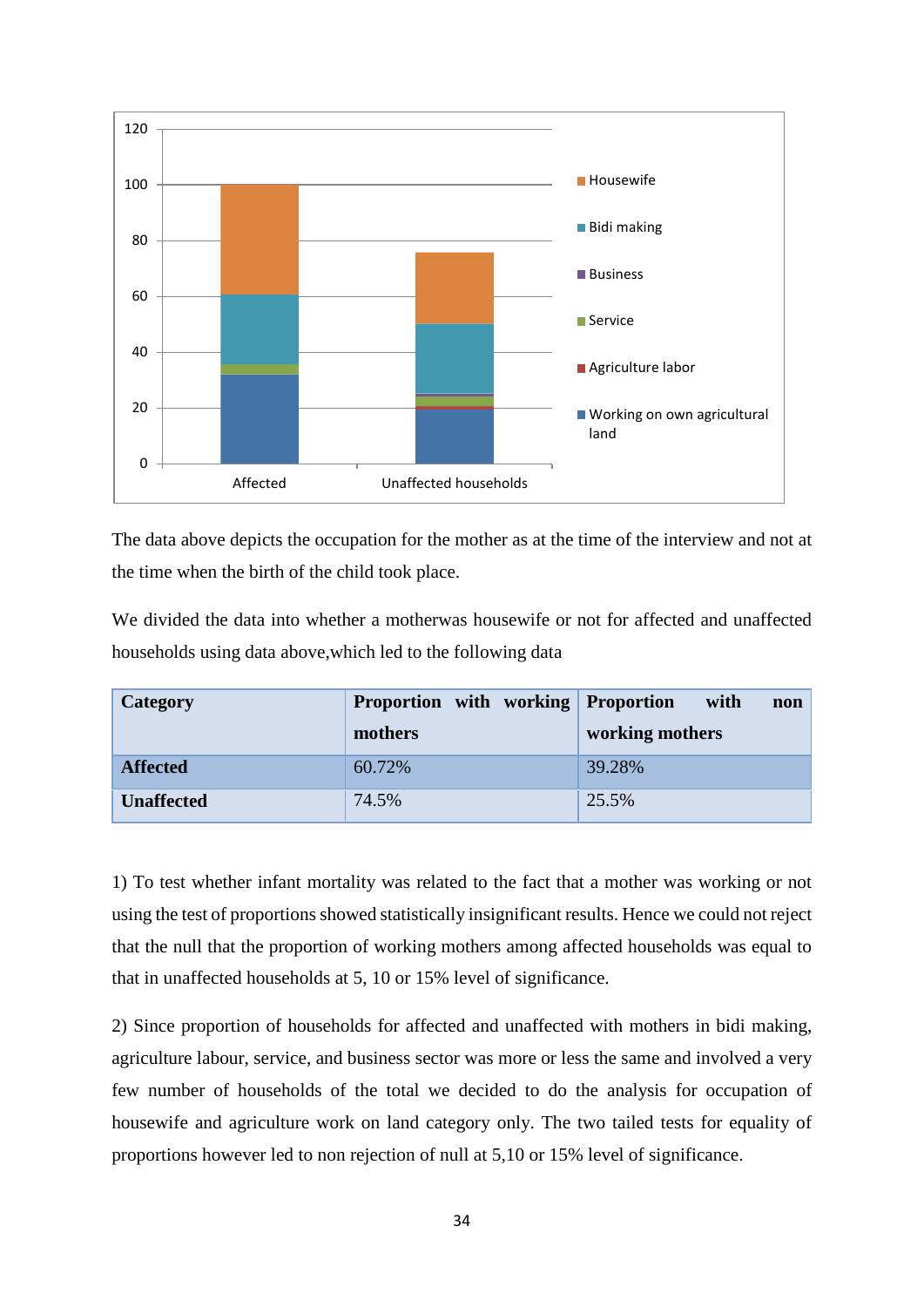Thus we concluded that mother's occupation might not be having a statistically significant impact on infant mortality and this result could be strongly due to the peculiarity of the data itself.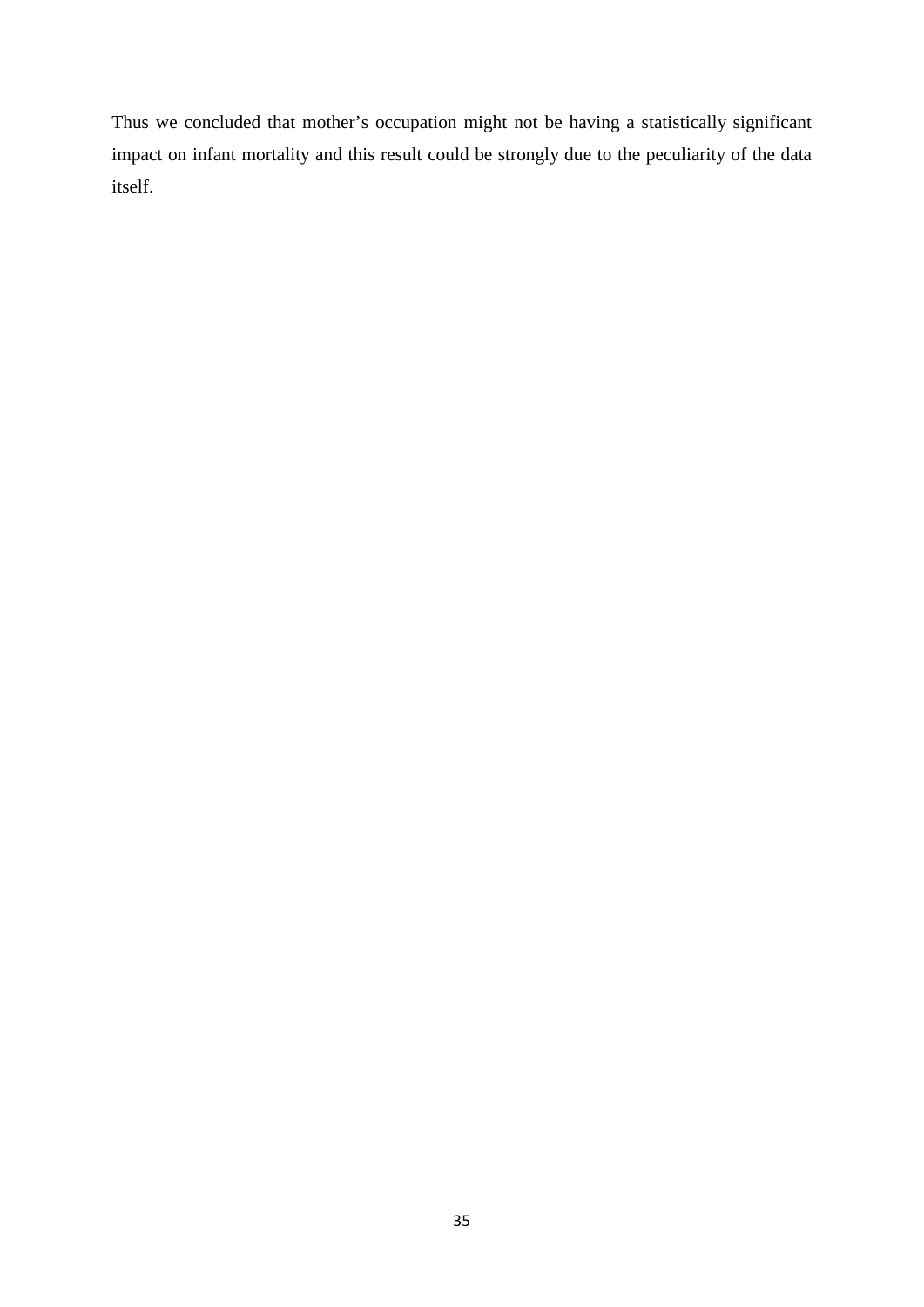

#### <span id="page-35-0"></span> **RELIGION AND ITS RELATION WITH INFANT MORTALITY**

**Religion** was idenfied as an important factor while analysing the demographic pattern of our sample. Our total sample size was 196. Among which 54 was from Gazol, 75 from Habibpur and 67 from Kaliachak III. The three most distinguishable religioous group in the total area were Hindus, Muslims and Christians. From the bar graph it is clearly visible that Hindu is most dominant Religion of the sample. After that comes Muslim; and Christian occupies the lowest ratio among all the religion. The data also portrays, that amomg the sample of 196 families 130 are hindus 58 are muslims and only 2 are Christians. Such distribution may be found due to the Majority of Hindu population in the two blocks of Gazol and KaliachakIII. Only the sample drawn from Habibpur was a muslim dominated one, the christian population probably also belonging to the tribal group.

Among 196 sample families we found 28 affected families who have experienced child death. The distribution within these families also showed that, Hindus constituted the largest portion while Muslims were at the second position. Among all the affected families almost 16% belonged to Hindu religion and 12 % belonged to Muslim. From this data we can say that probably because our sample is Hindu dominated, have we have found the percentage for Hindus to be little higher than the Muslims,but the difference is of not a very significant amount.From this we can conclude both the Hindus and the Muslims have almost an equal amount of child deaths and religion is not really an importnt determining factor for infant mortality as it is was assumed by us initially. But this result might not be applicable to

36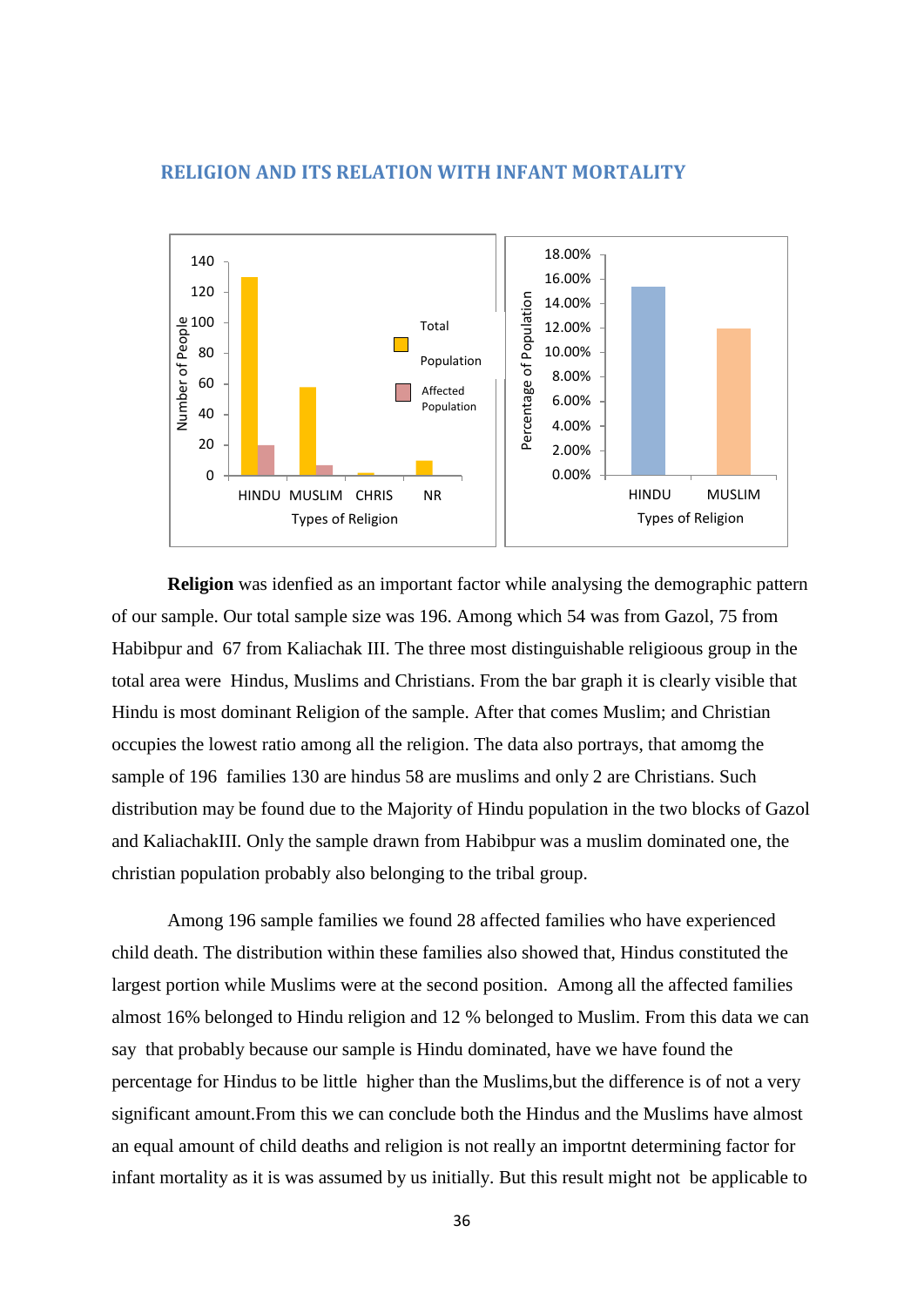the entire population, for the results are only based on our sample, which might not be an absolute representative of the population in real.



# <span id="page-36-0"></span>**MOTHER'S EDUCATION AS AN DETERMINING FACTOR OF INFANT MORTALITY**

Mother's literacy is usually considered to be a dertermining factor in case of infant mortality. Accordingly, we had also taken mother's literacy to be an important variable in determining the reasons of infant mortality in Malda. In our sample most of the mother were literate. The number of literate mother was 135 to 196 nd the number of illeterate mother was only 70 out of 196. While doing our field trip we found that among the 28 affected families, mothers of 16 children were illiterate and rest of the 12 were literate. The percentage of Literate mother among the affected family is thus 12% while the percentage of illiterate mother ist 20%.

This analysis clearly shows that child death is more prominent in the households with illiterate mothers than the families where the mothers are literate. This is may be due to the fact that educated mothers are more concious about their health during pregnancy and can take better care of their children. Therefore we can conclude that mother's education has an inverse relationship with child death.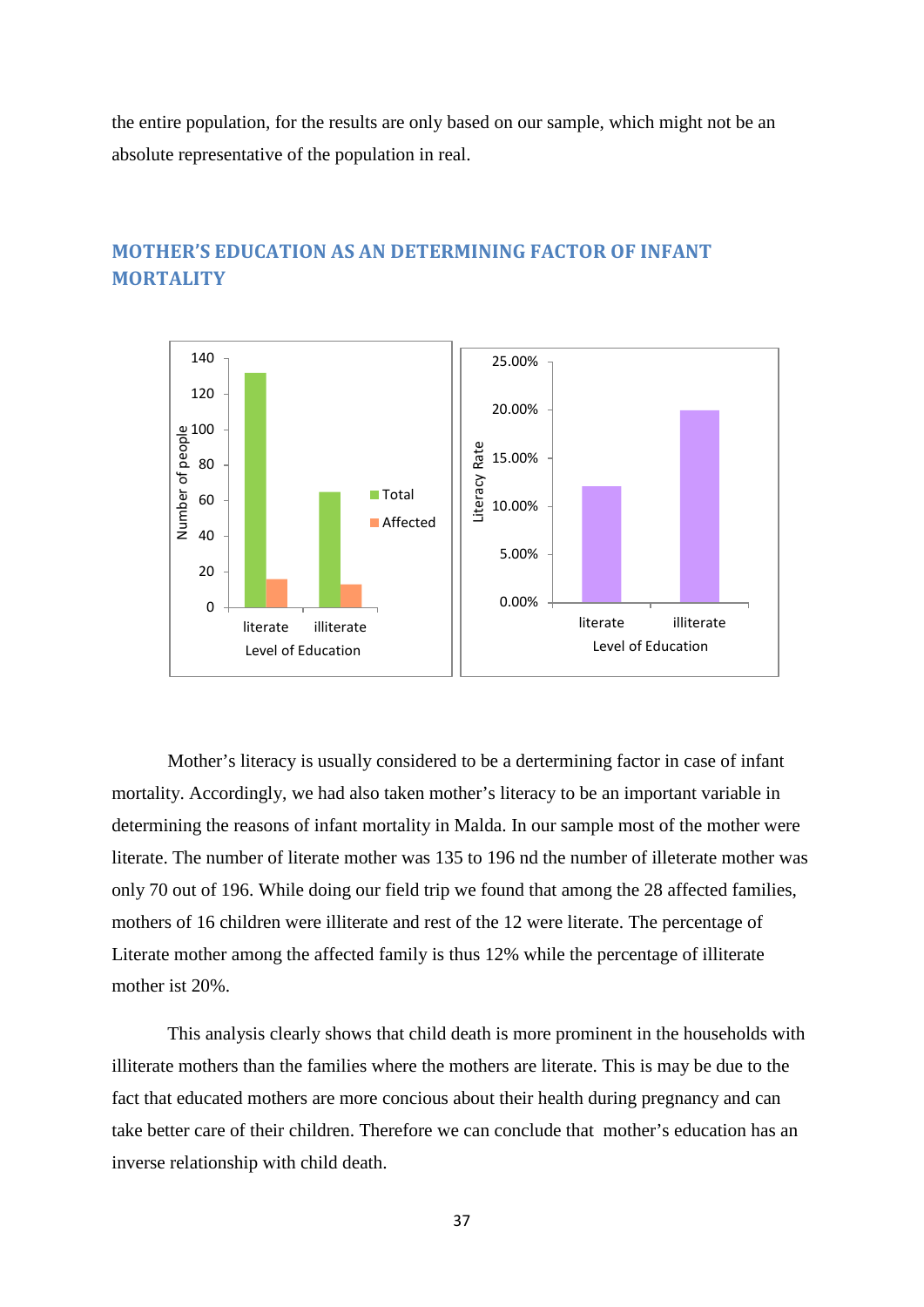#### <span id="page-37-0"></span>**CHILD MARRAIGE AND ITS RELATION WITH INFANT MORTALITY**



From our field experience of 20 days we could possibly conclude that child marriage is the most important reason responsible for child death in Malda. Most girls, here are married off, much before they turn 18. This can be illustrated by the graph above, which clearly shows that above 90% of the population from our affected group is the victim of the social curse called child marriage; whereas the proportion of child marriages among the unaffected group is comparatively less.

In fact our field trip was an eye opener as we got to know that most of the girls conceive their first child within their tender age of 14-16 years, when their body (suffering from under nourishment, anyway) is not really prepared to nurture a new life and is most likely to give birth to a very weak and feeble child, susceptible to various viral diseases which might often lead to fatal consequences. Therefore age of the marriage also has an inverse relationship with the child death, occurring in Malda.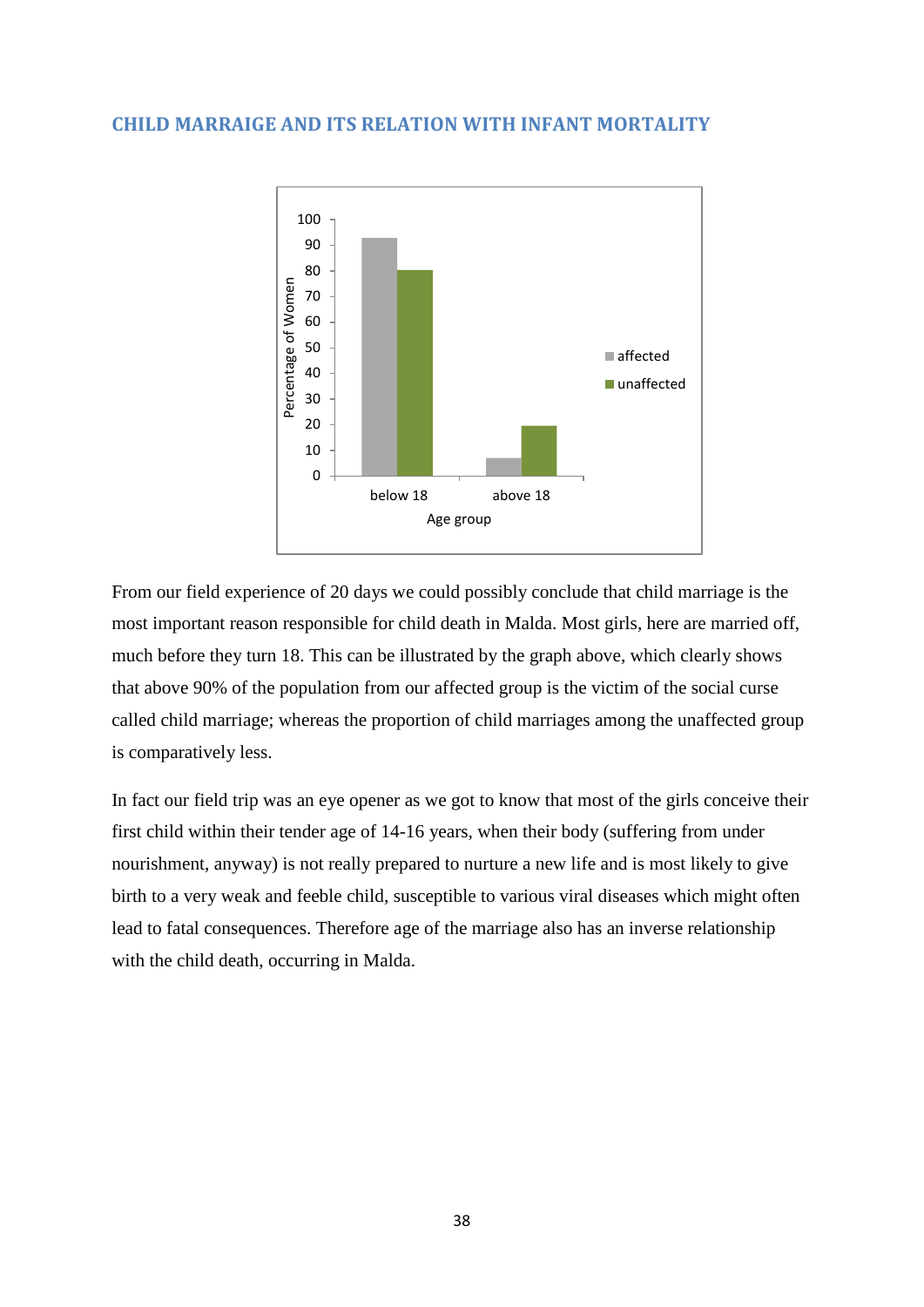#### <span id="page-38-0"></span>**PREGNANCY ASSISTANCE AND ITS EFFECT ON INFANT MORTALITY**



This particular diagrammatic representation shows the relation between the various kinds of child delivery assistance in affected and unaffected households.

Assistance of doctors during delivery is known to be the most desirable form, according to modern standards of health care system. What however is quite intriguing is the fact that 42.62% mothers of the affected families claimed the assistance of doctors at the time of their delivery. Besides, from this particular graph, we also get a glimpse of other forms of delivery assistance, for instance 6.67% of the mothers of affected families claimed that their delivery had been assisted by 'trained people', while 42.62% (the same number claiming doctor's assistance) said that they were helped by other (untrained) people at the time of their delivery. In contrast to this, assistance of doctors was claimed by 50.44% of the total numbers of unaffected families, studied; a percentage slightly higher than that in affected households, the assistance of untrained people being 45.29% and trained people and quack being 2.35% of the total population.

 It is thus clearly visible from the bar diagram, that the percentage assistance of doctors in unaffected families is 4% higher than those in the unaffected ones. Besides, it can also be clearly identified that delivery in the hands of other untrained people is quite prevalent in all the households, affected as well as unaffected. Hence, we can conclude that contact with institutional health care service at the time of the mother's delivery does not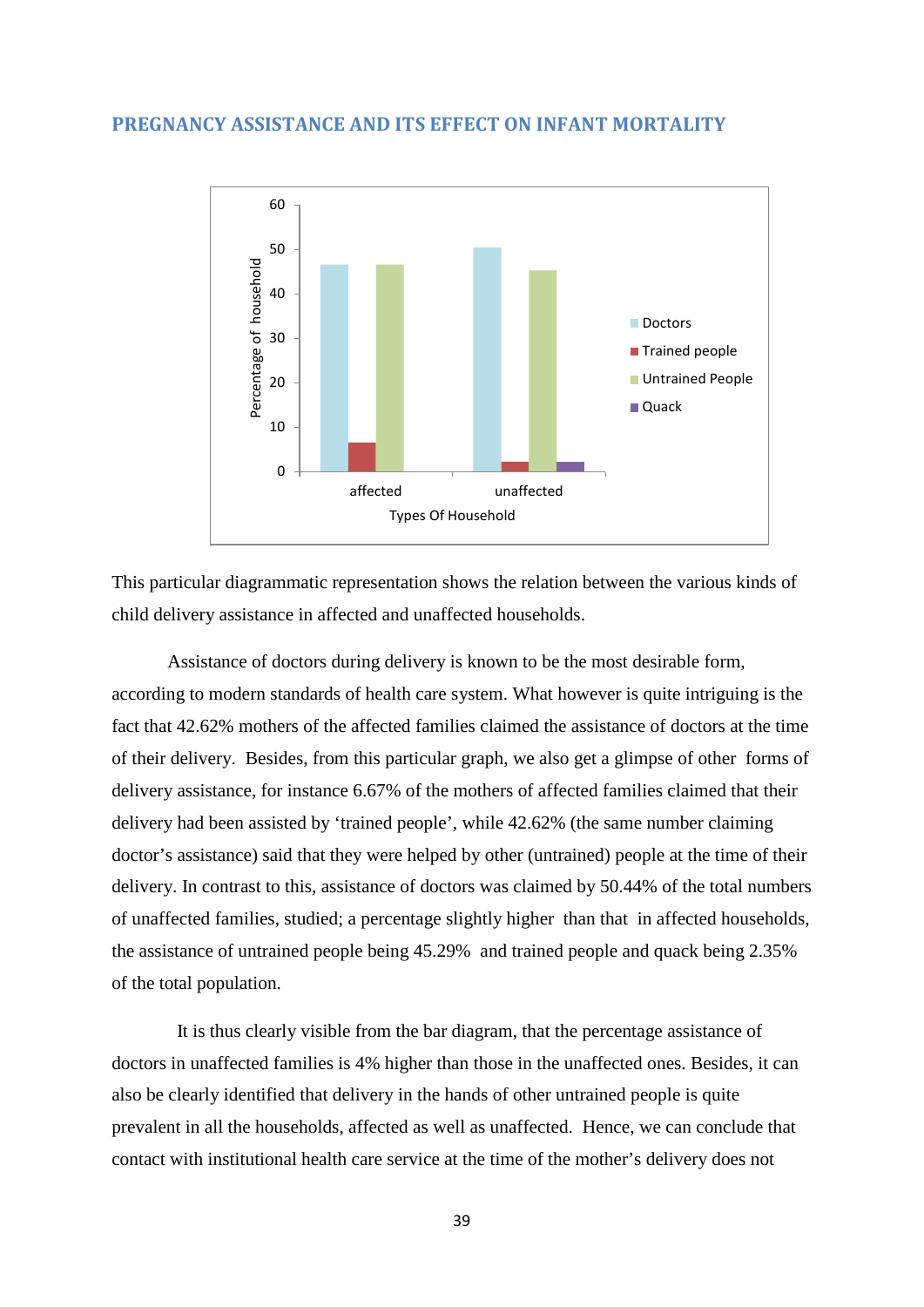really affect an infant's probability of dying for in both affected and unaffected families the percentage of assistance by doctors on the one hand, and untrained people on the other remains quite high.

#### <span id="page-39-0"></span>**Infant mortality and Basic household amenities**

Basic amenities are considered to be necessary for maintaining a standard living condition. The connotation of the word standard may vary from context to context. But in case of a village in rural West Bengal, the type of house, the kind of sanitation facility, the type of lighting and the kind of drinking water available, are the four basic kinds. These can give us an idea about the general living condition and hygienic position of the people of Malda. In fact the families' overall economic situation and access to the government facilities also get reflected under these indicators.

Initially we had expected that the basic amenities available in an affected household would be less than those available in the unaffected ones. However the graphical representations did not coincide with our a prior assumption. This might be due to the distinctive characteristics of our sample, (and might not hold true for the entire population)



# <span id="page-39-1"></span>**Type of house**

Mainly two types of households were surveyed-kuccha and pucca. In case of unaffected families where no deaths have taken place in the last five years, 73.65% were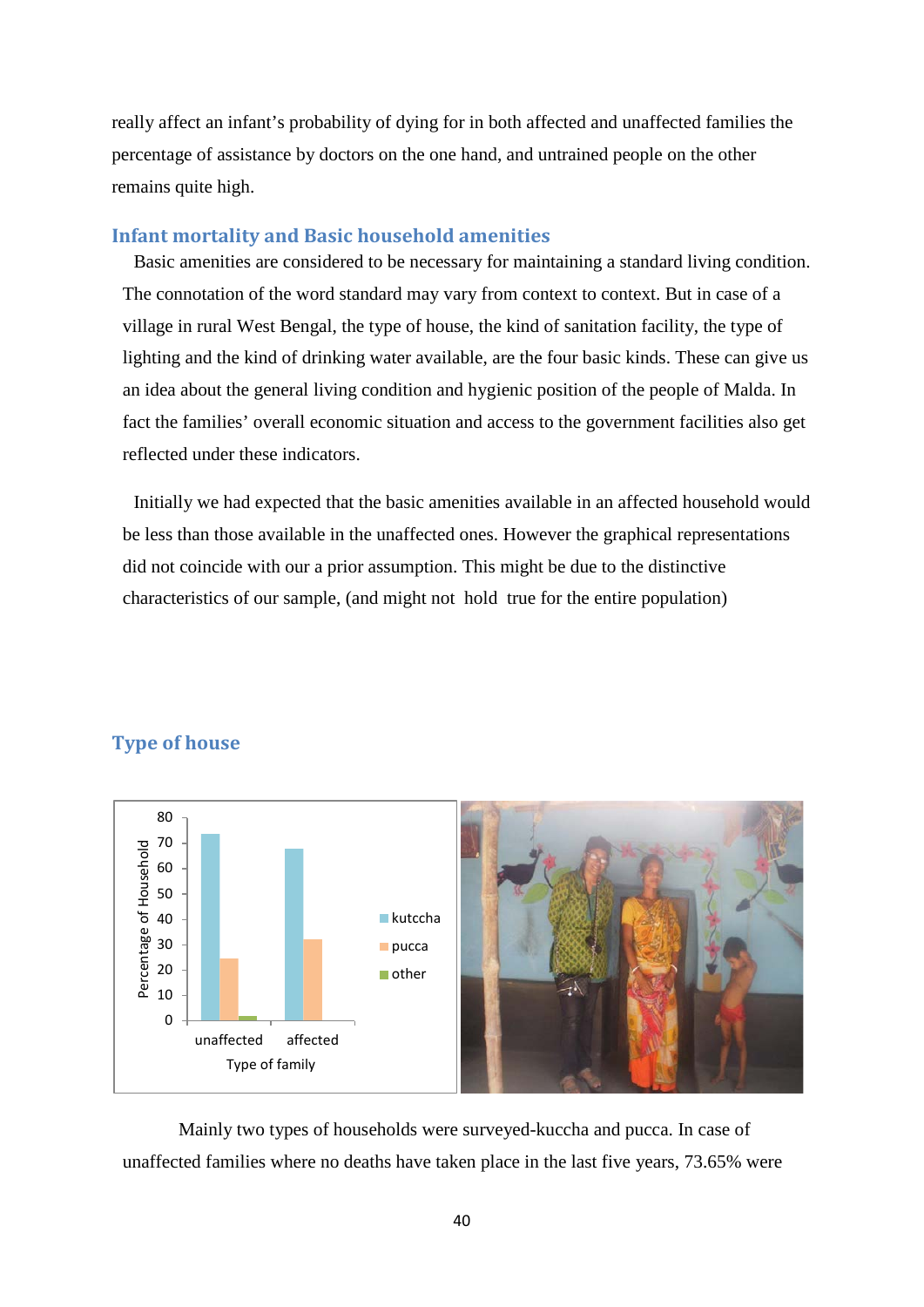found to live in kutccha houses whereas 67.85% of affected families (where at least one child death has occurred in last five years) were found living in kutccha houses. Such a result might be due to our the specific nature of our sample, having a high percentage of ST population (38.69% in the unaffected sample), who in spite of considerable economic upliftment prefers residing in traditional mud thatched kuchcha houses of their own..



# <span id="page-40-0"></span>**Types of sanitation**

From the data collected by us, it was found out that almost an equal number of households among the affected and unaffected ones had no sanitation facility.66.67% affected families and 67.06% of unaffected families had no sanitation facility in their households. It was also found out that the percentage of families availing community sanitation facility is more or less the same for affected and unaffected household, the exact figure being 10% amongst affected families and 10.58% amongst unaffected ones. A similar kind of picture was portrayed even in the case of people having private sanitation facility; 23.33% in case of affected households and 22.35% in case of the unaffected ones. Such a situation might be because of an overall lack of sanitation facilities the entire region.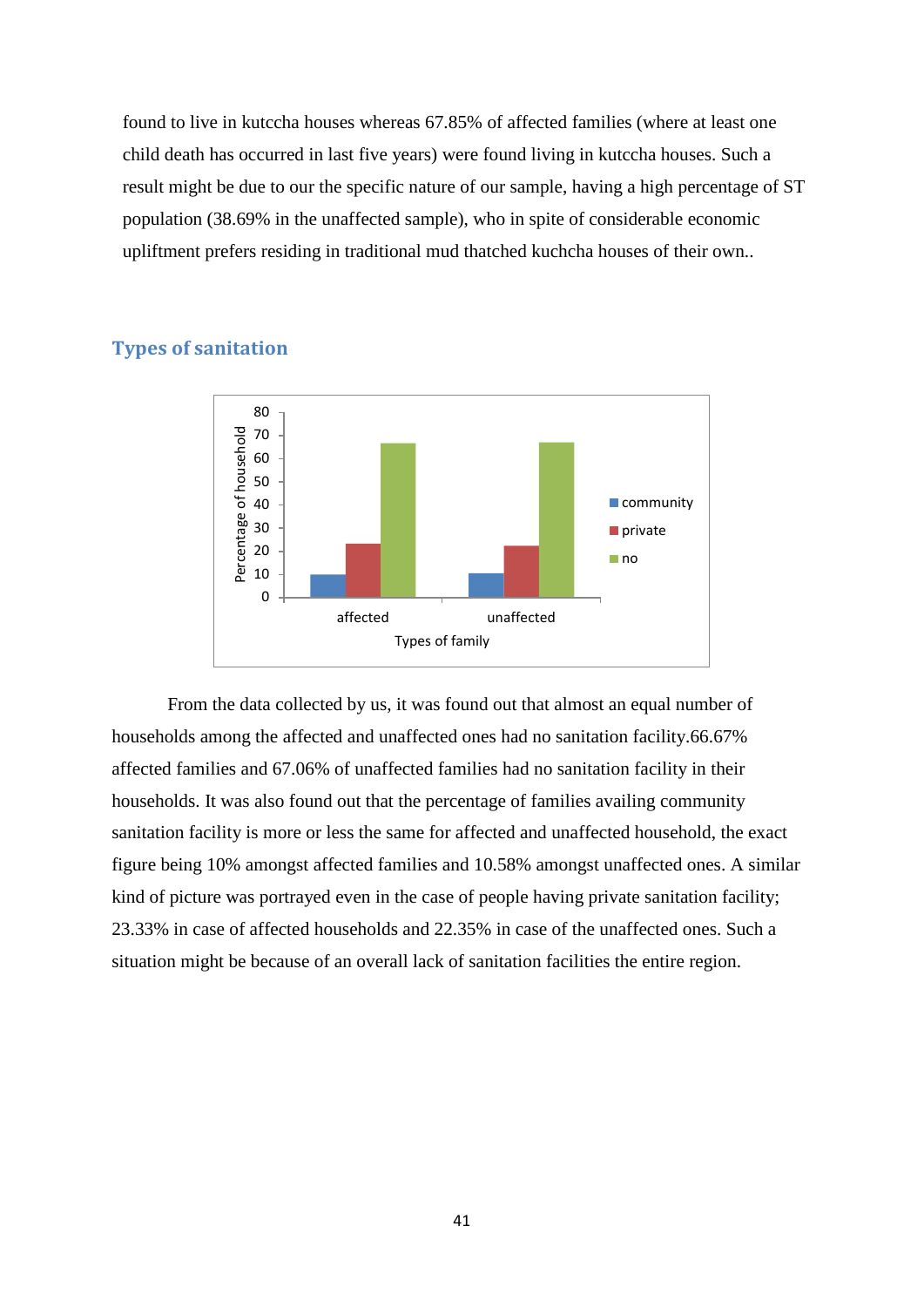#### <span id="page-41-0"></span>**Types of lighting**



While comparing the numbers of families having electricity in the region, it was found out that 66.66% of the affected families availed electricity facilities in their household whereas 61.9% unaffected families availed the same. In case of affected families 25.92 % did not have electricity whereas 22.61% unaffected families had the same. If we combine the % of unaffected households using kerosene( a symbol of no electricity) with those already identified as 'no electricity' households, the total number of unaffected families having no electricity(38.08%) will exceed the number of affected families (33.32%). Such a strange distribution might be because of the fact that most affected households in the area fall in the BPL category, by the virtue of which, most get a free electricity connection from the government.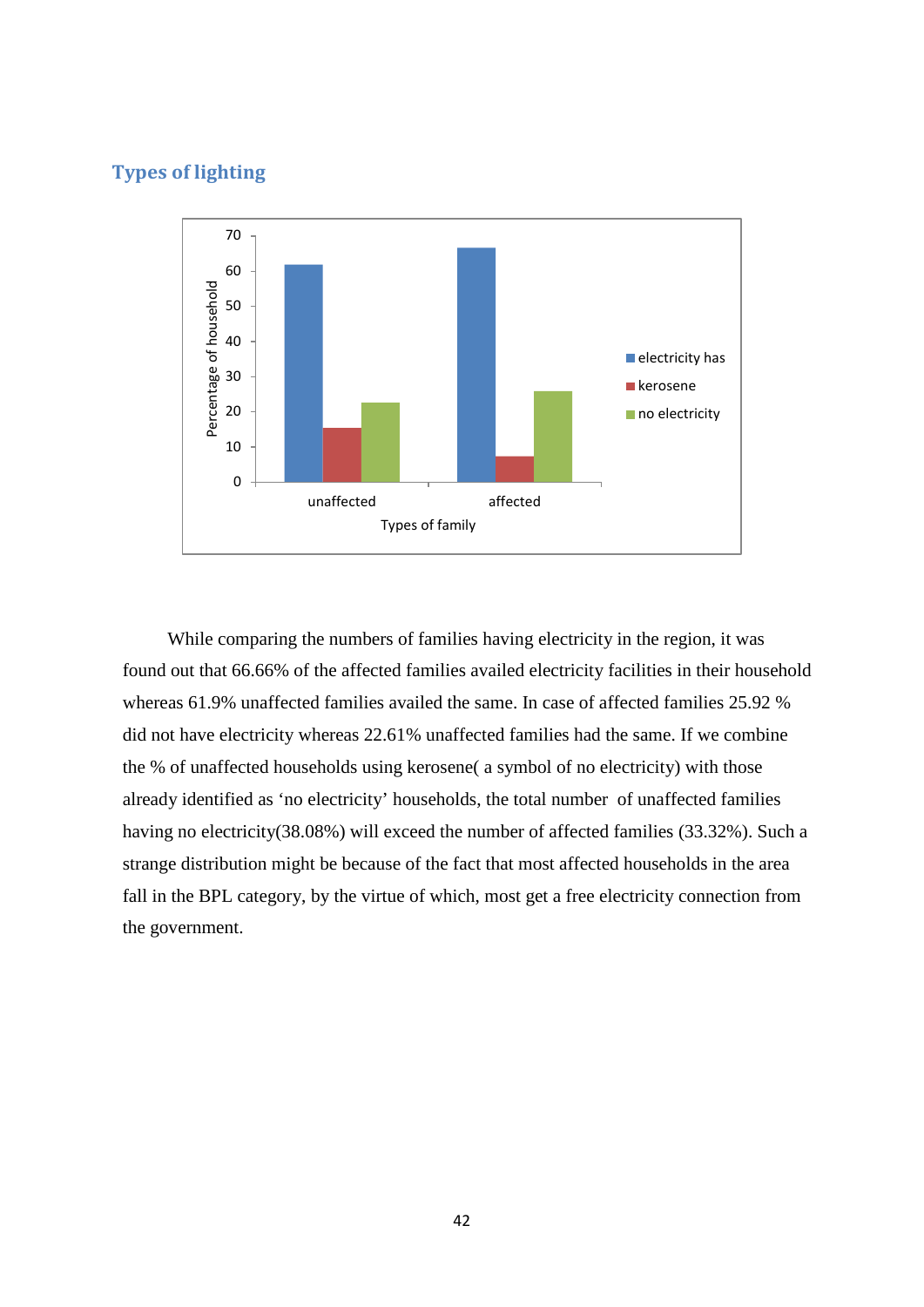# <span id="page-42-0"></span>**Types of sources drinking water**



Another interesting fact, that came out from our analysis is the fact that, affected families (32.14%) are accessing piped water more than the unaffected ones (14.88%). Drinking water is an essential requirement for human life. The awareness for the need for safe drinking water has perhaps helped the affected families, who have recently started using piped drinking water in greater numbers.



#### <span id="page-42-1"></span>**Transportation facility and infant Mortality**

Easy access to medical care is indeed one of the reasons why infant mortality is lower in urban areas. In most rural areas however, the picture becomes gloomy, with high numbers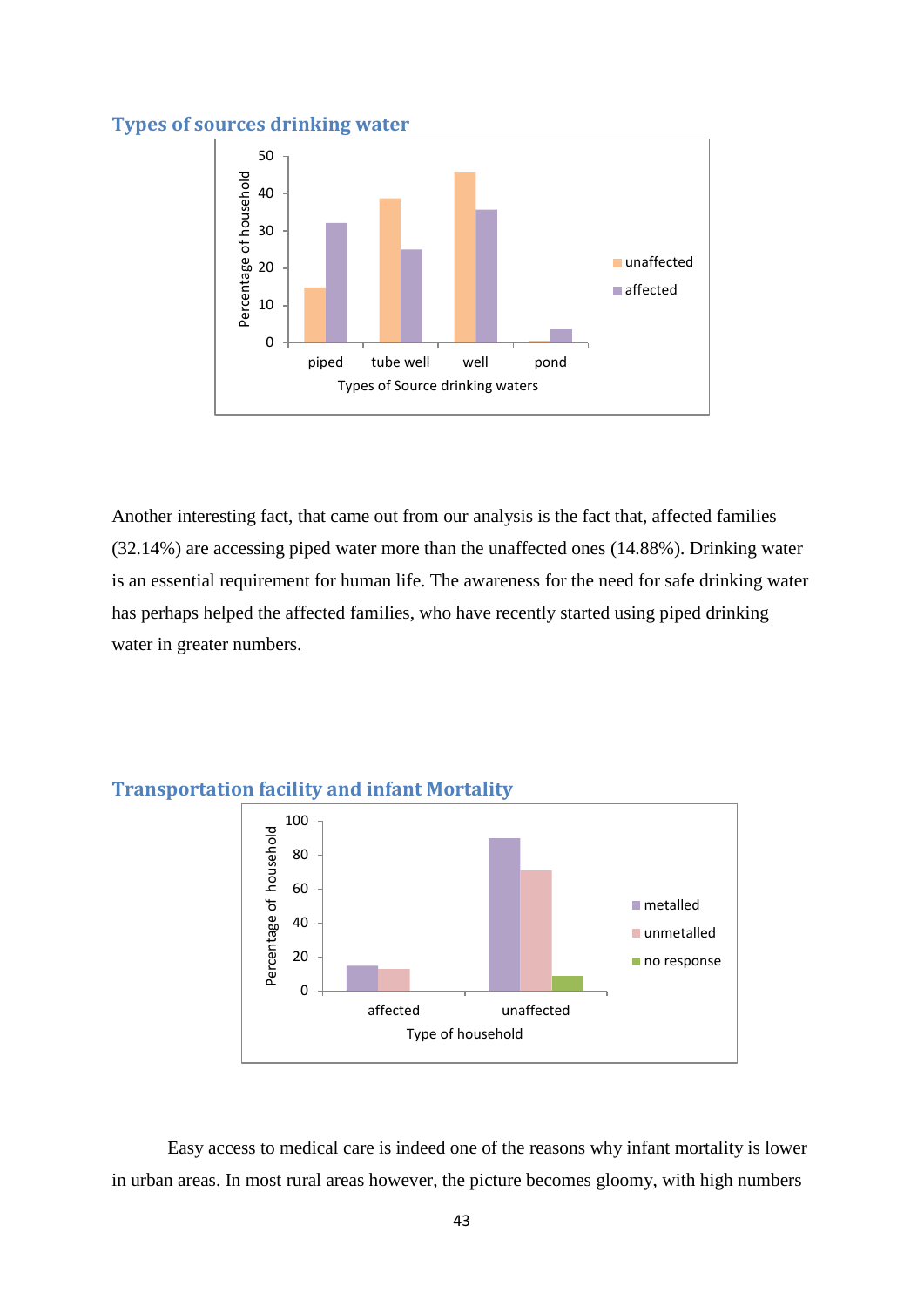of un metalled roads leading to the government health centres. The situation gets even worse with weak government health infra structure. Government health outlets are very few and widely dispersed over the entire region. This has caused uneven service availability in different villages of Malda. These factors are indeed directly related with the mortality portfolio of the region.

In Malda however we found that the roads leading to the local health centres were mostly metalled. The diagrammatic representation above shows that most affected households were connected with the nearest health centre through metalled roads and thus it can be easily deduced that type of road is not the real cause of inconvenience in reaching the health centres in this particular region. The real problem being, getting the families to the hospital, due to the lack of awareness. The bar graphs suggest that 53.57% of affected household's access metalled roads in order to go to the nearest health facility outlets while the rest (46.42%) access unmetalled road for the same. Again almost the same percentage of unaffected households, i.e.52.94% access metalled roads for visiting the nearby health centre, while the rest (41.76%) uses unmetalled road for the same.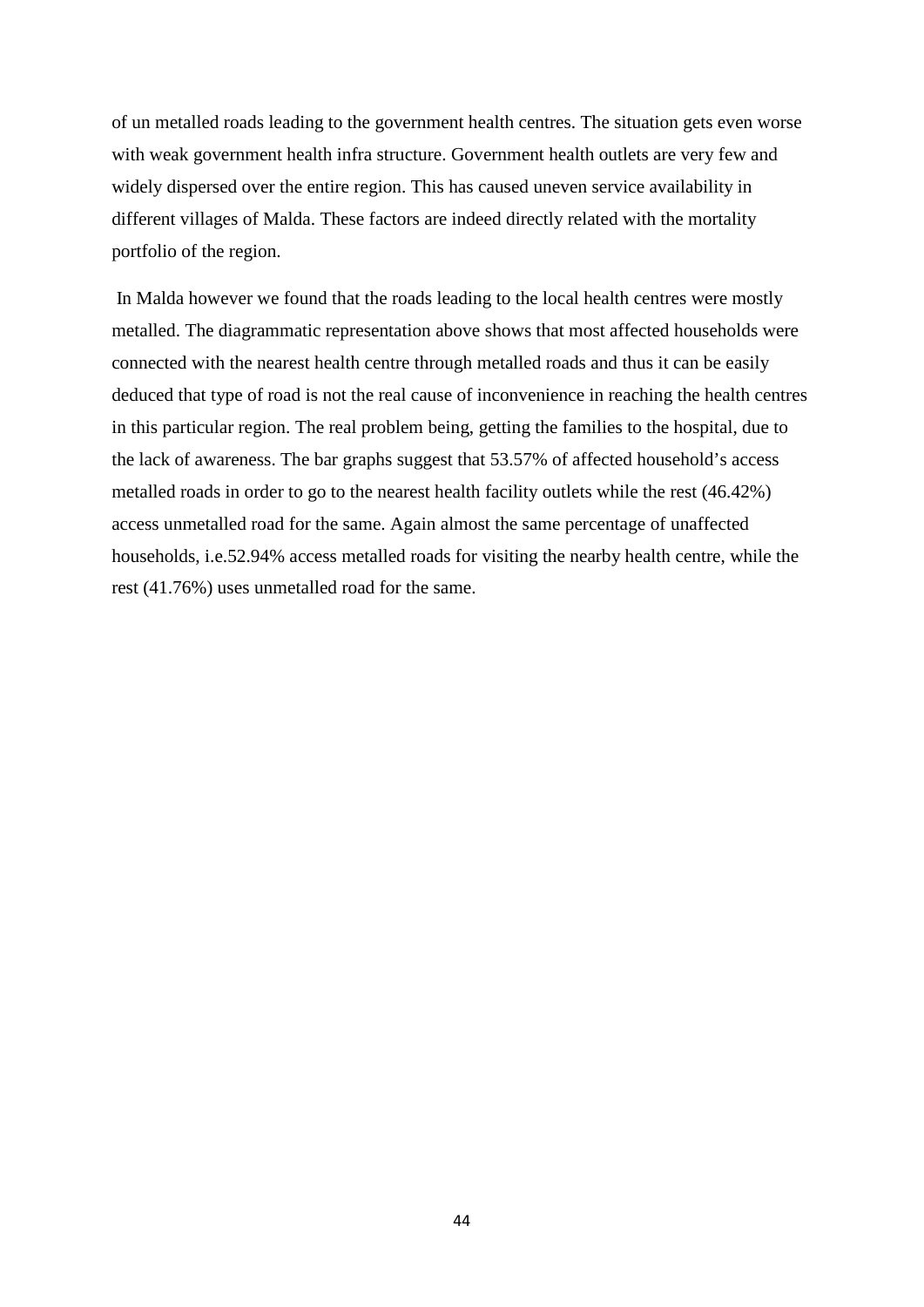#### <span id="page-44-0"></span>**CASE STUDIES: STORIES FROM THE AFFECTED HOUSEHOLDS**

#### <span id="page-44-1"></span>**BLOCK- GAJOLE**

Gazole, a block lying in the eastern part of the district is a home for nearly 4.5 lack people and has the district of south Dinajpur adjacent to it. Spread over an area of 513.73 sq km, It is predominantly a tribal populated block with 15 GPs and 293 villages in it. In these block, we had selected about 10 affected families from the 3 most affected GPs. Out of these, we present here the case study of the two most stimulating ones.

**Sepali Yadav**, **of Salbona village in Majra G.P** of Gajole, wakes up wearily from her afternoon nap,as her 8 year old *'soi's niece'*( friend's niece) excitedly rushes into her room to report, that "*shohorer didimonis*" (the didis from the city) have come to talk to her. Sceptically, she takes a peek from her room; then arranges her saree and brings out two plastic chairs for the guests. "*ke eyechhe"*(who has come), asks her mother in law irritated, as Sepali replies shortly "*kutumb*" (guest).

Sepali, a thin and feeble 'girl', clad in a green cotton saree, faded with years of shabbiness, gets a *piri*(a wooden seat) from her house as she arranges her seat and in front of us. *"Tomra sarkar thheke?*"( "are you from the government"), is the first thing she asks. We look at each other and try our best to clear our position. She looks at us in exclamatory disbelief for she does not see any reason why her's would be a story which these didis would take an interest in, otherwise. She starts narrating her story, any way; taking short pauses here and there, trying to understand our response.

Sepali was married when she was 12 years old, and had her first child when she was 13. Her second child, a boy, was born when she was just 15, and died soon after; for his lips were not formed properly and hence he could not eat or suckle milk. Sepali is now 18, and in the last winter her third child died, when she was just 3 days old. During her first delivery, Sepali used to go to the ICDS "*khichuri*" centre, to avail her quota of khichdi and egg. She even tried having the iron tablets, but could not complete the full course as it tasted bad. "The ICDS didis scolded me for not taking the medicines regularly" and so she stopped going there any further. She does not seem to be devastated with the death of her children. "*Bhogobaan deyen o jemon, neyen o temon; dile thhik-e thhakbe. Borotaar belaye o to dakta dekhaye ni. Bhogobaaner ichha, tai roilo,abar bhogobaan jokhon deben..."*( Its God's will. He is the master and he will decide when I will get another child. I did not pay a visit to the doctor, even in the case of my first child, so why should I now. All is God's will..)..She explains.

45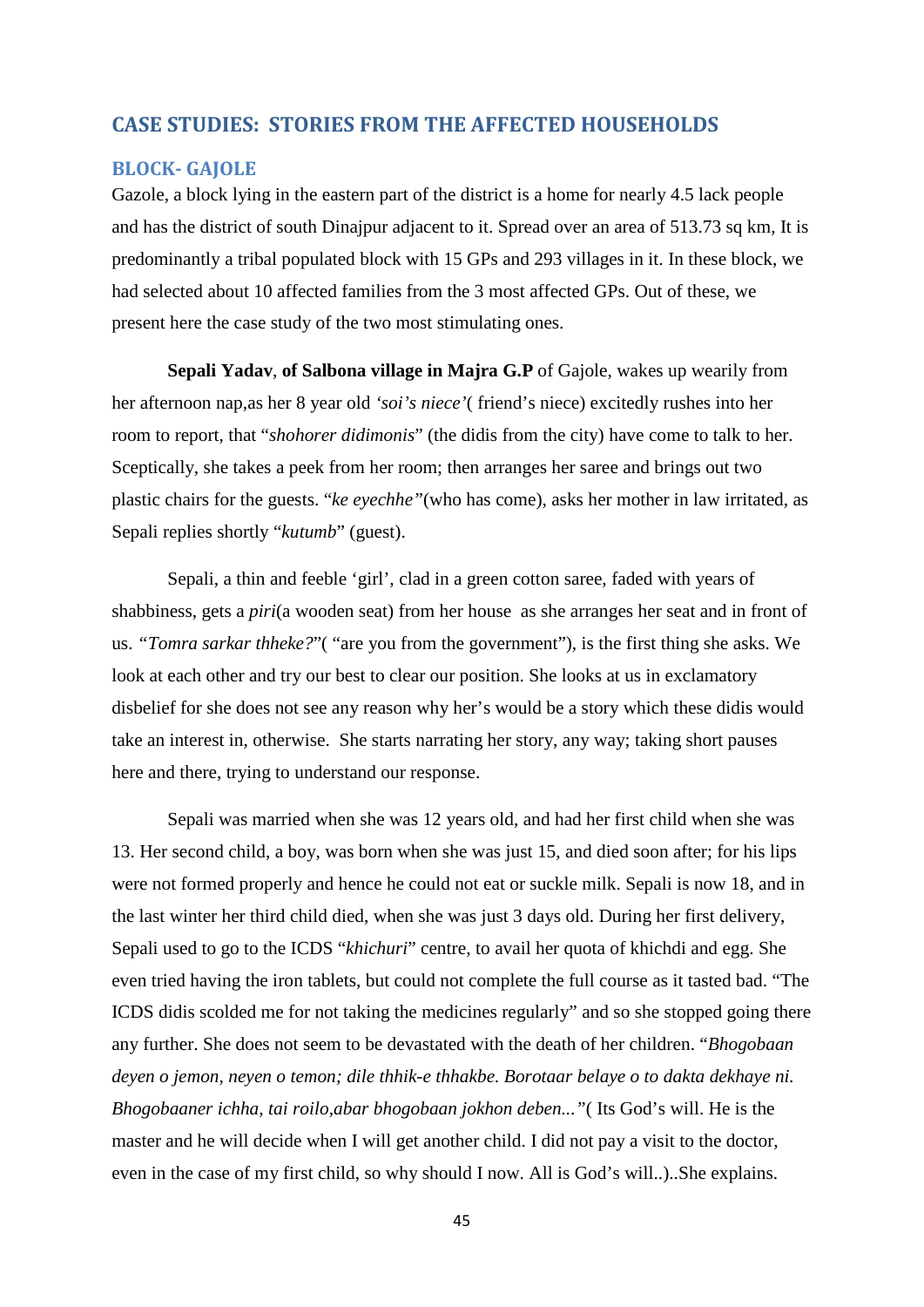**Delnur Bibi of Kadamtuli village in Alal GP** gives us a similar explanation. Delnur, presently 19 years of age was married when she was 17. She was a regular visitor to the "*khichuri centre"*(the ICDS centre popularly called so), during her pregnancy days, had taken around 40 Iron tabs( in a course of 120 tabs), and had taken all the vaccines available to her. In spite of living such a 'disciplined life', Delnur's very first child, born in the Hatimari hospital, had lived only for 3 months. The doctor in the hospital had warned Delnur, of the baby's low weight, right at the time of its birth and Delnur had taken all the precautions she could, accordingly. Yet, when her baby died, Delnur did not feel the urgency to visit the doctor for a second time for she knows it only too well that doctors are not super human beings and that only if Allah wants, they will have another healthy child.' "*Allah chaile abaar hobe*", she says firmly.

Discussing the situation with Mrs. Subhra Biswas, an ASHA worker in Salbona village, Subhra Di, helped us in understanding the situation. Didi, working in this area for the last couple of years told us, that in most of these families, the pregnant ladies, do not get a proper balanced meal to eat. They mostly survive on rice and '*shaak'*(leafy vegetables), hardly having any protein intake. "Why don't they have the egg that the ICDS centres provide for", we asked agitatedly. " *Nijera khabe?? Swami, bachchaa der na diye?"* (How can they have it, without giving it to their husbands and children), replied Subhra Di quite blatantly, a class 8 school dropout herself.

#### <span id="page-45-0"></span>**BLOCK- KALIACHAK-III**

After finishing 3 days of exhausting yet enriching field study in Gazole, we started a fresh with Kaliachak-3. Kaliachak- 3 is a block lying to the east of the Murshidabad district and has the international borders of Bangladesh in its west. The block is predominantly dominated by the muslim community and most people earns a living here, by bidi binding. The block is spread across an area of 127.37 sq km. and has an estimated population of about 2,84,351. Being one of the most 'backward' blocks of malda (as quoted from the discussion with the BDO, Maldah- Mr. Suman Biswas), records suggest that this is indeed one of the blocks, from where the highest number of crib deaths have been identified last winter. Out of several cases, we however, managed to interview only about 10 affected households from the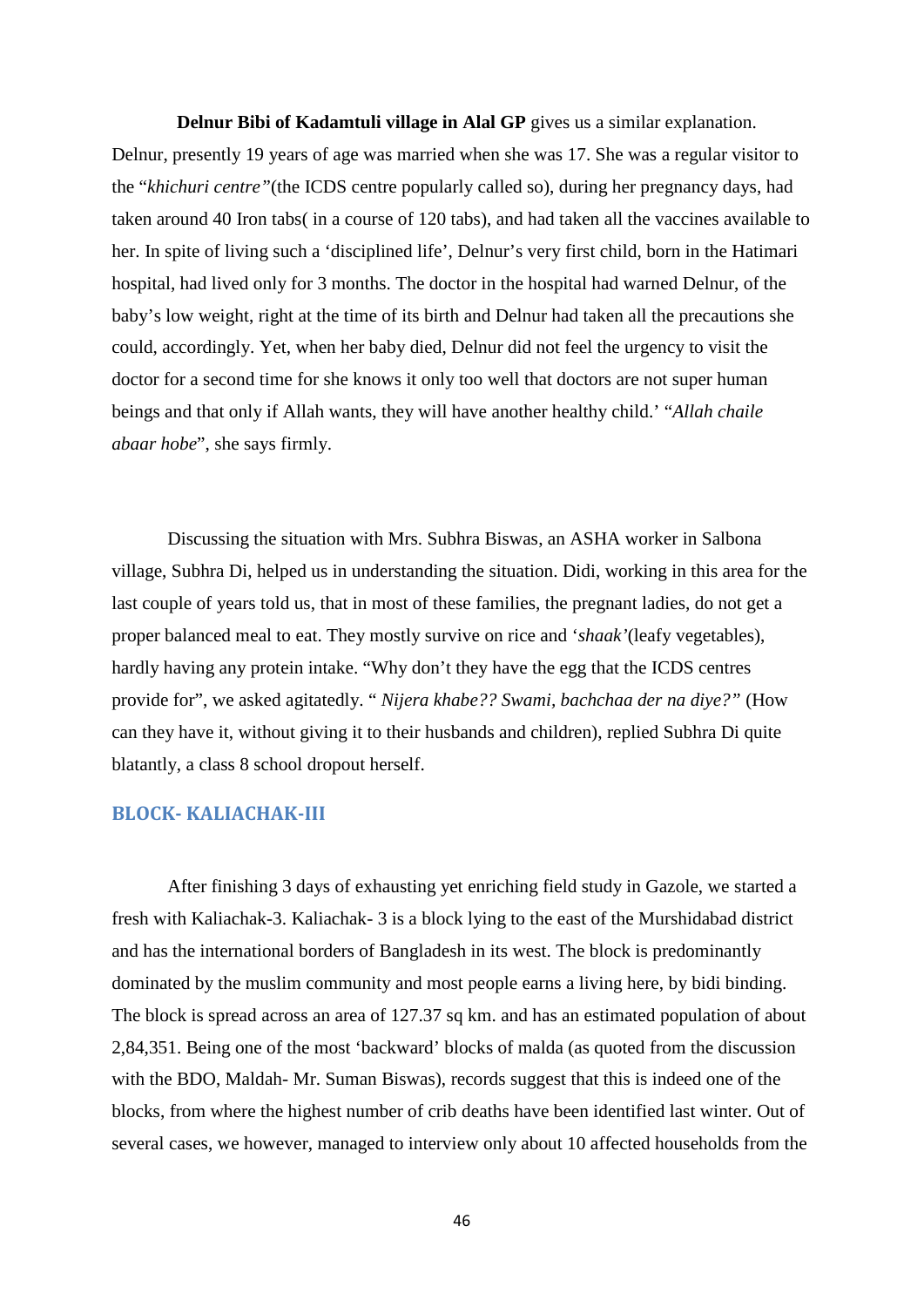three GPs that we had covered. Out of these, we present here the case study of the two most intriguing ones.

**Tasneem Bibi** had already heard that a group of girls have come to the locality, from her husband Asghaar Ali, a local farmer, owning about 2 bighas of land. We had met Asghaar Saheb ( that is how, he is referred to in his **village of Bhadutola, GP- Bedrabad**), a man of about 45 ( visual idea), right at the time when we had been to the local BDO's office, and thus it became very easy for us to identify his house.

His house, like we had expected, was a kuchha house, thatched with mud and was surrounded by a small piece of land, with litchi and mango trees. Like in most households, we had visited, Tasneem had already arranged for three plastic chairs in the '*daawa*'(courtyard). Asghaar Saheb led us in, as we made our way to our respective seats. Tasneem, with half of her head and face covered with the *pallu* of her saree, looked exceptionally frail and weak, as she remained standing nearby, in a corner. Asghaar Saheb took the hint and asked us, "*O-r toh shorir bhaalo na, apnaara amakei ja jiggesh korbaar, koruun"* ( she is not well, so ask me whatever you want to). We looked a little puzzled, as we knew that this would not be a really good way to conduct the interview. We pointed to Tasneem, the third of the three chairs, which was empty, and asked her to sit. " will the other didis not come", she asked, her voice almost inaudible. " No", we told her, as the rest were busy trying to locate the unaffected households, nearby. Tasneem took her seat, as Asghar sahib looked on. We tried starting the conversation with Tasneem, only to find Asghaar sahib's presence extremely interfering. But we knew it only too well, that even Tasneem would not be comfortable without him around. So we continued, trying to extract Tasneem's original answers, as much as pwe could. Tasneem claimed her age to be 40, though she looked younger, and already had five children aged 23 , 21, 18, 15 and 14 respectively. The elder one, a girl, is already married and is a mother of two while her youngest sibling ( a brother) helps their father in the field. Tasneem was married when she was 16 and had a series of still births after the birth of her youngest son. Her latest pregnancy ended in September 2011, when she gave birth to a girl child, who lived for only around 12 days. Tasneem was inflicted with T.B. during her pregnancy, and blames her ill health for the baby's death. The baby was born at home, with the help of her relative, just the same as was done in case of her other children. She does not feel any pressing need to consult a doctor, for

47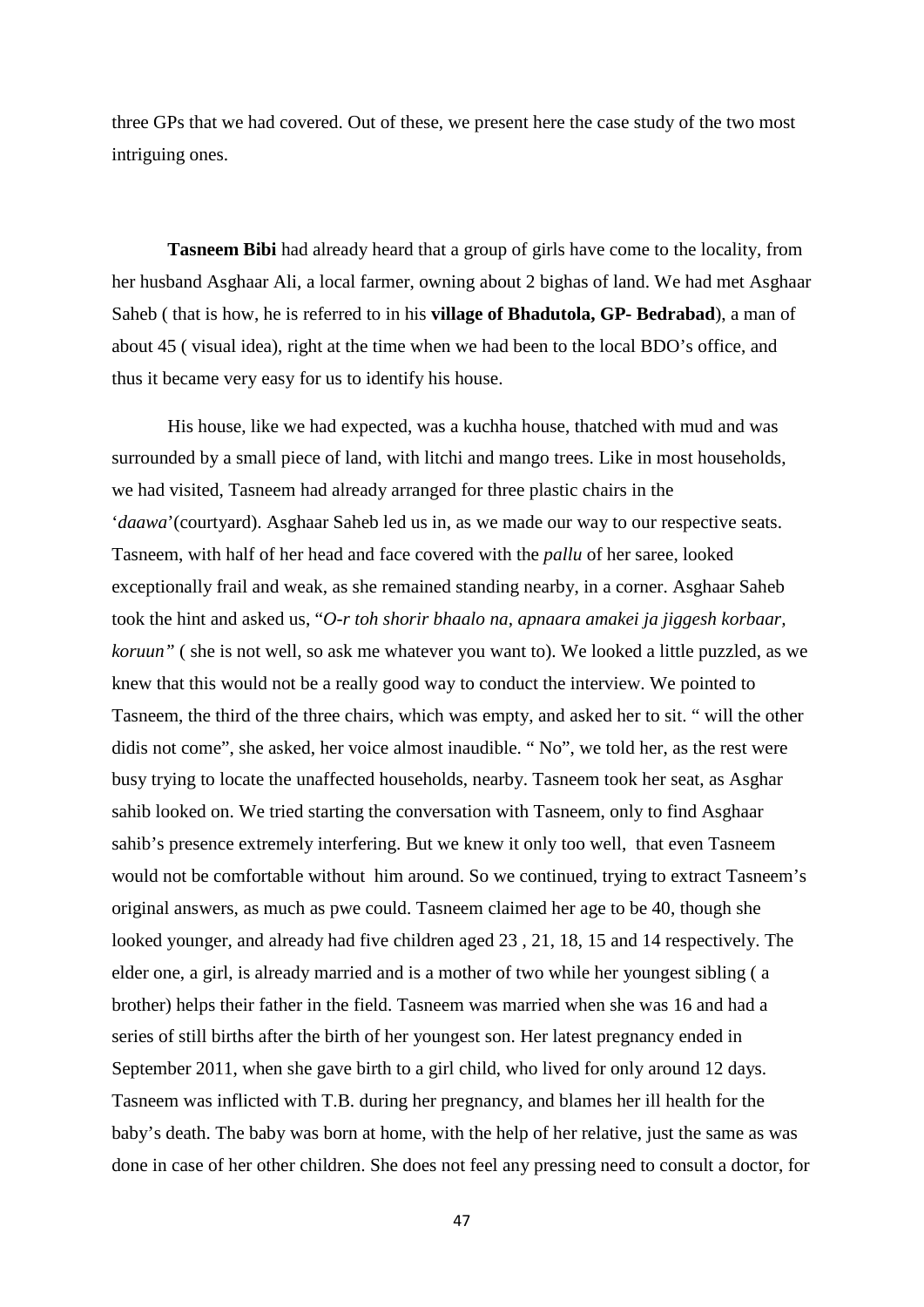she 'feels alright now except for the occasional bouts of cough', and is scared that the doctor may forcefully 'operate' Asghaar Sahib (undergo a Vasectomy). We were shocked, and helpless. We could neither sound like moral preachers, asking them what 'should' and 'should not' be done; nor could we find any other way to make them understand, that Tasneem's health requires immediate medical attention. With moist eyes, we came out of Tasneem and Asghaar's house, their 15 year old daughter, awaiting a similar future perhaps, waving goodbye to us.

**Rabeka Khatoon**'s household, however portrayed a different picture. Rabeka, a comparatively younger mother of 28, lives in **Mominpur village of sahabajpur GP**, with her mother in law, and two sister in laws , as the men of the households fetch for their living by working as labourers in some distant area of Haryana. Rabeka, is a mother of 4 and had a pair of twins the last winter, of which 1 died within 5 months, of jaundice. Rabeka, a class 9 drop out, is aware of the importance of medical checkups during pregnancy and had always maintained a regular contact with Golapgaunje hospital and the local ICDS centre, while she was about to conceive. Her babies (identical twin boys) were born in last December in the Golapgaunje hospital, and were quite healthy at birth. Slowly however, the younger of the two, started developing symptoms of jaundice, which she did inform the doctors. What however was quite interesting is the fact that these 'doctors' were not the same ones from the hospital. "*Kanu daaktaar*" ( local quack), was the first doctor, whom Rabeka consulted during her son's sickness. But according to her dismay, he could not do much. Finding no other alternatives, she took her child, to the Malda district hospital (the sub centre refusing admission, saying it's already too late), where they admitted him, but within a few days, the baby died. Rabeka is very upset with the health infra structure of her area, as she complains, " *ora bachcha take niye nilo*"( they took my baby from me).

Saira Khatun, the PHND ( public health nursing director) of the Block Health Centre at Bedrabad GP in Kaliachak-III, helped us summarise and clarify our thoughts. We met Mrs. Khatun, a day after our field work at Kalichak was over. A middle aged women herself of about 40, Mrs. Khatun showed us an official record, through which she seemed to illustrate how greatly her hospital has been working, for the past 2-3 years. Trying to explain the reason for an increased number of infant deaths last winter, she said, " *ebaar thhanda-o toh*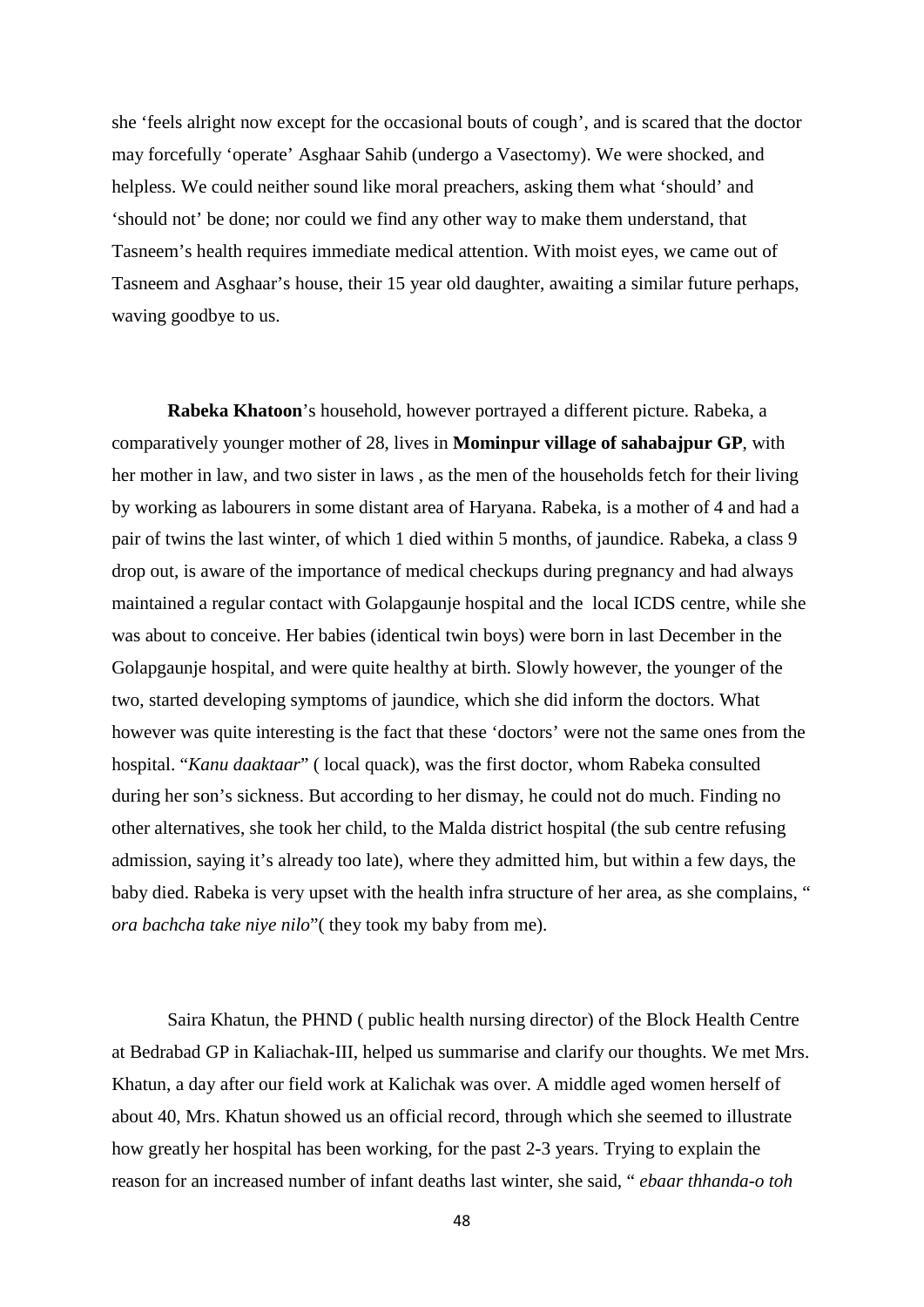*khuub porechhilo, aar ta chhara era thhik moto khaabaar khaye na, daktar dekhabe na.. daktarer naamey shob haaturey dekhaye, aar sesh obosthay haashpaatal nie ashe.. taah amra ki korbo, didi*?"( This time it was freezing in the winters, and any way, these women will not have their food properly, does not consult doctors at time and will only bring their kids at the dead end, what can we do..) Though Saira's words sounded harsh, we could immediately see what Saira meant.. Rabeka's example still fresh in our memories.

#### <span id="page-48-0"></span>**BLOCK- HOBIBPUR**

WE started with Hobibpur on a scorching summer afternoon of June 2012, after finishing off with all our works at the blocks of gajole and kaliachak-III. Hobibpur, our third and the final destination covers an area of 397.10sq km. A home to about 1,67,568 people, it is a tribal dominated block, most of them relying on agriculture for livelihood. Situated in almost the furthest corner of South East Maldah, it has the Bangladesh borders both to its east and south. Reports had suggested Hobibpur to be another critically affected block as we selected 10 affected households, for our interview, out of the three GPs we covered here. Amongst these, we present here the case study of the two most absorbing ones.

**Shyamali Hansda**, a tall, lean girl, probably in her late teens, clad in a black saree, torn near its edges, was our first respondent in **Hobibpur GP of Hobibpur block**. Her house, like all the others in the locality, was a mud thatched one, with electricity. "A BPL line", she said. A class 5 drop out, Shyamali lived with her husband and in laws in the village of Haldarpara, her husband being the local '*napit*' (barber). Shyamali was married last to last year, when she was 17; and had her first child soon after. Her pregnancy lasted for a complete period of 9 months as Shyamali would regularly go to the ICDS centre for pills and vaccines. Her mother in law however was not of a very positive opinion about Shyamali's medical checkups. *"Amra toh oshob korai ni... oshob na koriyou toh dibbi bachcha hoechhe, ekhon oshob abar ki?*"( We had never had such things at our times. We still had kids. What are then these new luxuries for?). Shyamali gave birth at home, as according to the wishes of the 'elders'. The umbilical chord of the mother and the baby could however not be properly operated by the family midwifes, with the home made blades, made of bamboo sticks( *Bansher Konchi*), and the baby died within a few hours", narrated Shyamali stoically. "Don't you now regret", we asked Shyamali's mother in law, sitting on an elevated area of her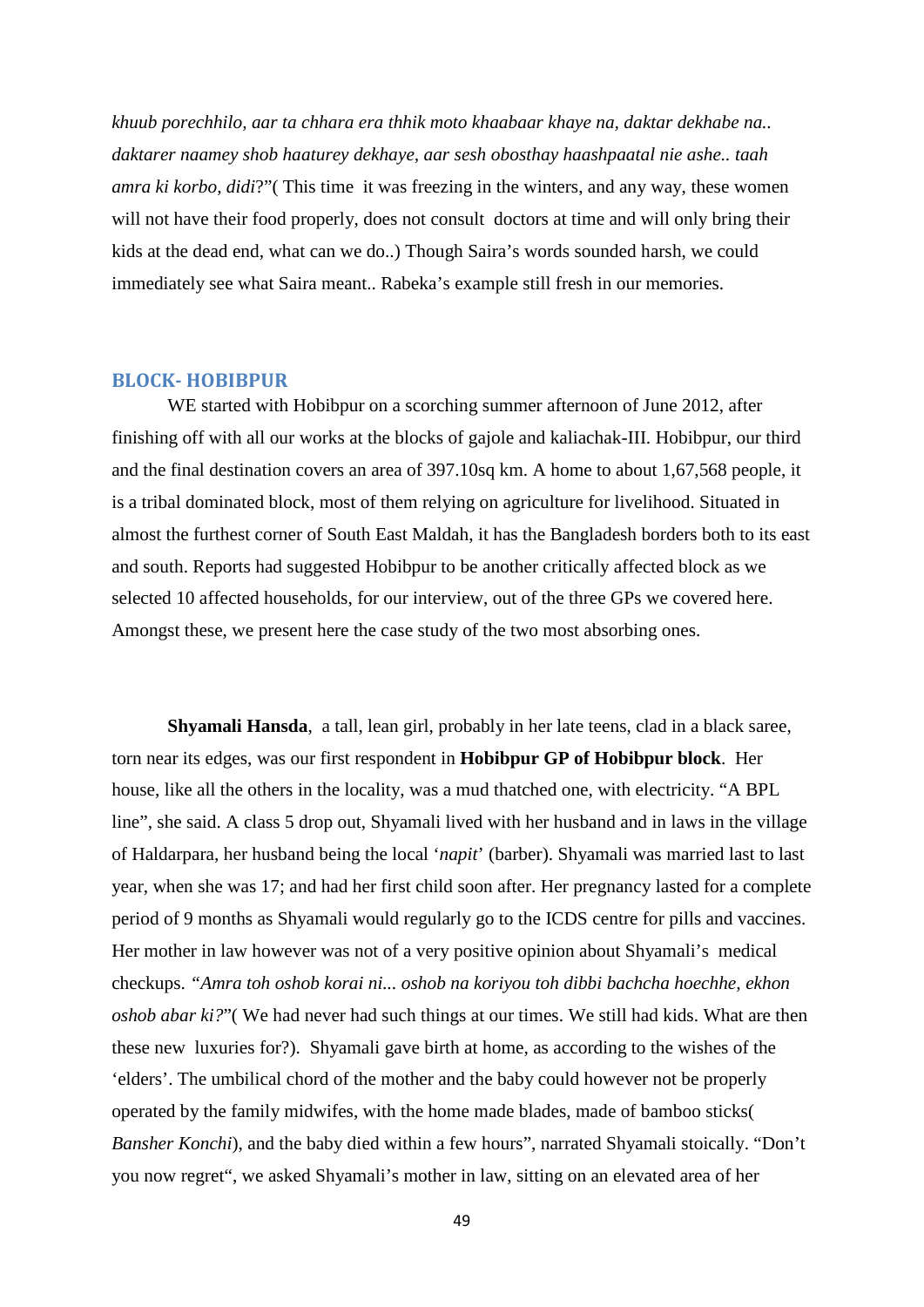'dawa'. She looks at us with crooked eyebrows*,"tomader ki? Tomra aamader khete daao na porte daao.. oshob sohurey bepar tomader kachhe rakhho, amader amader moto thhakte daao*" ( What is your stake? Do you people provide us with food or clothes? Keep your citylives in your cities. Let us live independently.)

The Anganwadi workers in the ICDS centre near Shyamali's home, however had a very different story to tell. According to them, Shyamali, like most other women in the area, was not really regular to the ICDS centres, even in her initial days of pregnancy. "Most come to take the eggs from the centre, which they later feed the children of their family, and throws off the iron tablets. They demand money for vaccinations(a government scheme allots Rs. 500 for each vaccine taken by a mother who is of the age of 18 or above), but when they are denied of it due to non attainment of the official age of marriage, they stop coming to the centres all together", said Ruposhi Soren, an young Aganwadi worker of about 22.

The incidence with '*Badoler Bou'* ( Badol's wife) was however something, which none of us had ever imagined. "*Badoler Bou*". That is how she is known in her village of Perapur,( in Akhtoil Gp) and that is how she expected us to call her. A girl just of about 19, was married off when she was 6. Already a mother of 3, she was expecting another one in this October. Her 1<sup>st</sup> child was born when she was just 12 and had died within a few months, so did her second child. Her third child, is the one eldest now, and is aged somewhere between 5 and 6. Married off in a very young age, she had forgotten her original name given by her parents, ("*baap mayer dewa naam to bhullei gechhi*", she says). "Then what do your parents call you now", we asked intrigued, to which Badoler Bou smiled and replied "*ora to shob morei gechhe*" (they are all dead)...

Badol, a man of in his early 20s, and a sharecropper by occupation, perhaps felt the need to speak up at that point. " *Ekhaane orokom-e hoy*" ("Such things happen here")he shouted out loud from the other room, as if to second his wife's words. In the course of her 12 years of married life, Badoler Bou had never visited a doctor, other than a local quack in cases of common flu and diorhhea. "*Amader o-r thheke beshi laagena*" ( "We do not need the doctor for any other reason"), she says. "Not even at times of pregnancy", we asked her, anxiously; to which she replied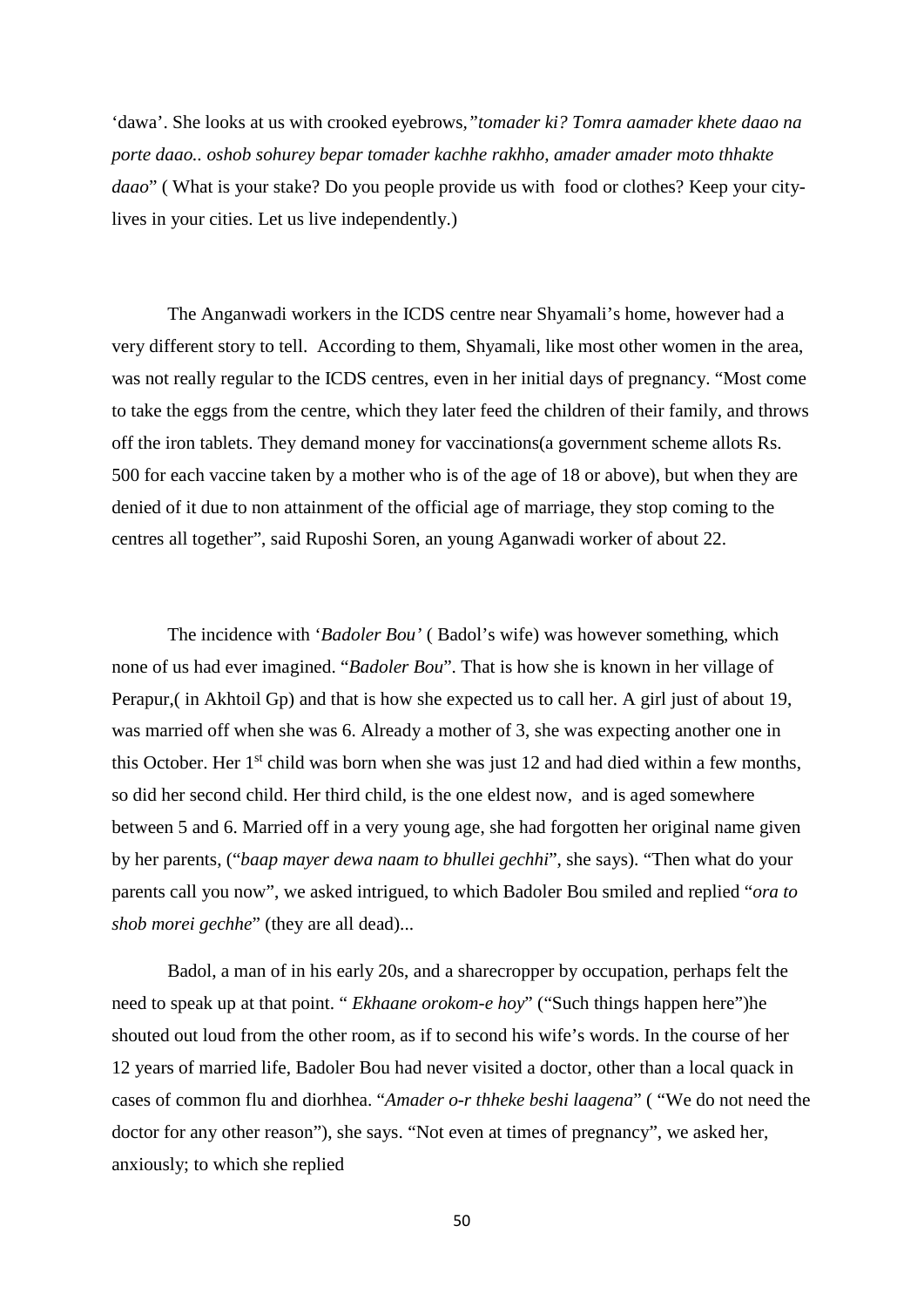" *amader ekhane baari r meye bou ra toh o shoob jaane*" ("we do not need to. Here, the women of the villages have a complete know how about all these stuffs").

Badoler Bou had her fourth son, in last December, which died without any treatment of pneumonia within 21 day.

#### Some findings:-

- There is no evidence that suggests that infant mortality is higher among Muslims as compared to non Muslims
- Same case with the scheduled tribe and non scheduled tribes also.
- Government health outlets are very few and widely dispersed over the area.
- Most of the children are vulnerable- there is no visible distinction between the affected and unaffected families
- Recognition of malda sadar hospital as medical college without proper infrastructure
- <span id="page-50-0"></span> Geographical location of malda district which attracts huge no of people from neighboring districts and states and bangladesh.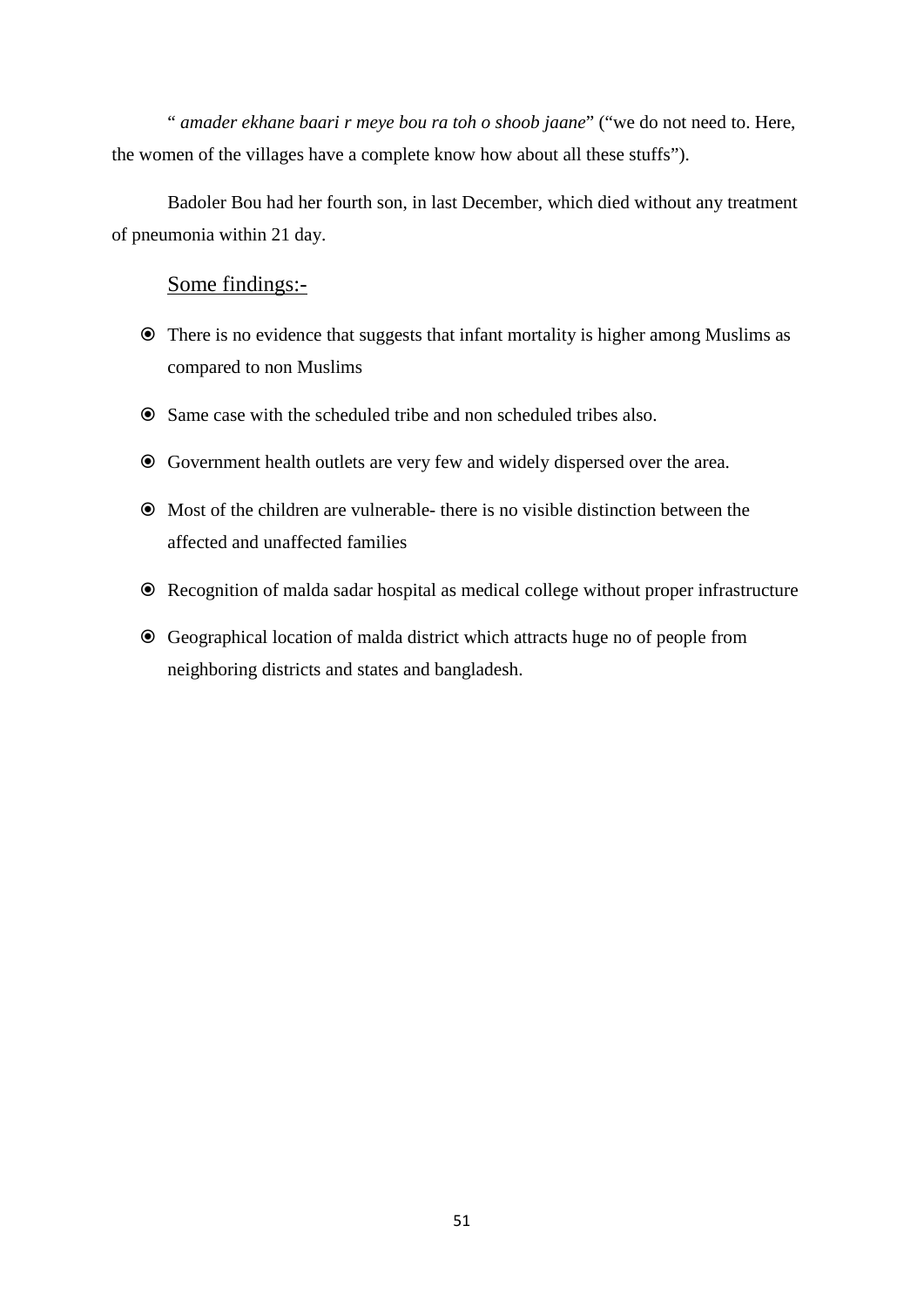# **Conclusion**

Based on all the empirical and graphical analysis above the results can be summarized as follows:-

Firstly mothers' education level seems to have a strong positive impact on infant mortality. With increase in the educational level of the mother infant mortality reduces.

Secondly income of the household has a strong influence on infant mortality. We have observed from the analysis that income level of the affected households is significantly lower than that of the unaffected households.

Thirdly child marriage is another unique factor pertaining to Malda which acts as a decisive force in in enlightening infant mortality. Owing to the minor age of marriage, women conceive at a much lower age and the risk of infant death increases.

Fourthly religion which thought to be a determinant factor in Malda is not coming out as a strong factor maybe because of our distinctive sample characteristics. Likewise basic amenities for a healthy life like type of house, type of drinking water, type of sanitation and type of lighting in each household are not that significant in influencing child death in Malda. Even communication networks like type of roads which links each house with the nearest health centre are not playing any significant role.

There are some other essential factors for sudden increase in infant mortality in Malda. These didn't come up as the outcome of our sample analysis but we received such insights from the villagers and from the in depth interviews that the particular geographical location of Malda is one of the main reasons for the rapid surge in infant mortality. Unchecked Bangaldeshi Immigrants and incoming population overflow from Bihar and Jharkhand are another reason. Recently MaldaSadar Hospital has become a Medical College in North Bengal apart from the only other medical college -North Bengal Medical College in Siliguri. So for better treatment people come from numerous sources outside the state. But on the contrary the infrastructural facility in Malda Hospital is not improved significantly as it should be in a Medical College. So this gap is another main reason for sudden hike in infant mortality in Malda.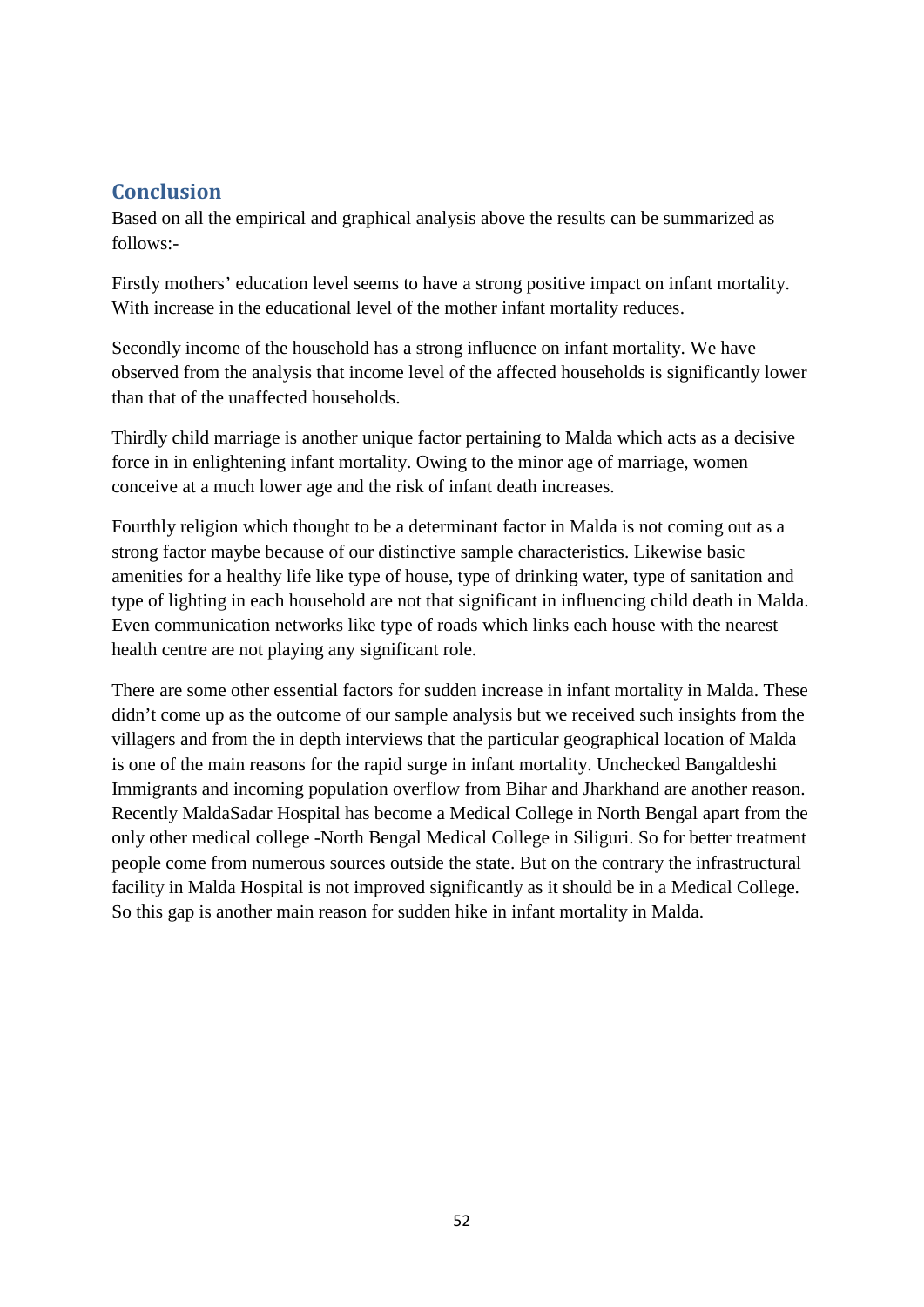# <span id="page-52-0"></span>**POLICY RECOMMENDATIONS**

Overall progress of society and nations largely depends on declined trend of infant and child mortality. Social and economic factorssuch as age at the time of marriage, income level of households, mother's education level, access to Government health facilities, infrastructural facilities, availability of basic amenities are the momentous factors that exceedingly impact, infant mortality. Therefore, the following recommendations can be suggested based on our present study in Malda.

- In order to reduce infant mortality, governmental policy should give priority to health promotion and education among the public about the risk of early child bearing and early marriage. There should be organized frequent awareness camps in villages to ensure that people's ignorance regarding the negative impacts of child marriage is minimized.
- There should be strict laws preventing child marriages even in small villages of the district.
- Government health facilities should be made more accessible to the common people of the villages. Improvement of infrastructural facilities in the hospitals as well as the health centres is required.
- Availability of basic amenities like electricity, sanitation facilities, safe drinking water in villages should be an immediate cause of concern for policy makers. Improvement in these factors will help reduce infant mortality in Malda by a large extent.
- Female education opportunities should be enhanced which will reduce early marriages and empower women to make their own decisions and thus improve on their economic condition as well.
- The proper functioning of the NREGA and PDS facilities should be supervised in Malda
- There should be more allocation of powers at the grass root level. The sarpanch (panchayat head) and the Block Development Officers should be empowered to make decisions for the improvement of facilities in the districts and in efficient allocation of funds. This was suggested to as by the Block Development Officers of the three blocks we surveyed.

It may help planners and policy makers to take appropriate decision to reduce infant and child mortality not only of the study area but also of the country as a whole